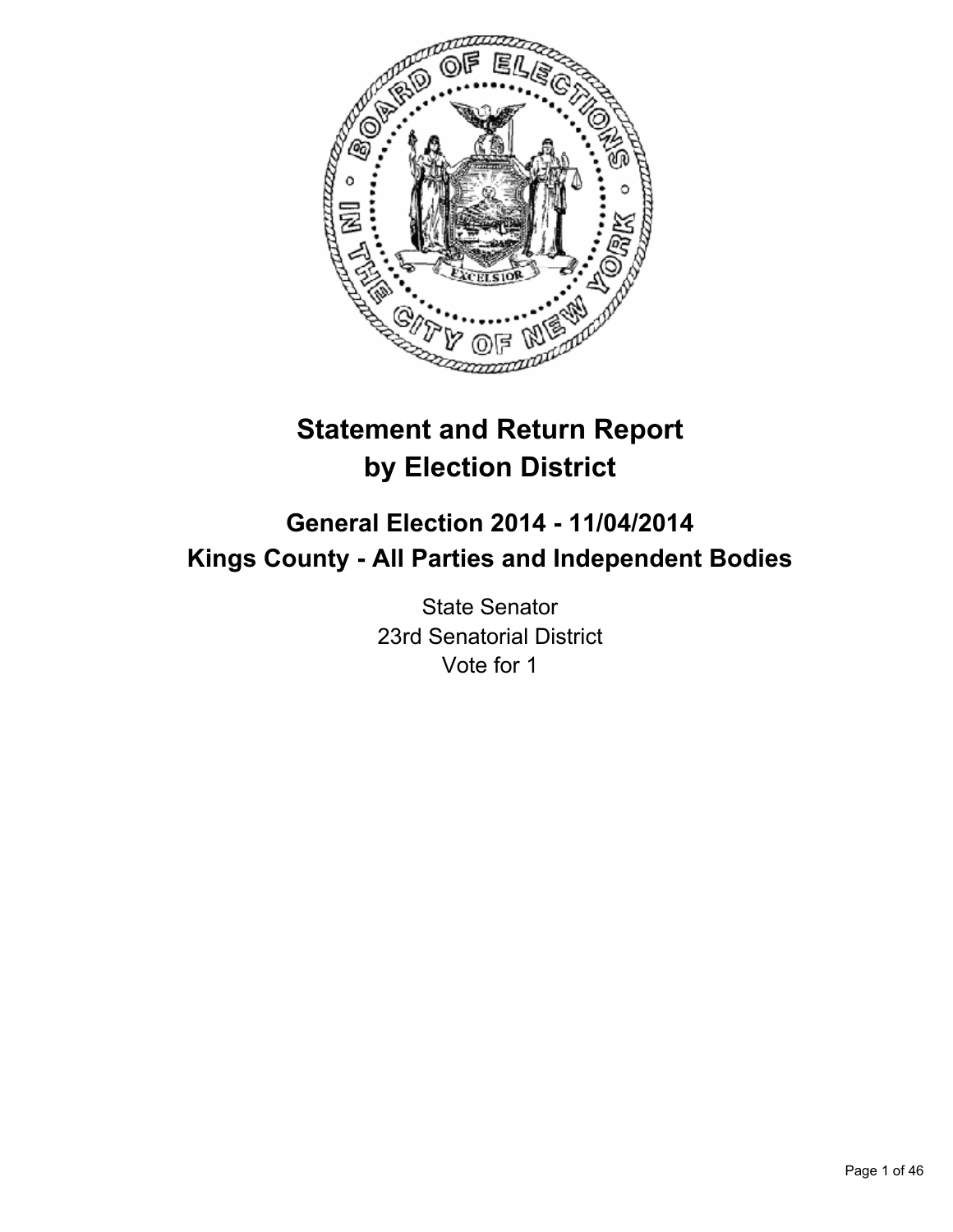

| <b>PUBLIC COUNTER</b>                                    | 82                |
|----------------------------------------------------------|-------------------|
| <b>EMERGENCY</b>                                         | 0                 |
| ABSENTEE/MILITARY                                        |                   |
| FEDERAL                                                  | 0                 |
| <b>SPECIAL PRESIDENTIAL</b>                              | 0                 |
| <b>AFFIDAVIT</b>                                         | $\Omega$          |
| <b>Total Ballots</b>                                     | 83                |
| Less - Inapplicable Federal/Special Presidential Ballots | 0                 |
| <b>Total Applicable Ballots</b>                          | 83                |
| DIANE J. SAVINO (DEMOCRATIC)                             | 47                |
| DIANE J. SAVINO (INDEPENDENCE)                           | $12 \overline{ }$ |
| UNATTRIBUTABLE WRITE-IN (WRITE-IN)                       |                   |
| <b>Total Votes</b>                                       | 60                |
| Unrecorded                                               | 23                |

# **085/41**

| <b>PUBLIC COUNTER</b>                                    | 125          |
|----------------------------------------------------------|--------------|
| <b>EMERGENCY</b>                                         | 0            |
| ABSENTEE/MILITARY                                        | 4            |
| <b>FEDERAL</b>                                           | 0            |
| <b>SPECIAL PRESIDENTIAL</b>                              | 0            |
| <b>AFFIDAVIT</b>                                         | $\mathbf{1}$ |
| <b>Total Ballots</b>                                     | 130          |
| Less - Inapplicable Federal/Special Presidential Ballots | 0            |
| <b>Total Applicable Ballots</b>                          | 130          |
| DIANE J. SAVINO (DEMOCRATIC)                             | 85           |
| DIANE J. SAVINO (INDEPENDENCE)                           | 7            |
| <b>Total Votes</b>                                       | 92           |
| Unrecorded                                               | 38           |

| PUBLIC COUNTER                                           | 137 |
|----------------------------------------------------------|-----|
| <b>EMERGENCY</b>                                         | 0   |
| ABSENTEE/MILITARY                                        | 4   |
| <b>FEDERAL</b>                                           | 1   |
| <b>SPECIAL PRESIDENTIAL</b>                              | 0   |
| <b>AFFIDAVIT</b>                                         | 3   |
| <b>Total Ballots</b>                                     | 145 |
| Less - Inapplicable Federal/Special Presidential Ballots | (1) |
| <b>Total Applicable Ballots</b>                          | 144 |
| DIANE J. SAVINO (DEMOCRATIC)                             | 79  |
| DIANE J. SAVINO (INDEPENDENCE)                           | 18  |
| <b>BEN AKSELROD (WRITE-IN)</b>                           |     |
| UNATTRIBUTABLE WRITE-IN (WRITE-IN)                       | 1   |
| <b>Total Votes</b>                                       | 99  |
| Unrecorded                                               | 45  |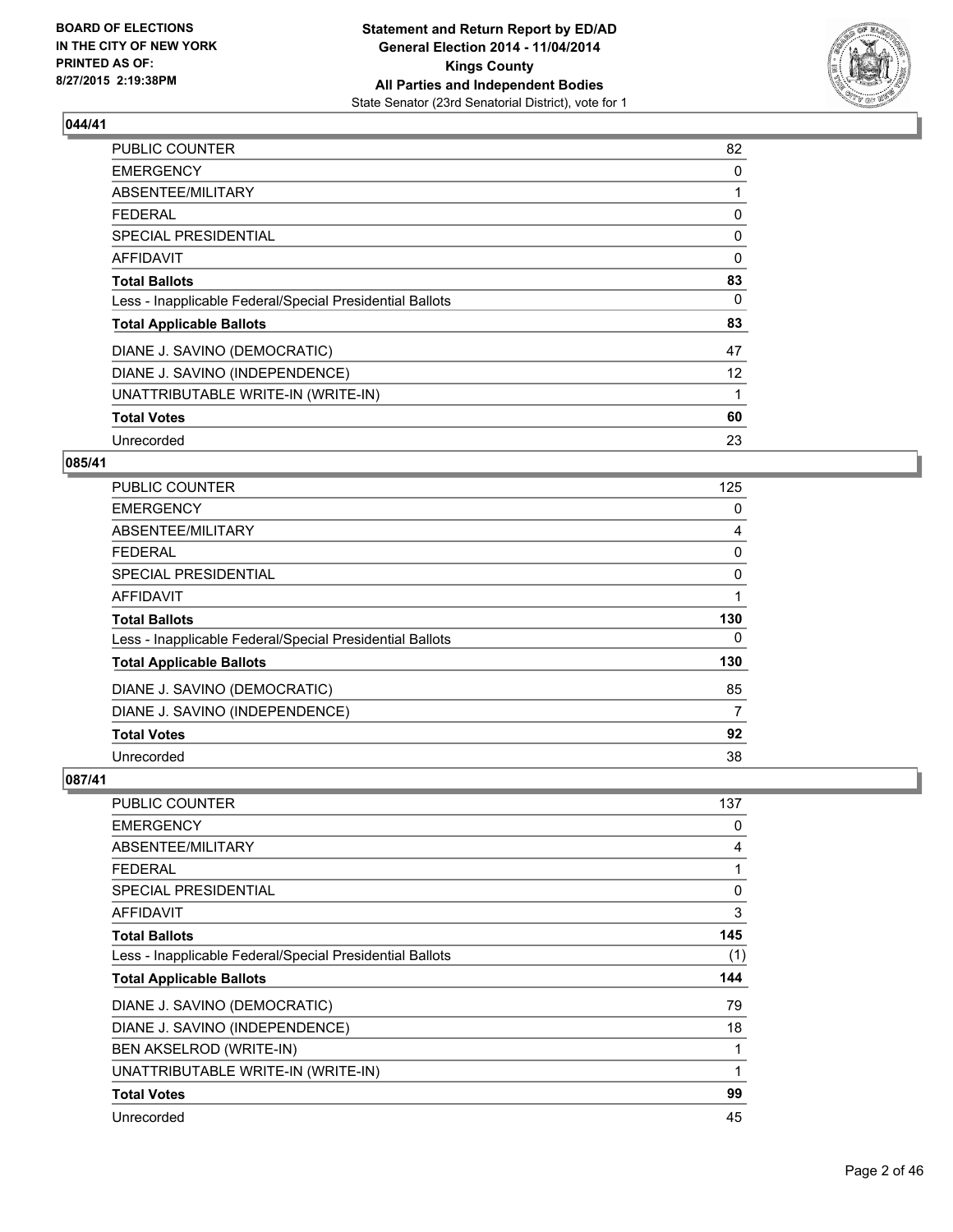

| <b>PUBLIC COUNTER</b>                                    | 155 |
|----------------------------------------------------------|-----|
| <b>EMERGENCY</b>                                         | 0   |
| ABSENTEE/MILITARY                                        | 1   |
| <b>FEDERAL</b>                                           | 0   |
| <b>SPECIAL PRESIDENTIAL</b>                              | 0   |
| AFFIDAVIT                                                | 3   |
| <b>Total Ballots</b>                                     | 159 |
| Less - Inapplicable Federal/Special Presidential Ballots | 0   |
| <b>Total Applicable Ballots</b>                          | 159 |
| DIANE J. SAVINO (DEMOCRATIC)                             | 61  |
| DIANE J. SAVINO (INDEPENDENCE)                           | 18  |
| DIANA M. SEPULVEDA (WRITE-IN)                            | 1   |
| <b>Total Votes</b>                                       | 80  |
| Unrecorded                                               | 79  |

| <b>PUBLIC COUNTER</b>                                    | 112 |
|----------------------------------------------------------|-----|
| <b>EMERGENCY</b>                                         | 0   |
| ABSENTEE/MILITARY                                        | 1   |
| <b>FEDERAL</b>                                           | 2   |
| SPECIAL PRESIDENTIAL                                     | 0   |
| <b>AFFIDAVIT</b>                                         | 2   |
| <b>Total Ballots</b>                                     | 117 |
| Less - Inapplicable Federal/Special Presidential Ballots | (2) |
| <b>Total Applicable Ballots</b>                          | 115 |
| DIANE J. SAVINO (DEMOCRATIC)                             | 68  |
| DIANE J. SAVINO (INDEPENDENCE)                           | 15  |
| <b>Total Votes</b>                                       | 83  |
| Unrecorded                                               | 32  |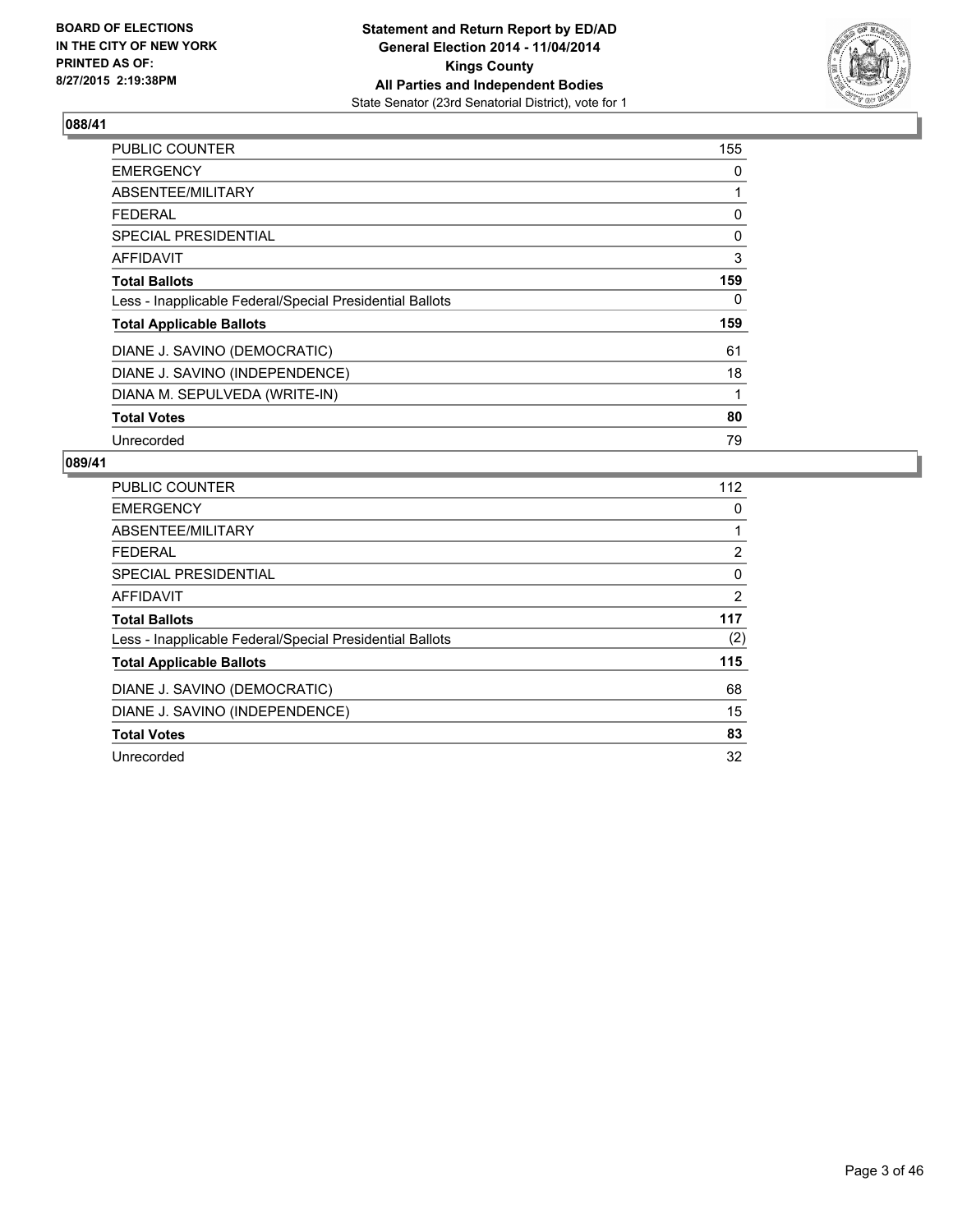

| <b>PUBLIC COUNTER</b>                                    | 230 |
|----------------------------------------------------------|-----|
| <b>EMERGENCY</b>                                         | 0   |
| ABSENTEE/MILITARY                                        | 6   |
| <b>FEDERAL</b>                                           | 1   |
| SPECIAL PRESIDENTIAL                                     | 0   |
| AFFIDAVIT                                                | 0   |
| <b>Total Ballots</b>                                     | 237 |
| Less - Inapplicable Federal/Special Presidential Ballots | (1) |
| <b>Total Applicable Ballots</b>                          | 236 |
| DIANE J. SAVINO (DEMOCRATIC)                             | 113 |
| DIANE J. SAVINO (INDEPENDENCE)                           | 22  |
| UNATTRIBUTABLE WRITE-IN (WRITE-IN)                       | 1   |
| <b>Total Votes</b>                                       | 136 |
| Unrecorded                                               | 100 |

# **042/45**

| <b>PUBLIC COUNTER</b>                                    | 177   |
|----------------------------------------------------------|-------|
| <b>EMERGENCY</b>                                         | 0     |
| ABSENTEE/MILITARY                                        |       |
| <b>FEDERAL</b>                                           | 2     |
| SPECIAL PRESIDENTIAL                                     | 0     |
| <b>AFFIDAVIT</b>                                         | 3     |
| <b>Total Ballots</b>                                     | 183   |
| Less - Inapplicable Federal/Special Presidential Ballots | (2)   |
| <b>Total Applicable Ballots</b>                          | 181   |
| DIANE J. SAVINO (DEMOCRATIC)                             | 94    |
| DIANE J. SAVINO (INDEPENDENCE)                           | 17    |
| DIANA M. SEPULVEDA (WRITE-IN)                            |       |
| <b>Total Votes</b>                                       | $112$ |
| Unrecorded                                               | 69    |

| PUBLIC COUNTER                                           | 218 |
|----------------------------------------------------------|-----|
| <b>EMERGENCY</b>                                         | 0   |
| ABSENTEE/MILITARY                                        | 10  |
| <b>FEDERAL</b>                                           | 2   |
| <b>SPECIAL PRESIDENTIAL</b>                              | 0   |
| <b>AFFIDAVIT</b>                                         | 3   |
| <b>Total Ballots</b>                                     | 233 |
| Less - Inapplicable Federal/Special Presidential Ballots | (2) |
| <b>Total Applicable Ballots</b>                          | 231 |
| DIANE J. SAVINO (DEMOCRATIC)                             | 118 |
| DIANE J. SAVINO (INDEPENDENCE)                           | 15  |
| RHETT CHAMIS (WRITE-IN)                                  | 1   |
| UNATTRIBUTABLE WRITE-IN (WRITE-IN)                       | 1   |
| <b>Total Votes</b>                                       | 135 |
| Unrecorded                                               | 96  |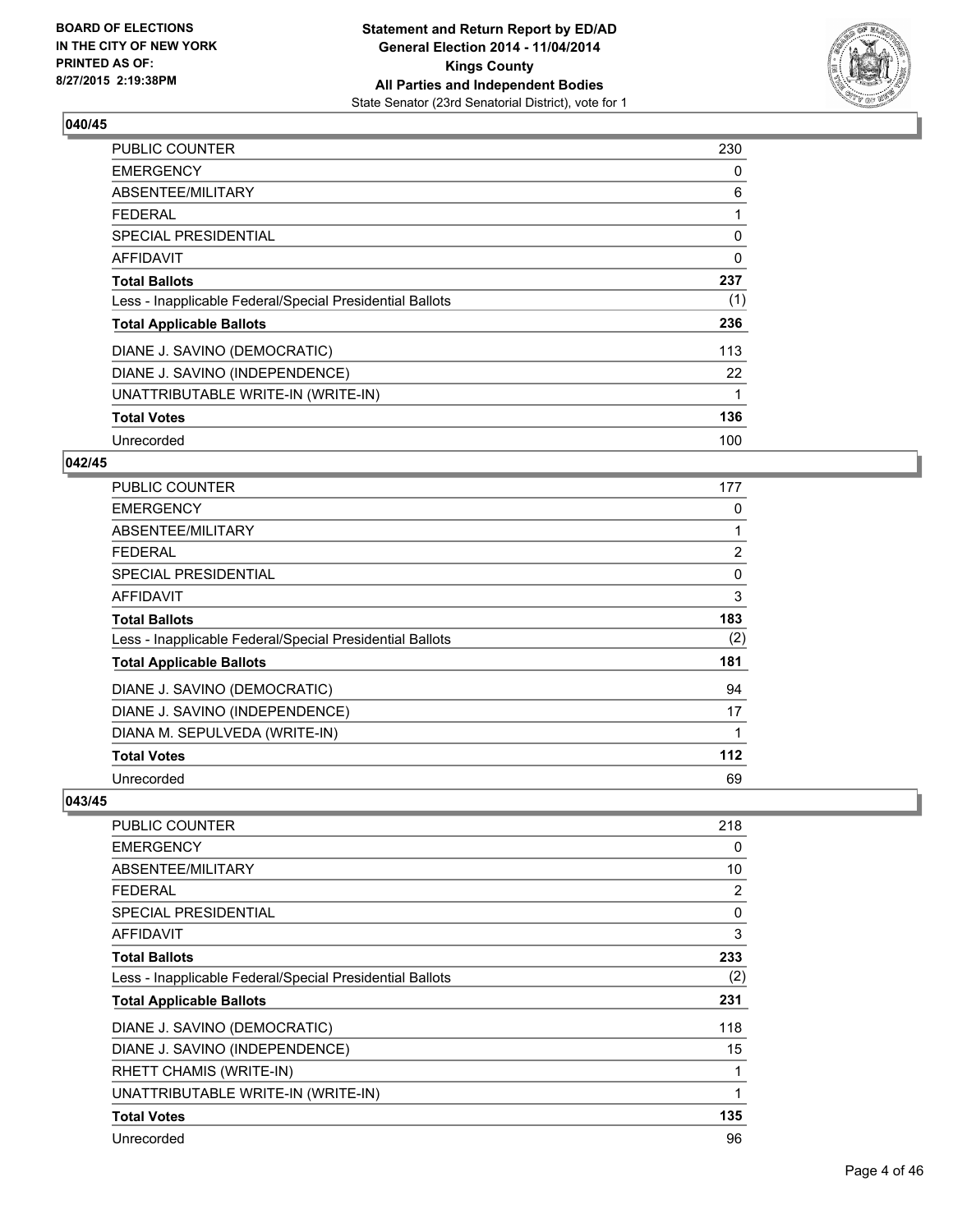

| <b>PUBLIC COUNTER</b>                                    | 47 |
|----------------------------------------------------------|----|
| <b>EMERGENCY</b>                                         | 0  |
| ABSENTEE/MILITARY                                        | 0  |
| <b>FEDERAL</b>                                           | 0  |
| SPECIAL PRESIDENTIAL                                     | 0  |
| AFFIDAVIT                                                | 2  |
| <b>Total Ballots</b>                                     | 49 |
| Less - Inapplicable Federal/Special Presidential Ballots | 0  |
| <b>Total Applicable Ballots</b>                          | 49 |
| DIANE J. SAVINO (DEMOCRATIC)                             | 31 |
| DIANE J. SAVINO (INDEPENDENCE)                           | 6  |
| <b>Total Votes</b>                                       | 37 |
| Unrecorded                                               | 12 |

# **045/45**

| PUBLIC COUNTER                                           | 225 |
|----------------------------------------------------------|-----|
| <b>EMERGENCY</b>                                         | 0   |
| ABSENTEE/MILITARY                                        | 3   |
| <b>FEDERAL</b>                                           | 2   |
| SPECIAL PRESIDENTIAL                                     | 0   |
| <b>AFFIDAVIT</b>                                         |     |
| <b>Total Ballots</b>                                     | 231 |
| Less - Inapplicable Federal/Special Presidential Ballots | (2) |
| <b>Total Applicable Ballots</b>                          | 229 |
| DIANE J. SAVINO (DEMOCRATIC)                             | 176 |
| DIANE J. SAVINO (INDEPENDENCE)                           | 3   |
| <b>Total Votes</b>                                       | 179 |
| Unrecorded                                               | 50  |

| PUBLIC COUNTER                                           | 230            |
|----------------------------------------------------------|----------------|
| <b>EMERGENCY</b>                                         | 0              |
| ABSENTEE/MILITARY                                        | 0              |
| <b>FEDERAL</b>                                           | 0              |
| SPECIAL PRESIDENTIAL                                     | 0              |
| AFFIDAVIT                                                | 7              |
| <b>Total Ballots</b>                                     | 237            |
| Less - Inapplicable Federal/Special Presidential Ballots | 0              |
| <b>Total Applicable Ballots</b>                          | 237            |
| DIANE J. SAVINO (DEMOCRATIC)                             | 191            |
| DIANE J. SAVINO (INDEPENDENCE)                           | 3              |
| MARTIN J. GOLDEN (WRITE-IN)                              | $\overline{2}$ |
| <b>Total Votes</b>                                       | 196            |
| Unrecorded                                               | 41             |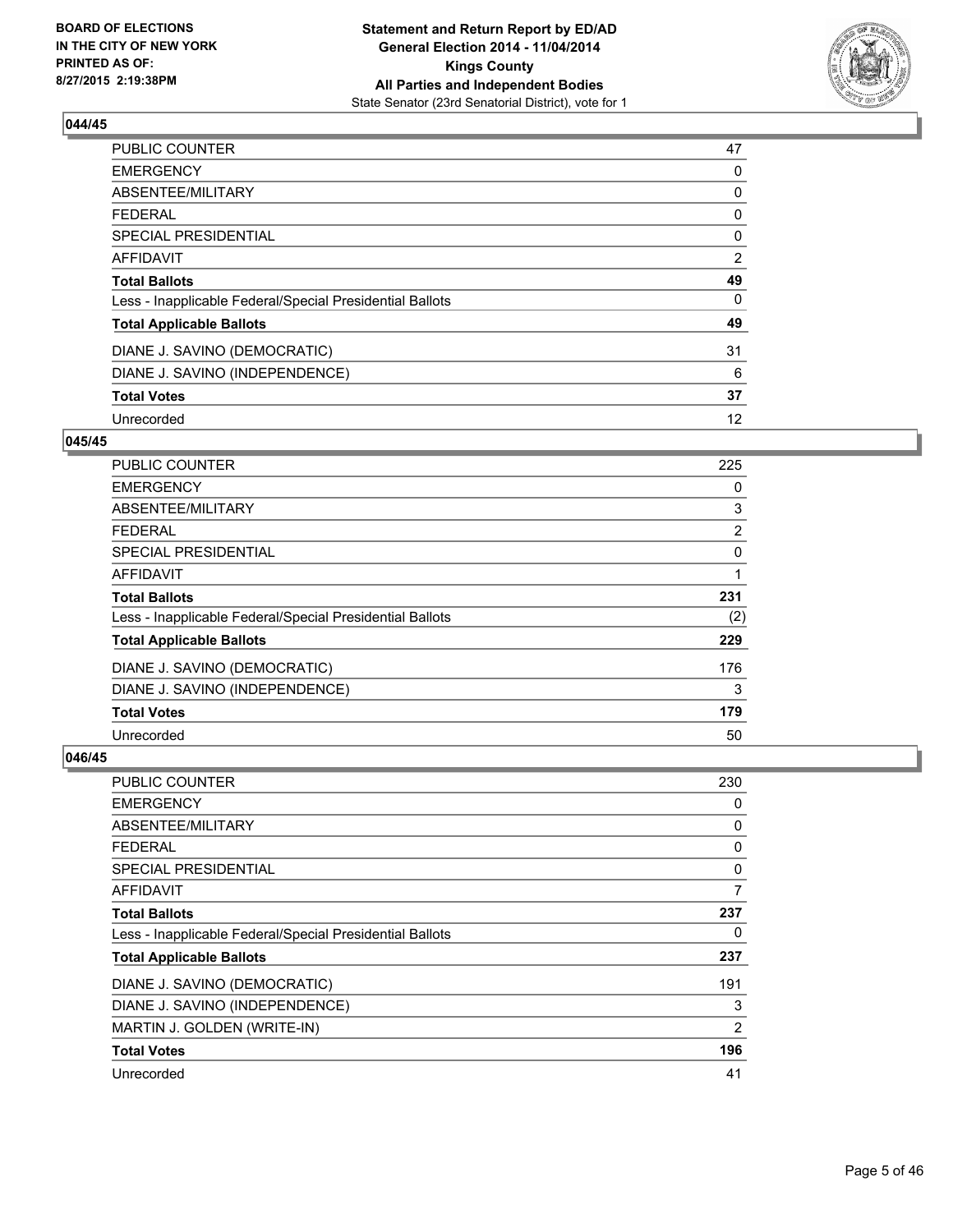

| <b>PUBLIC COUNTER</b>                                    | 14 |
|----------------------------------------------------------|----|
| <b>EMERGENCY</b>                                         | 0  |
| ABSENTEE/MILITARY                                        | 0  |
| <b>FEDERAL</b>                                           | 0  |
| <b>SPECIAL PRESIDENTIAL</b>                              | 0  |
| <b>AFFIDAVIT</b>                                         | 0  |
| <b>Total Ballots</b>                                     | 14 |
| Less - Inapplicable Federal/Special Presidential Ballots | 0  |
| <b>Total Applicable Ballots</b>                          | 14 |
| DIANE J. SAVINO (DEMOCRATIC)                             | 10 |
| DIANE J. SAVINO (INDEPENDENCE)                           | 0  |
| <b>Total Votes</b>                                       | 10 |
| Unrecorded                                               | 4  |

#### **048/45**

| <b>PUBLIC COUNTER</b>                                    | 303 |
|----------------------------------------------------------|-----|
| <b>EMERGENCY</b>                                         | 0   |
| ABSENTEE/MILITARY                                        | 10  |
| <b>FEDERAL</b>                                           | 0   |
| SPECIAL PRESIDENTIAL                                     | 0   |
| <b>AFFIDAVIT</b>                                         | 5   |
| <b>Total Ballots</b>                                     | 318 |
| Less - Inapplicable Federal/Special Presidential Ballots | 0   |
| <b>Total Applicable Ballots</b>                          | 318 |
| DIANE J. SAVINO (DEMOCRATIC)                             | 171 |
| DIANE J. SAVINO (INDEPENDENCE)                           | 41  |
| CHRISTOPHER HOLLAND (WRITE-IN)                           | 1   |
| <b>Total Votes</b>                                       | 213 |
| Unrecorded                                               | 105 |

| <b>PUBLIC COUNTER</b>                                    | 204 |
|----------------------------------------------------------|-----|
| <b>EMERGENCY</b>                                         | 0   |
| ABSENTEE/MILITARY                                        | 8   |
| <b>FEDERAL</b>                                           | 0   |
| SPECIAL PRESIDENTIAL                                     | 0   |
| <b>AFFIDAVIT</b>                                         |     |
| <b>Total Ballots</b>                                     | 213 |
| Less - Inapplicable Federal/Special Presidential Ballots | 0   |
| <b>Total Applicable Ballots</b>                          | 213 |
| DIANE J. SAVINO (DEMOCRATIC)                             | 116 |
| DIANE J. SAVINO (INDEPENDENCE)                           | 19  |
| <b>Total Votes</b>                                       | 135 |
| Unrecorded                                               | 78  |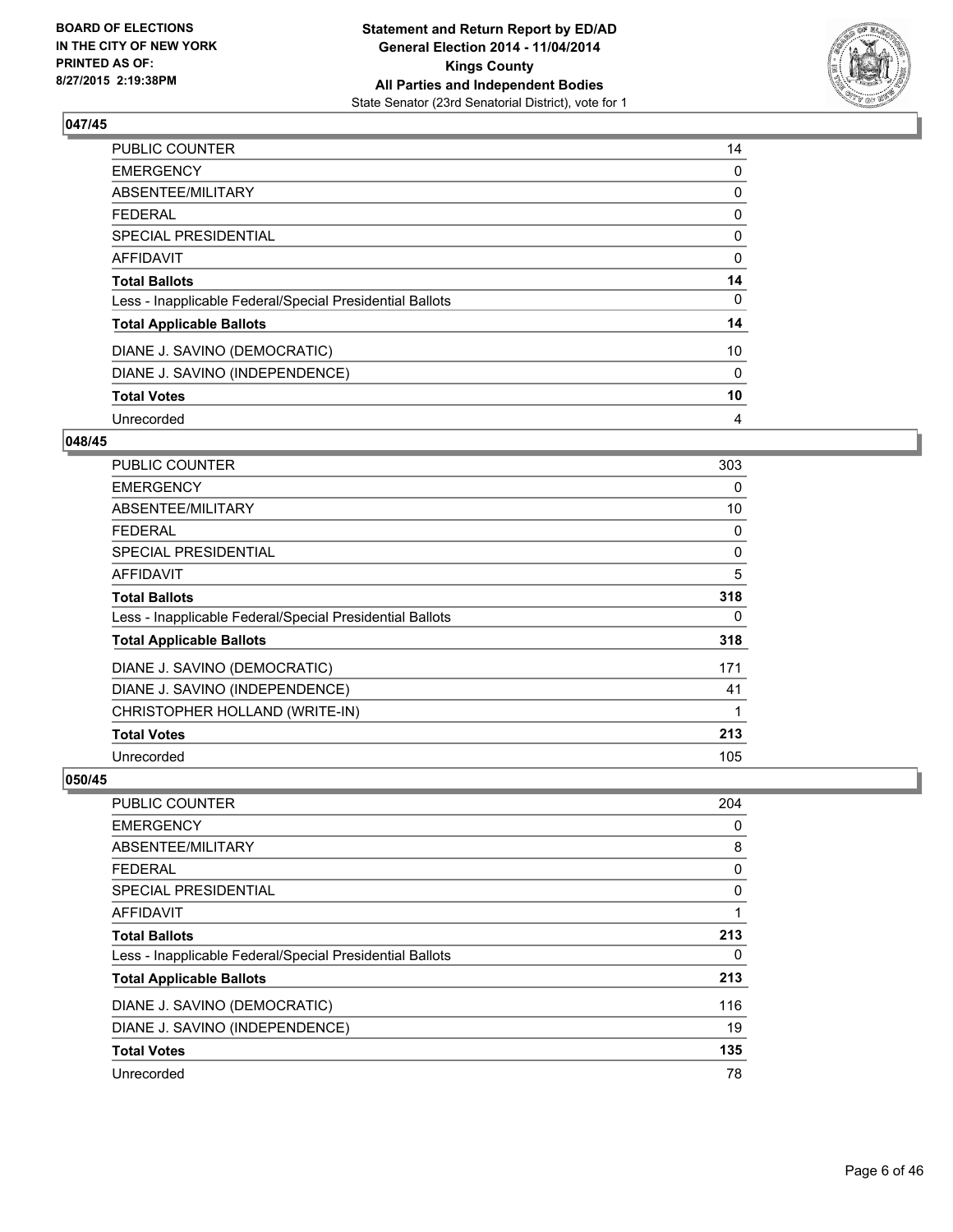

| PUBLIC COUNTER                                           | 157 |
|----------------------------------------------------------|-----|
| <b>EMERGENCY</b>                                         | 0   |
| ABSENTEE/MILITARY                                        | 1   |
| <b>FEDERAL</b>                                           | 0   |
| <b>SPECIAL PRESIDENTIAL</b>                              | 0   |
| AFFIDAVIT                                                | 0   |
| <b>Total Ballots</b>                                     | 158 |
| Less - Inapplicable Federal/Special Presidential Ballots | 0   |
| <b>Total Applicable Ballots</b>                          | 158 |
| DIANE J. SAVINO (DEMOCRATIC)                             | 76  |
| DIANE J. SAVINO (INDEPENDENCE)                           | 14  |
| DANIEL S. CAVANAGH (WRITE-IN)                            | 1   |
| <b>Total Votes</b>                                       | 91  |
| Unrecorded                                               | 67  |

| <b>PUBLIC COUNTER</b>                                    | 112      |
|----------------------------------------------------------|----------|
| <b>EMERGENCY</b>                                         | 0        |
| ABSENTEE/MILITARY                                        | 0        |
| <b>FEDERAL</b>                                           | 0        |
| <b>SPECIAL PRESIDENTIAL</b>                              | 0        |
| AFFIDAVIT                                                | $\Omega$ |
| <b>Total Ballots</b>                                     | 112      |
| Less - Inapplicable Federal/Special Presidential Ballots | 0        |
| <b>Total Applicable Ballots</b>                          | $112$    |
| DIANE J. SAVINO (DEMOCRATIC)                             | 54       |
| DIANE J. SAVINO (INDEPENDENCE)                           | 9        |
| CAMBERLY C. TORRES (WRITE-IN)                            | 1        |
| <b>Total Votes</b>                                       | 64       |
| Unrecorded                                               | 48       |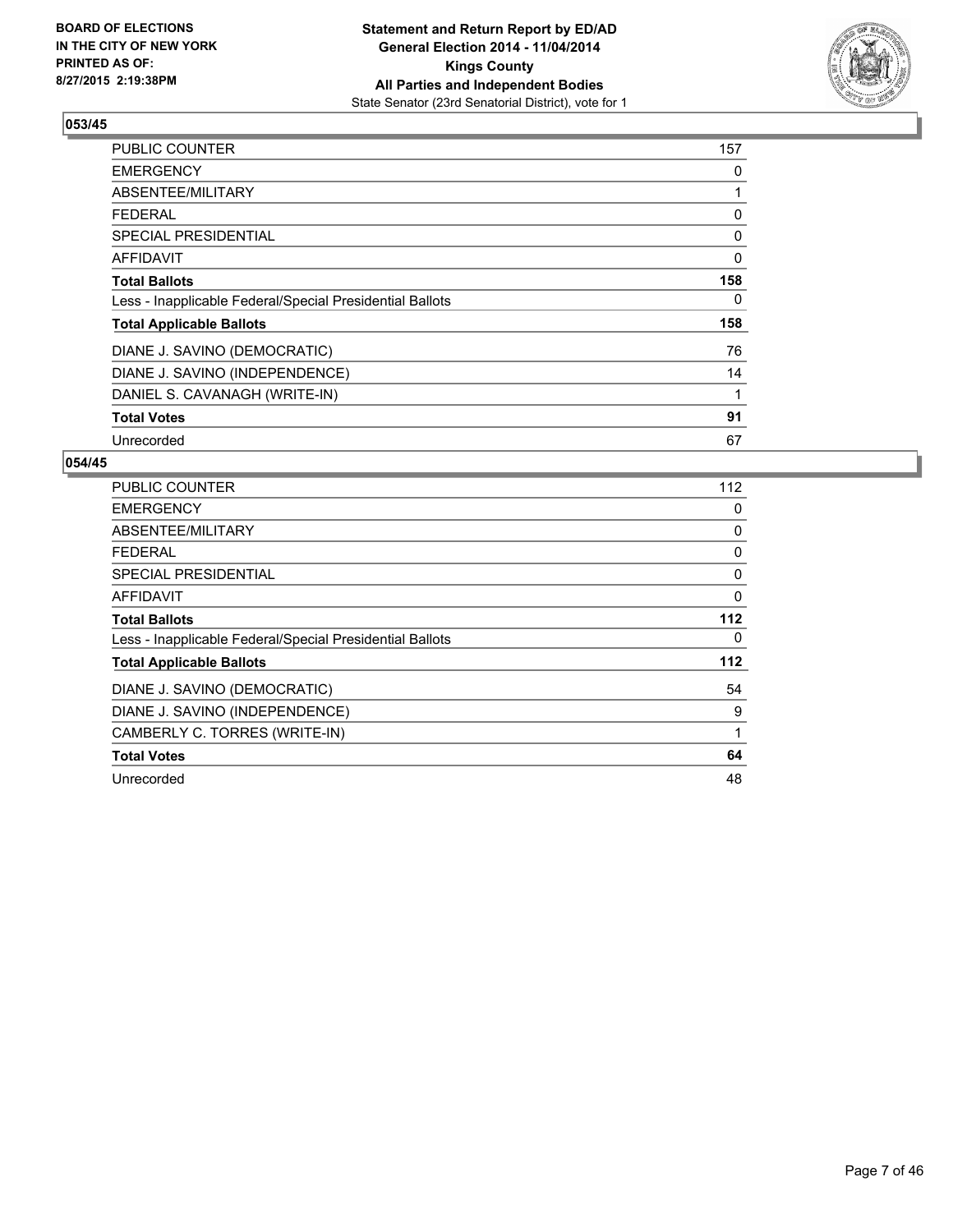

| PUBLIC COUNTER                                           | 108 |
|----------------------------------------------------------|-----|
| <b>EMERGENCY</b>                                         | 0   |
| ABSENTEE/MILITARY                                        | 8   |
| <b>FEDERAL</b>                                           | 0   |
| <b>SPECIAL PRESIDENTIAL</b>                              | 0   |
| <b>AFFIDAVIT</b>                                         | 1   |
| <b>Total Ballots</b>                                     | 117 |
| Less - Inapplicable Federal/Special Presidential Ballots | 0   |
| <b>Total Applicable Ballots</b>                          | 117 |
| DIANE J. SAVINO (DEMOCRATIC)                             | 52  |
| DIANE J. SAVINO (INDEPENDENCE)                           | 11  |
| <b>JUSTIN DELLECAVE (WRITE-IN)</b>                       | 1   |
| MIKHAIL USHER (WRITE-IN)                                 | 1   |
| UNATTRIBUTABLE WRITE-IN (WRITE-IN)                       | 2   |
| <b>Total Votes</b>                                       | 67  |
| Unrecorded                                               | 50  |

# **059/45**

| PUBLIC COUNTER                                           | 125 |
|----------------------------------------------------------|-----|
| <b>EMERGENCY</b>                                         | 0   |
| <b>ABSENTEE/MILITARY</b>                                 | 4   |
| <b>FEDERAL</b>                                           | 0   |
| <b>SPECIAL PRESIDENTIAL</b>                              | 0   |
| AFFIDAVIT                                                | 2   |
| <b>Total Ballots</b>                                     | 131 |
| Less - Inapplicable Federal/Special Presidential Ballots | 0   |
| <b>Total Applicable Ballots</b>                          | 131 |
| DIANE J. SAVINO (DEMOCRATIC)                             | 68  |
| DIANE J. SAVINO (INDEPENDENCE)                           | 16  |
| <b>Total Votes</b>                                       | 84  |
| Unrecorded                                               | 47  |

| PUBLIC COUNTER                                           | 101 |
|----------------------------------------------------------|-----|
| <b>EMERGENCY</b>                                         | 0   |
| ABSENTEE/MILITARY                                        |     |
| <b>FEDERAL</b>                                           | 0   |
| SPECIAL PRESIDENTIAL                                     | 0   |
| AFFIDAVIT                                                | 2   |
| <b>Total Ballots</b>                                     | 104 |
| Less - Inapplicable Federal/Special Presidential Ballots | 0   |
| <b>Total Applicable Ballots</b>                          | 104 |
| DIANE J. SAVINO (DEMOCRATIC)                             | 73  |
| DIANE J. SAVINO (INDEPENDENCE)                           | 4   |
| <b>Total Votes</b>                                       | 77  |
| Unrecorded                                               | 27  |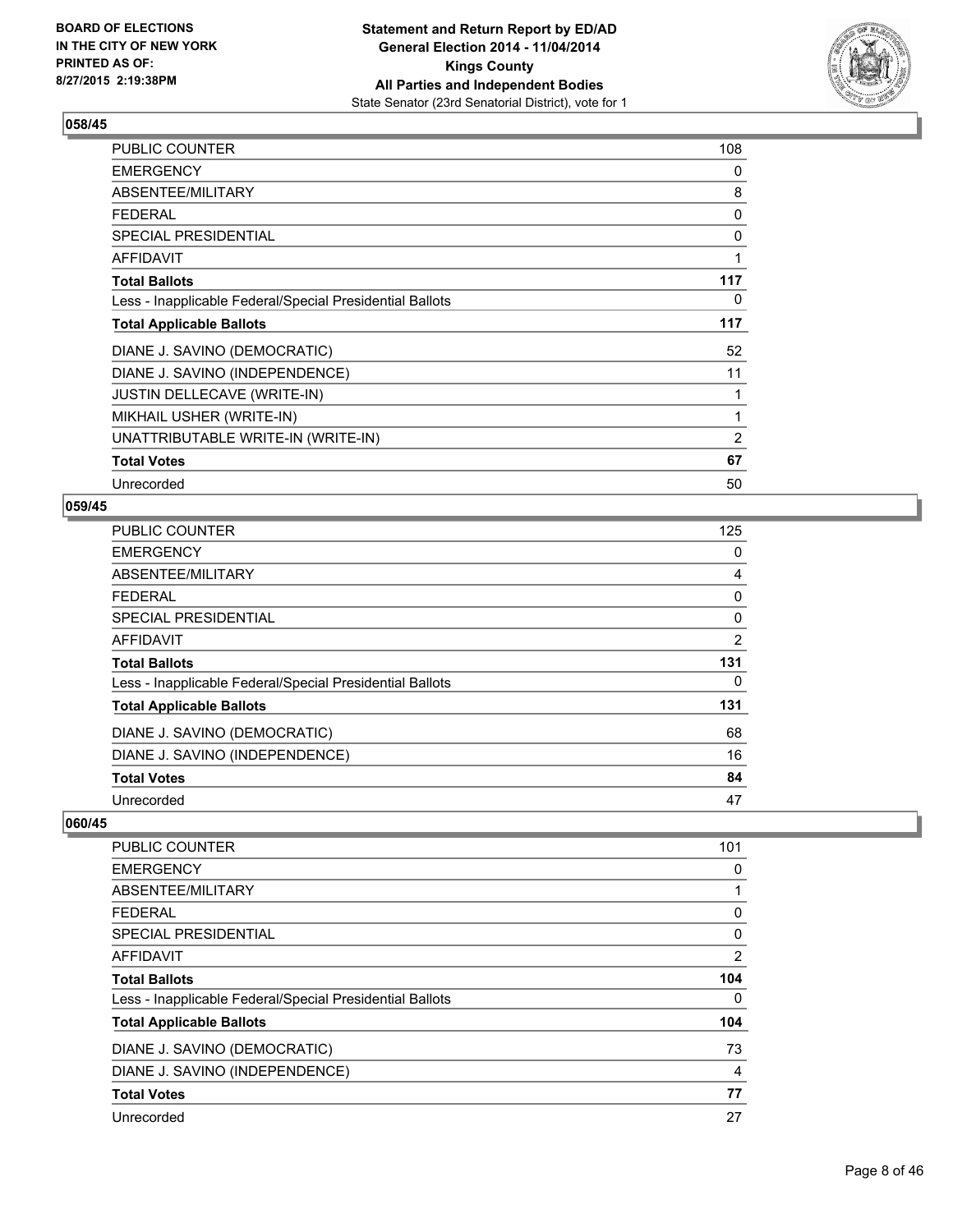

| <b>PUBLIC COUNTER</b>                                    | 53 |
|----------------------------------------------------------|----|
| <b>EMERGENCY</b>                                         | 0  |
| ABSENTEE/MILITARY                                        | 2  |
| <b>FEDERAL</b>                                           | 0  |
| <b>SPECIAL PRESIDENTIAL</b>                              | 0  |
| <b>AFFIDAVIT</b>                                         | 0  |
| <b>Total Ballots</b>                                     | 55 |
| Less - Inapplicable Federal/Special Presidential Ballots | 0  |
| <b>Total Applicable Ballots</b>                          | 55 |
| DIANE J. SAVINO (DEMOCRATIC)                             | 38 |
| DIANE J. SAVINO (INDEPENDENCE)                           | 5  |
| <b>Total Votes</b>                                       | 43 |
| Unrecorded                                               | 12 |

#### **062/45**

| <b>PUBLIC COUNTER</b>                                    | 147 |
|----------------------------------------------------------|-----|
| <b>EMERGENCY</b>                                         | 0   |
| ABSENTEE/MILITARY                                        | 2   |
| <b>FEDERAL</b>                                           | 0   |
| SPECIAL PRESIDENTIAL                                     | 0   |
| <b>AFFIDAVIT</b>                                         |     |
| <b>Total Ballots</b>                                     | 150 |
| Less - Inapplicable Federal/Special Presidential Ballots | 0   |
| <b>Total Applicable Ballots</b>                          | 150 |
| DIANE J. SAVINO (DEMOCRATIC)                             | 95  |
| DIANE J. SAVINO (INDEPENDENCE)                           | 10  |
| <b>Total Votes</b>                                       | 105 |
| Unrecorded                                               | 45  |

| PUBLIC COUNTER                                           | 60  |
|----------------------------------------------------------|-----|
| <b>EMERGENCY</b>                                         | 0   |
| ABSENTEE/MILITARY                                        | 1   |
| <b>FEDERAL</b>                                           | 1   |
| <b>SPECIAL PRESIDENTIAL</b>                              | 0   |
| AFFIDAVIT                                                | 3   |
| <b>Total Ballots</b>                                     | 65  |
| Less - Inapplicable Federal/Special Presidential Ballots | (1) |
| <b>Total Applicable Ballots</b>                          | 64  |
| DIANE J. SAVINO (DEMOCRATIC)                             | 47  |
| DIANE J. SAVINO (INDEPENDENCE)                           | 2   |
| MATT WELCH (WRITE-IN)                                    | 1   |
| <b>Total Votes</b>                                       | 50  |
| Unrecorded                                               | 14  |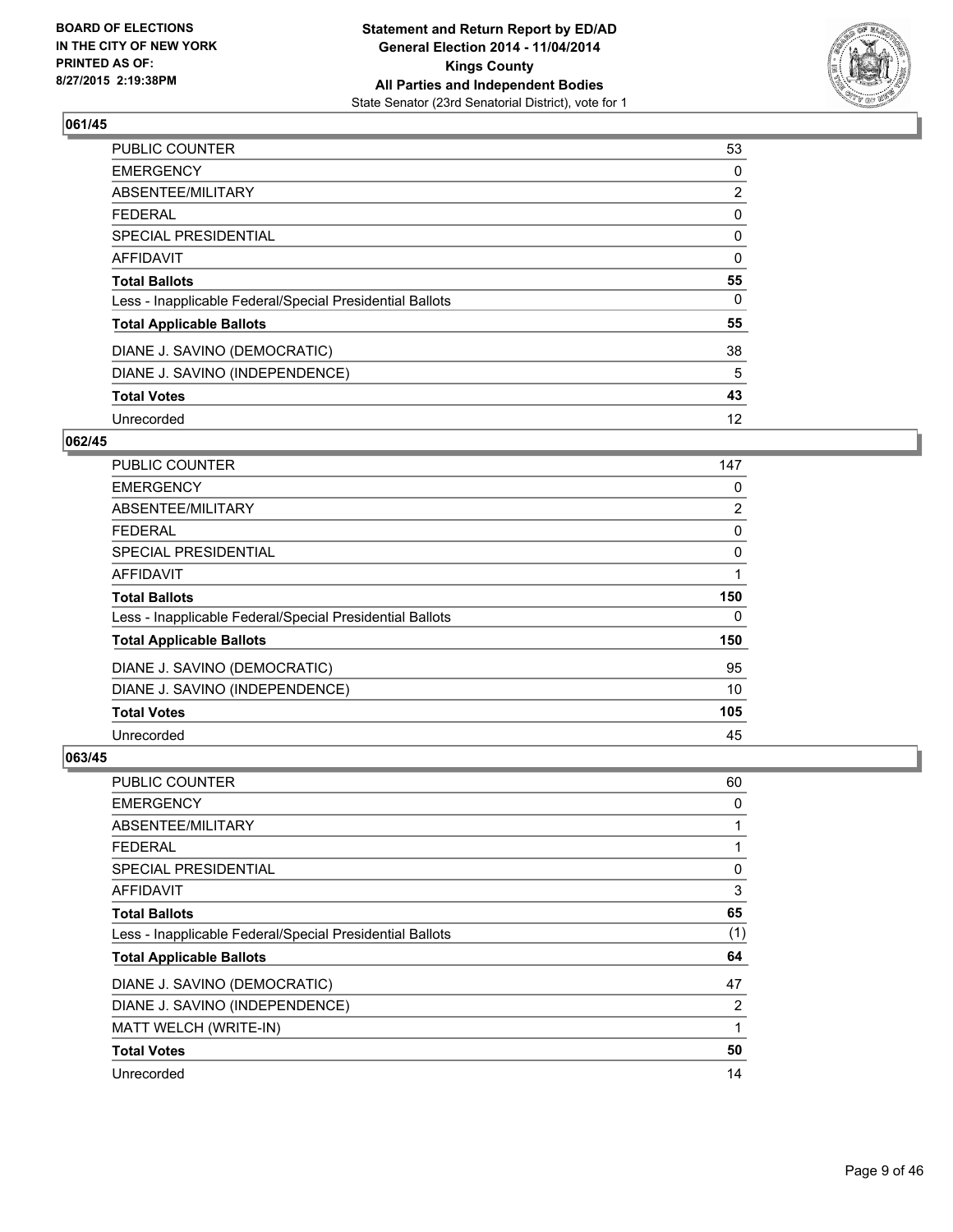

| <b>PUBLIC COUNTER</b>                                    | 197 |
|----------------------------------------------------------|-----|
| <b>EMERGENCY</b>                                         | 0   |
| ABSENTEE/MILITARY                                        | 7   |
| <b>FEDERAL</b>                                           | 3   |
| SPECIAL PRESIDENTIAL                                     | 0   |
| AFFIDAVIT                                                | 1   |
| <b>Total Ballots</b>                                     | 208 |
| Less - Inapplicable Federal/Special Presidential Ballots | (3) |
| <b>Total Applicable Ballots</b>                          | 205 |
| DIANE J. SAVINO (DEMOCRATIC)                             | 99  |
| DIANE J. SAVINO (INDEPENDENCE)                           | 14  |
| <b>Total Votes</b>                                       | 113 |
| Unrecorded                                               | 92  |

#### **065/45**

| <b>PUBLIC COUNTER</b>                                    | 138            |
|----------------------------------------------------------|----------------|
| <b>EMERGENCY</b>                                         | 0              |
| ABSENTEE/MILITARY                                        | $\overline{2}$ |
| <b>FEDERAL</b>                                           | 0              |
| SPECIAL PRESIDENTIAL                                     | 0              |
| <b>AFFIDAVIT</b>                                         | 0              |
| <b>Total Ballots</b>                                     | 140            |
| Less - Inapplicable Federal/Special Presidential Ballots | 0              |
| <b>Total Applicable Ballots</b>                          | 140            |
| DIANE J. SAVINO (DEMOCRATIC)                             | 55             |
| DIANE J. SAVINO (INDEPENDENCE)                           | 11             |
| <b>Total Votes</b>                                       | 66             |
| Unrecorded                                               | 74             |

| <b>PUBLIC COUNTER</b>                                    | 287            |
|----------------------------------------------------------|----------------|
| <b>EMERGENCY</b>                                         | 0              |
| ABSENTEE/MILITARY                                        | 7              |
| <b>FEDERAL</b>                                           | $\overline{2}$ |
| <b>SPECIAL PRESIDENTIAL</b>                              | 0              |
| AFFIDAVIT                                                | 4              |
| <b>Total Ballots</b>                                     | 300            |
| Less - Inapplicable Federal/Special Presidential Ballots | (2)            |
| <b>Total Applicable Ballots</b>                          | 298            |
| DIANE J. SAVINO (DEMOCRATIC)                             | 93             |
| DIANE J. SAVINO (INDEPENDENCE)                           | 16             |
| <b>CURTIS SLIWA (WRITE-IN)</b>                           | 1              |
| <b>Total Votes</b>                                       | 110            |
| Unrecorded                                               | 188            |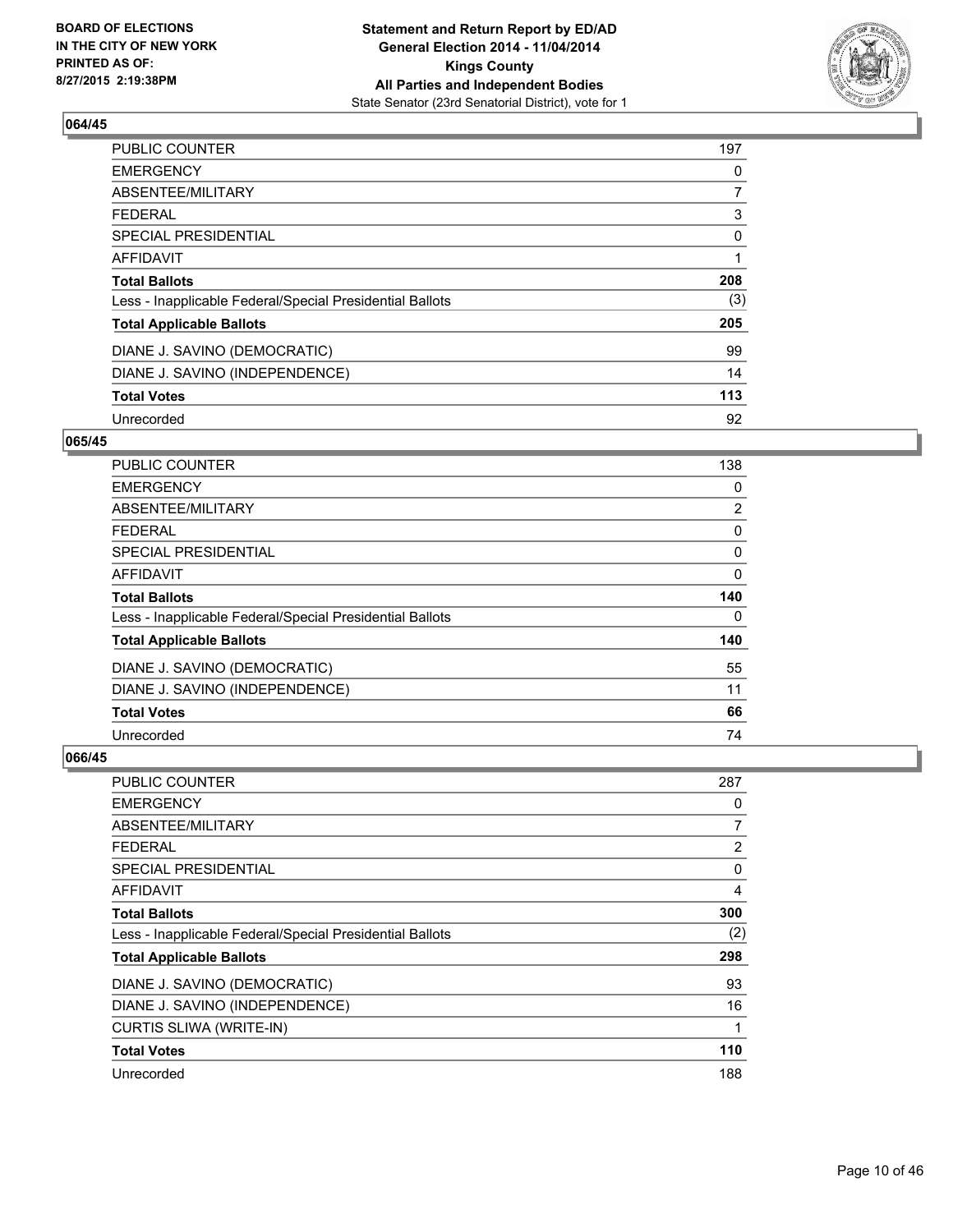

| PUBLIC COUNTER                                           | 176 |
|----------------------------------------------------------|-----|
| <b>EMERGENCY</b>                                         | 0   |
| ABSENTEE/MILITARY                                        | 3   |
| <b>FEDERAL</b>                                           | 0   |
| <b>SPECIAL PRESIDENTIAL</b>                              | 0   |
| AFFIDAVIT                                                | 0   |
| <b>Total Ballots</b>                                     | 179 |
| Less - Inapplicable Federal/Special Presidential Ballots | 0   |
| <b>Total Applicable Ballots</b>                          | 179 |
| DIANE J. SAVINO (DEMOCRATIC)                             | 47  |
| DIANE J. SAVINO (INDEPENDENCE)                           | 15  |
| <b>Total Votes</b>                                       | 62  |
| Unrecorded                                               | 117 |

# **073/45**

| PUBLIC COUNTER                                           | 235 |
|----------------------------------------------------------|-----|
| <b>EMERGENCY</b>                                         | 0   |
| ABSENTEE/MILITARY                                        | 0   |
| FEDERAL                                                  | 2   |
| <b>SPECIAL PRESIDENTIAL</b>                              | 0   |
| AFFIDAVIT                                                | 4   |
| <b>Total Ballots</b>                                     | 241 |
| Less - Inapplicable Federal/Special Presidential Ballots | (2) |
| <b>Total Applicable Ballots</b>                          | 239 |
| DIANE J. SAVINO (DEMOCRATIC)                             | 57  |
| DIANE J. SAVINO (INDEPENDENCE)                           | 13  |
| ERIC LEGEER (WRITE-IN)                                   | 1   |
| <b>Total Votes</b>                                       | 71  |
| Unrecorded                                               | 168 |

| PUBLIC COUNTER                                           | 288 |
|----------------------------------------------------------|-----|
| <b>EMERGENCY</b>                                         | 0   |
| ABSENTEE/MILITARY                                        | 7   |
| <b>FEDERAL</b>                                           | 1   |
| SPECIAL PRESIDENTIAL                                     | 0   |
| AFFIDAVIT                                                | 2   |
| <b>Total Ballots</b>                                     | 298 |
| Less - Inapplicable Federal/Special Presidential Ballots | (1) |
| <b>Total Applicable Ballots</b>                          | 297 |
| DIANE J. SAVINO (DEMOCRATIC)                             | 89  |
| DIANE J. SAVINO (INDEPENDENCE)                           | 32  |
| DAVID FISH (WRITE-IN)                                    | 1   |
| <b>Total Votes</b>                                       | 122 |
| Unrecorded                                               | 175 |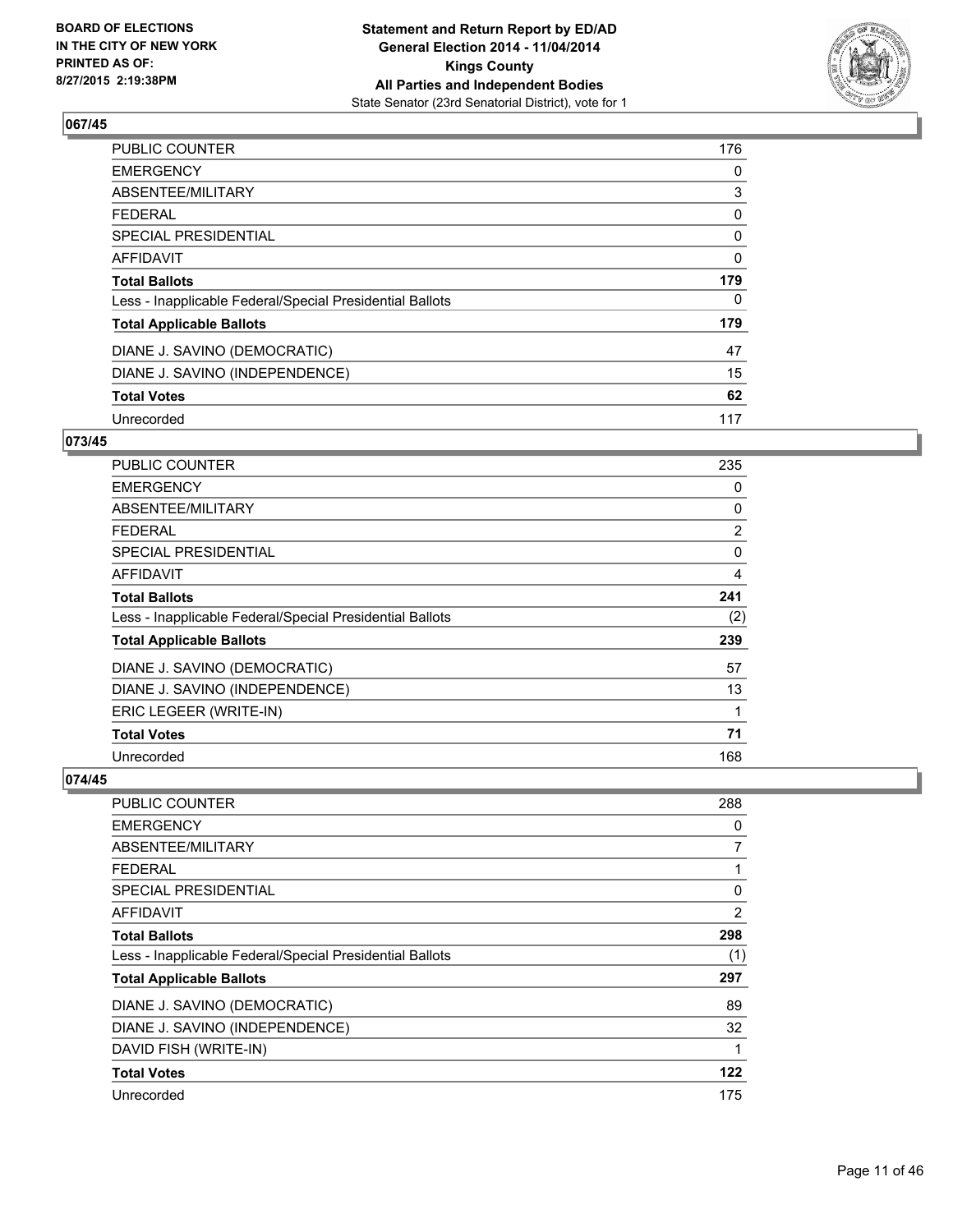

| <b>PUBLIC COUNTER</b>                                    | 278 |
|----------------------------------------------------------|-----|
| <b>EMERGENCY</b>                                         | 0   |
| ABSENTEE/MILITARY                                        | 4   |
| <b>FEDERAL</b>                                           | 0   |
| SPECIAL PRESIDENTIAL                                     | 0   |
| <b>AFFIDAVIT</b>                                         | 3   |
| <b>Total Ballots</b>                                     | 285 |
| Less - Inapplicable Federal/Special Presidential Ballots | 0   |
| <b>Total Applicable Ballots</b>                          | 285 |
| DIANE J. SAVINO (DEMOCRATIC)                             | 110 |
| DIANE J. SAVINO (INDEPENDENCE)                           | 23  |
| <b>Total Votes</b>                                       | 133 |
| Unrecorded                                               | 152 |

| <b>PUBLIC COUNTER</b>                                    | 0 |
|----------------------------------------------------------|---|
| <b>EMERGENCY</b>                                         | 0 |
| ABSENTEE/MILITARY                                        | 0 |
| FEDERAL                                                  | 0 |
| SPECIAL PRESIDENTIAL                                     | 0 |
| AFFIDAVIT                                                | 0 |
| <b>Total Ballots</b>                                     | 0 |
| Less - Inapplicable Federal/Special Presidential Ballots | 0 |
| <b>Total Applicable Ballots</b>                          | 0 |
| DIANE J. SAVINO (DEMOCRATIC)                             | 0 |
| DIANE J. SAVINO (INDEPENDENCE)                           | 0 |
| <b>Total Votes</b>                                       | 0 |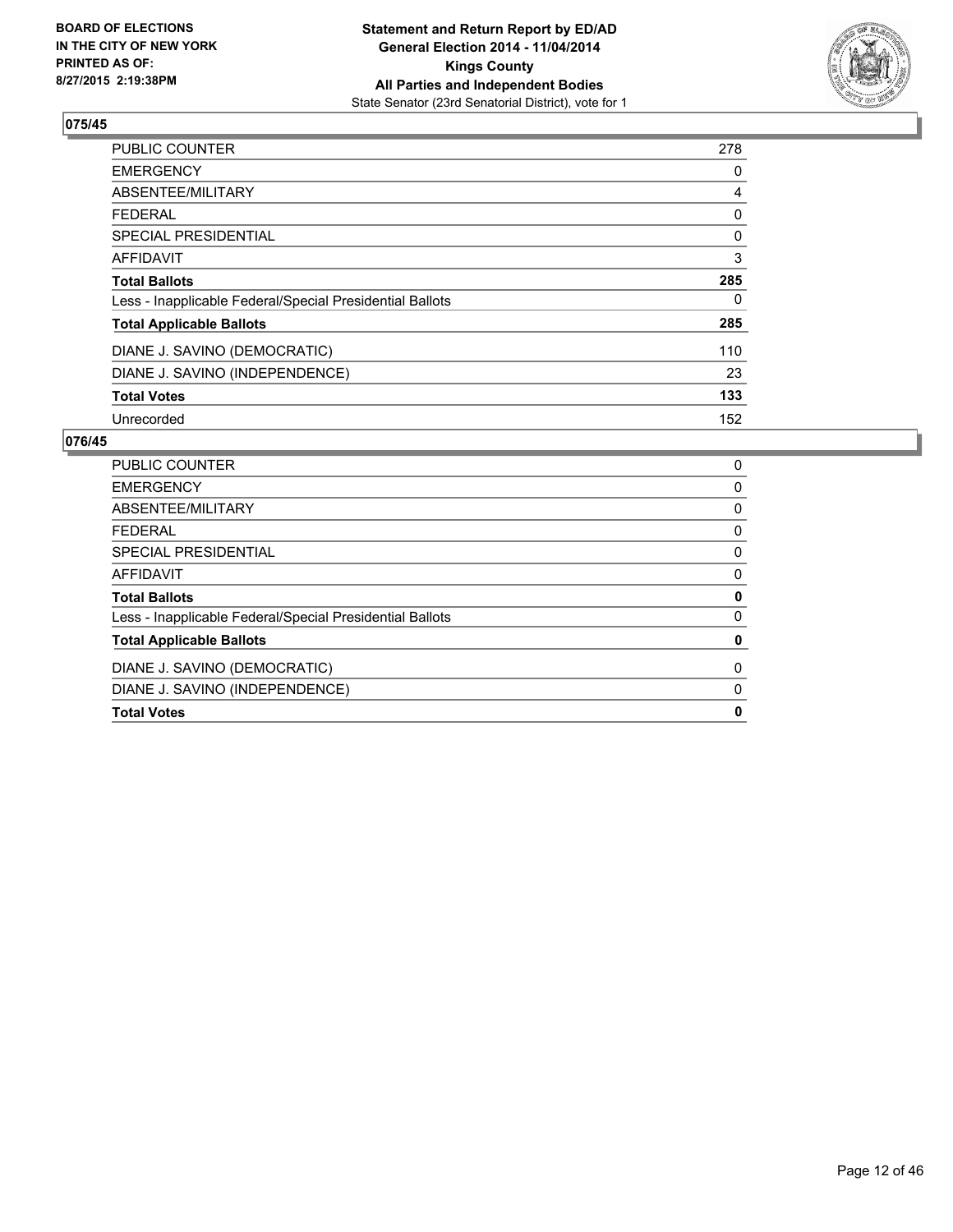

| <b>PUBLIC COUNTER</b>                                    | 163            |
|----------------------------------------------------------|----------------|
| <b>EMERGENCY</b>                                         | 0              |
| ABSENTEE/MILITARY                                        | 6              |
| <b>FEDERAL</b>                                           | $\overline{2}$ |
| SPECIAL PRESIDENTIAL                                     | 0              |
| <b>AFFIDAVIT</b>                                         | 6              |
| <b>Total Ballots</b>                                     | 177            |
| Less - Inapplicable Federal/Special Presidential Ballots | (2)            |
| <b>Total Applicable Ballots</b>                          | 175            |
| DIANE J. SAVINO (DEMOCRATIC)                             | 93             |
| DIANE J. SAVINO (INDEPENDENCE)                           | 18             |
| <b>Total Votes</b>                                       | 111            |
| Unrecorded                                               | 64             |

#### **002/46**

| <b>PUBLIC COUNTER</b>                                    | 181 |
|----------------------------------------------------------|-----|
| <b>EMERGENCY</b>                                         | 0   |
| ABSENTEE/MILITARY                                        | 2   |
| <b>FEDERAL</b>                                           |     |
| <b>SPECIAL PRESIDENTIAL</b>                              | 0   |
| <b>AFFIDAVIT</b>                                         | 0   |
| <b>Total Ballots</b>                                     | 184 |
| Less - Inapplicable Federal/Special Presidential Ballots | (1) |
| <b>Total Applicable Ballots</b>                          | 183 |
| DIANE J. SAVINO (DEMOCRATIC)                             | 117 |
| DIANE J. SAVINO (INDEPENDENCE)                           | 12  |
| <b>Total Votes</b>                                       | 129 |
| Unrecorded                                               | 54  |

| PUBLIC COUNTER                                           | 61 |
|----------------------------------------------------------|----|
| <b>EMERGENCY</b>                                         | 0  |
| ABSENTEE/MILITARY                                        | 1  |
| <b>FEDERAL</b>                                           | 0  |
| <b>SPECIAL PRESIDENTIAL</b>                              | 0  |
| AFFIDAVIT                                                |    |
| <b>Total Ballots</b>                                     | 63 |
| Less - Inapplicable Federal/Special Presidential Ballots | 0  |
| <b>Total Applicable Ballots</b>                          | 63 |
| DIANE J. SAVINO (DEMOCRATIC)                             | 42 |
| DIANE J. SAVINO (INDEPENDENCE)                           | 4  |
| <b>Total Votes</b>                                       | 46 |
| Unrecorded                                               | 17 |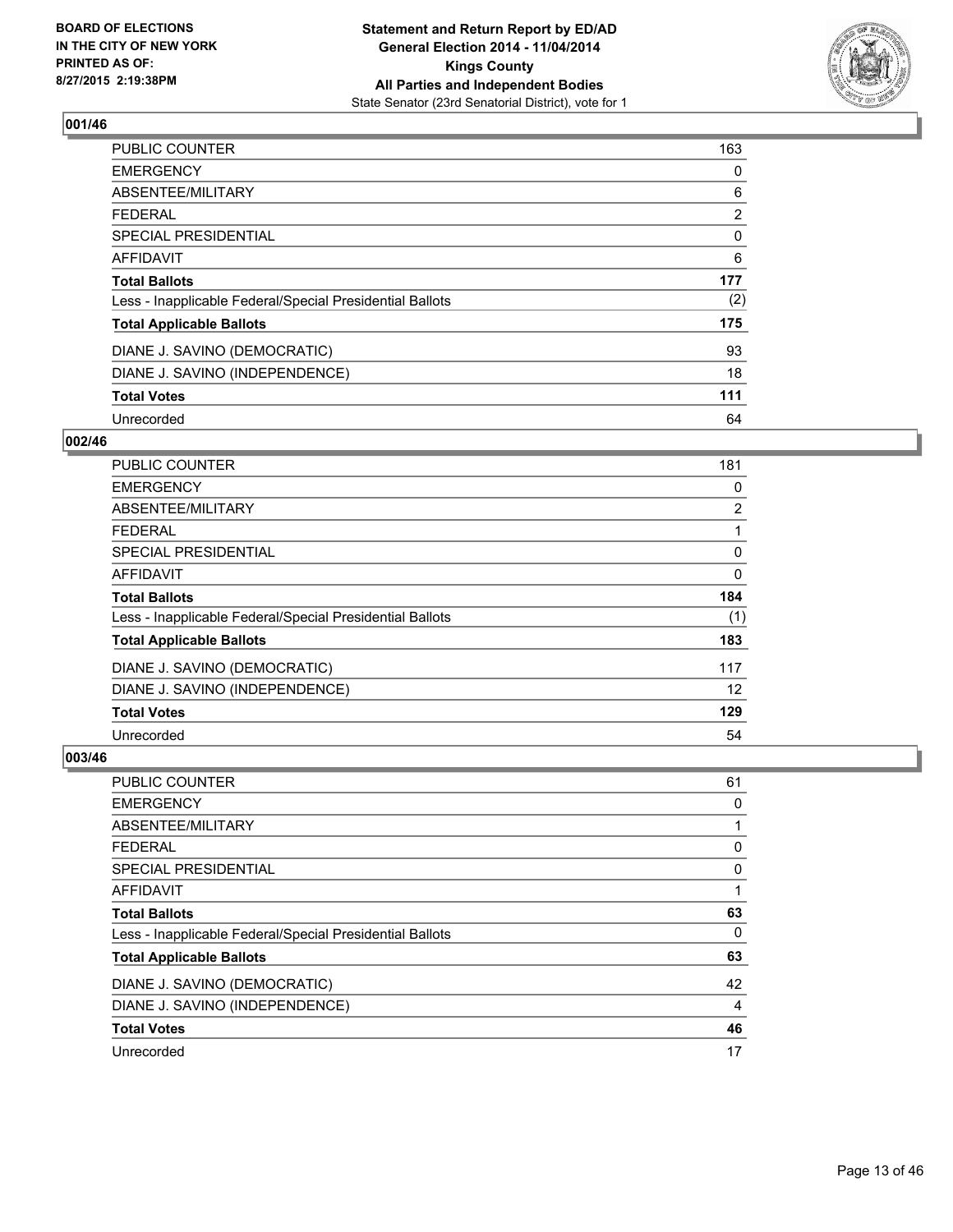

| PUBLIC COUNTER                                           | 193 |
|----------------------------------------------------------|-----|
| <b>EMERGENCY</b>                                         | 0   |
| ABSENTEE/MILITARY                                        |     |
| <b>FEDERAL</b>                                           | 0   |
| SPECIAL PRESIDENTIAL                                     | 0   |
| AFFIDAVIT                                                | 1   |
| <b>Total Ballots</b>                                     | 195 |
| Less - Inapplicable Federal/Special Presidential Ballots | 0   |
| <b>Total Applicable Ballots</b>                          | 195 |
| DIANE J. SAVINO (DEMOCRATIC)                             | 173 |
| DIANE J. SAVINO (INDEPENDENCE)                           | 4   |
| <b>Total Votes</b>                                       | 177 |
| Unrecorded                                               | 18  |

## **005/46**

| PUBLIC COUNTER                                           | 184 |
|----------------------------------------------------------|-----|
| <b>EMERGENCY</b>                                         | 0   |
| ABSENTEE/MILITARY                                        | 4   |
| <b>FEDERAL</b>                                           |     |
| SPECIAL PRESIDENTIAL                                     | 0   |
| <b>AFFIDAVIT</b>                                         | 5   |
| <b>Total Ballots</b>                                     | 194 |
| Less - Inapplicable Federal/Special Presidential Ballots | (1) |
| <b>Total Applicable Ballots</b>                          | 193 |
| DIANE J. SAVINO (DEMOCRATIC)                             | 163 |
| DIANE J. SAVINO (INDEPENDENCE)                           | 5   |
| <b>Total Votes</b>                                       | 168 |
| Unrecorded                                               | 25  |

| <b>PUBLIC COUNTER</b>                                    | 81 |
|----------------------------------------------------------|----|
| <b>EMERGENCY</b>                                         | 0  |
| ABSENTEE/MILITARY                                        |    |
| <b>FEDERAL</b>                                           | 0  |
| SPECIAL PRESIDENTIAL                                     | 0  |
| <b>AFFIDAVIT</b>                                         |    |
| <b>Total Ballots</b>                                     | 83 |
| Less - Inapplicable Federal/Special Presidential Ballots | 0  |
| <b>Total Applicable Ballots</b>                          | 83 |
| DIANE J. SAVINO (DEMOCRATIC)                             | 70 |
| DIANE J. SAVINO (INDEPENDENCE)                           | 2  |
| <b>Total Votes</b>                                       | 72 |
| Unrecorded                                               | 11 |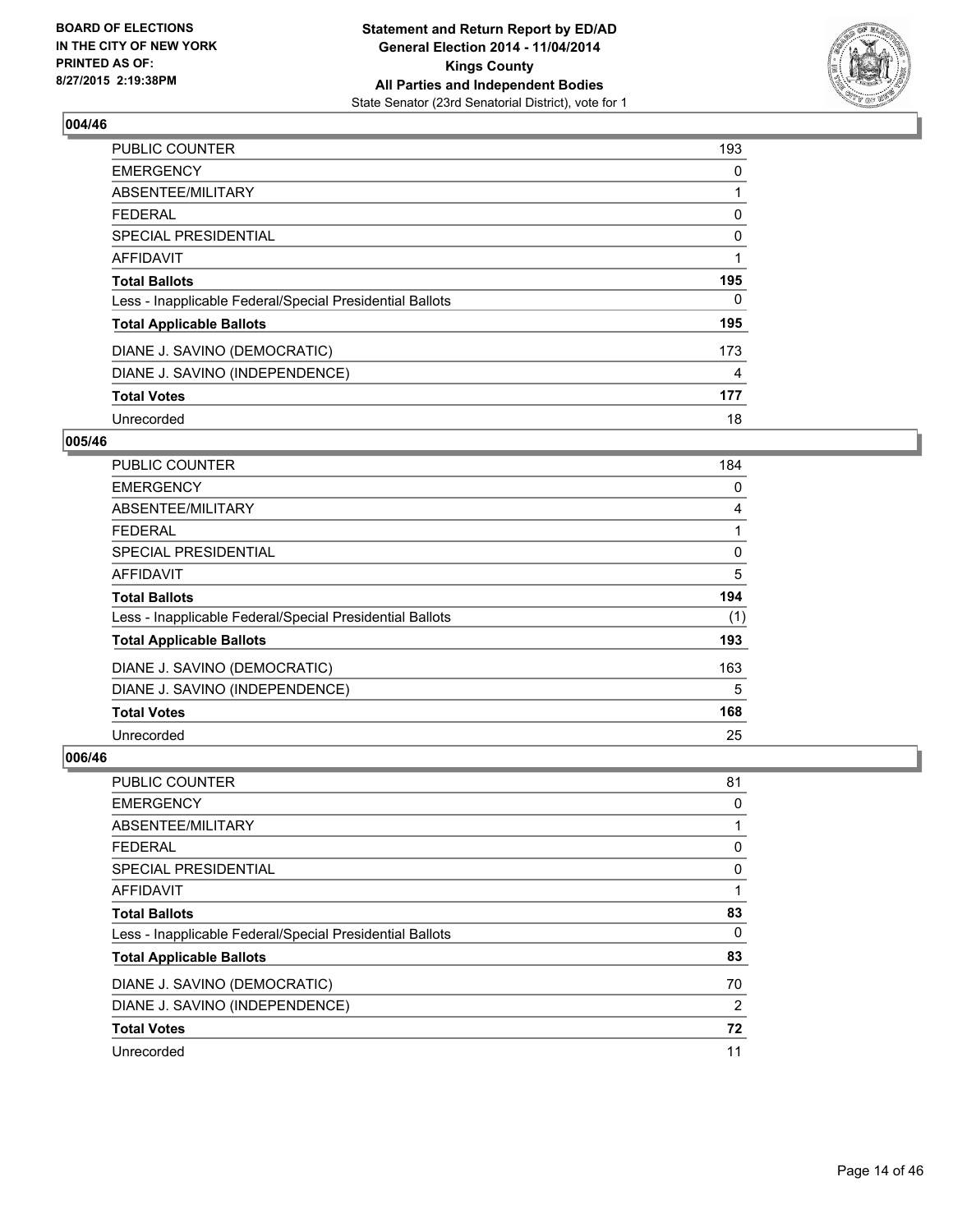

| PUBLIC COUNTER                                           | 224          |
|----------------------------------------------------------|--------------|
| <b>EMERGENCY</b>                                         | 0            |
| ABSENTEE/MILITARY                                        | 35           |
| <b>FEDERAL</b>                                           | 0            |
| <b>SPECIAL PRESIDENTIAL</b>                              | 0            |
| AFFIDAVIT                                                | 3            |
| <b>Total Ballots</b>                                     | 262          |
| Less - Inapplicable Federal/Special Presidential Ballots | 0            |
| <b>Total Applicable Ballots</b>                          | 262          |
| DIANE J. SAVINO (DEMOCRATIC)                             | 178          |
| DIANE J. SAVINO (INDEPENDENCE)                           | 9            |
| UNATTRIBUTABLE WRITE-IN (WRITE-IN)                       | $\mathbf{1}$ |
| <b>Total Votes</b>                                       | 188          |
| Unrecorded                                               | 74           |

# **008/46**

| <b>PUBLIC COUNTER</b>                                    | 222 |
|----------------------------------------------------------|-----|
| <b>EMERGENCY</b>                                         | 0   |
| ABSENTEE/MILITARY                                        | 15  |
| <b>FEDERAL</b>                                           | 0   |
| SPECIAL PRESIDENTIAL                                     | 0   |
| AFFIDAVIT                                                | 4   |
| <b>Total Ballots</b>                                     | 241 |
| Less - Inapplicable Federal/Special Presidential Ballots | 0   |
| <b>Total Applicable Ballots</b>                          | 241 |
| DIANE J. SAVINO (DEMOCRATIC)                             | 172 |
| DIANE J. SAVINO (INDEPENDENCE)                           | 8   |
| <b>Total Votes</b>                                       | 180 |
| Unrecorded                                               | 61  |

| <b>PUBLIC COUNTER</b>                                    | 139            |
|----------------------------------------------------------|----------------|
| <b>EMERGENCY</b>                                         | 0              |
| ABSENTEE/MILITARY                                        | 4              |
| <b>FEDERAL</b>                                           | 0              |
| <b>SPECIAL PRESIDENTIAL</b>                              | 0              |
| <b>AFFIDAVIT</b>                                         |                |
| <b>Total Ballots</b>                                     | 144            |
| Less - Inapplicable Federal/Special Presidential Ballots | 0              |
| <b>Total Applicable Ballots</b>                          | 144            |
| DIANE J. SAVINO (DEMOCRATIC)                             | 134            |
| DIANE J. SAVINO (INDEPENDENCE)                           | $\overline{2}$ |
| <b>Total Votes</b>                                       | 136            |
| Unrecorded                                               | 8              |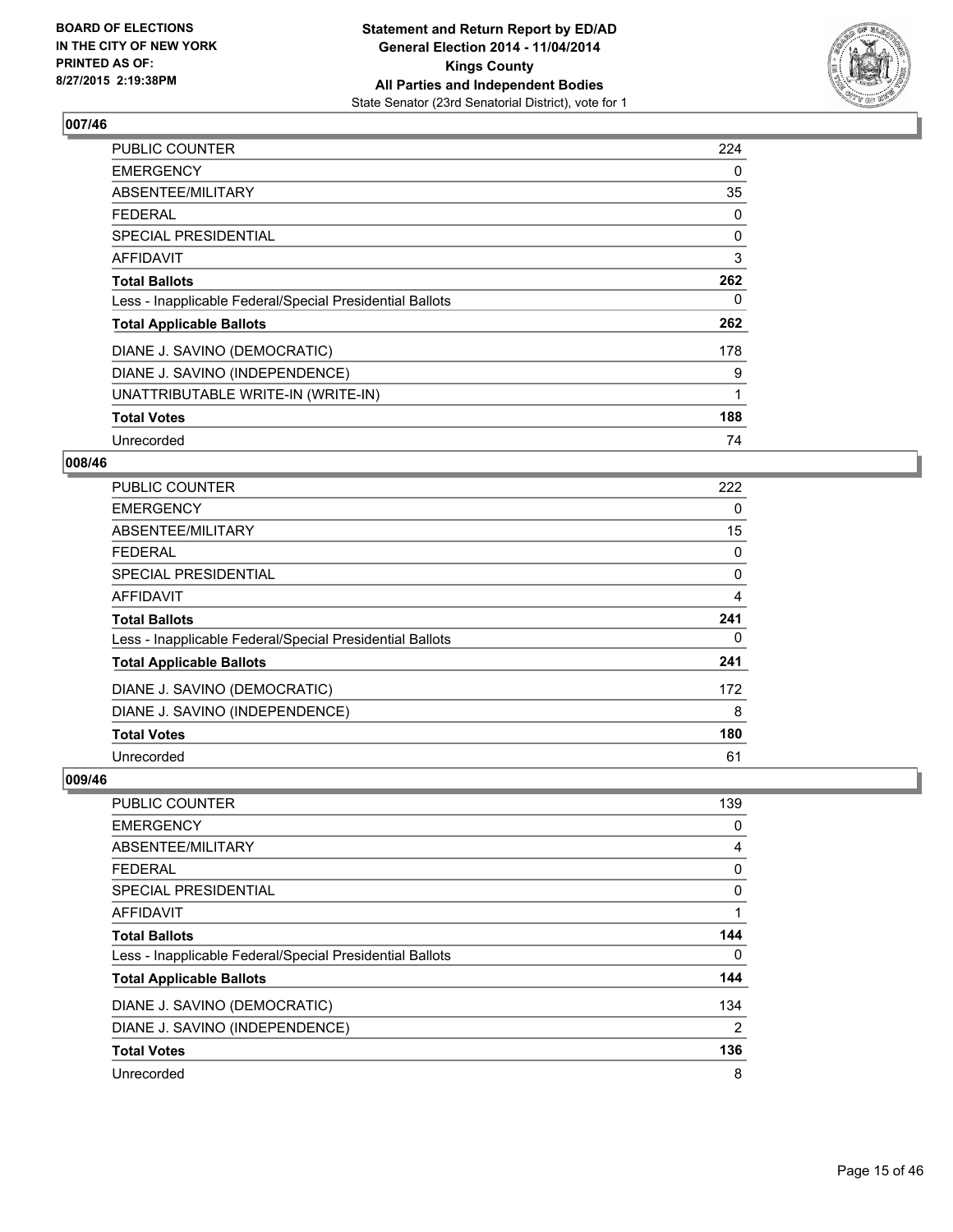

| <b>PUBLIC COUNTER</b>                                    | 158 |
|----------------------------------------------------------|-----|
| <b>EMERGENCY</b>                                         | 0   |
| ABSENTEE/MILITARY                                        | 2   |
| <b>FEDERAL</b>                                           | 0   |
| SPECIAL PRESIDENTIAL                                     | 0   |
| <b>AFFIDAVIT</b>                                         | 2   |
| <b>Total Ballots</b>                                     | 162 |
| Less - Inapplicable Federal/Special Presidential Ballots | 0   |
| <b>Total Applicable Ballots</b>                          | 162 |
| DIANE J. SAVINO (DEMOCRATIC)                             | 147 |
| DIANE J. SAVINO (INDEPENDENCE)                           | 2   |
| <b>Total Votes</b>                                       | 149 |
| Unrecorded                                               | 13  |

# **011/46**

| <b>PUBLIC COUNTER</b>                                    | 225 |
|----------------------------------------------------------|-----|
| <b>EMERGENCY</b>                                         | 0   |
| ABSENTEE/MILITARY                                        | 70  |
| FEDERAL                                                  | 0   |
| SPECIAL PRESIDENTIAL                                     | 0   |
| <b>AFFIDAVIT</b>                                         |     |
| <b>Total Ballots</b>                                     | 296 |
| Less - Inapplicable Federal/Special Presidential Ballots | 0   |
| <b>Total Applicable Ballots</b>                          | 296 |
| DIANE J. SAVINO (DEMOCRATIC)                             | 208 |
| DIANE J. SAVINO (INDEPENDENCE)                           | 10  |
| <b>Total Votes</b>                                       | 218 |
| Unrecorded                                               | 78  |

| <b>PUBLIC COUNTER</b>                                    | 176 |
|----------------------------------------------------------|-----|
| <b>EMERGENCY</b>                                         | 0   |
| ABSENTEE/MILITARY                                        | 0   |
| <b>FEDERAL</b>                                           | 0   |
| SPECIAL PRESIDENTIAL                                     | 0   |
| <b>AFFIDAVIT</b>                                         | 6   |
| <b>Total Ballots</b>                                     | 182 |
| Less - Inapplicable Federal/Special Presidential Ballots | 0   |
| <b>Total Applicable Ballots</b>                          | 182 |
| DIANE J. SAVINO (DEMOCRATIC)                             | 156 |
| DIANE J. SAVINO (INDEPENDENCE)                           | 1   |
| <b>Total Votes</b>                                       | 157 |
| Unrecorded                                               | 25  |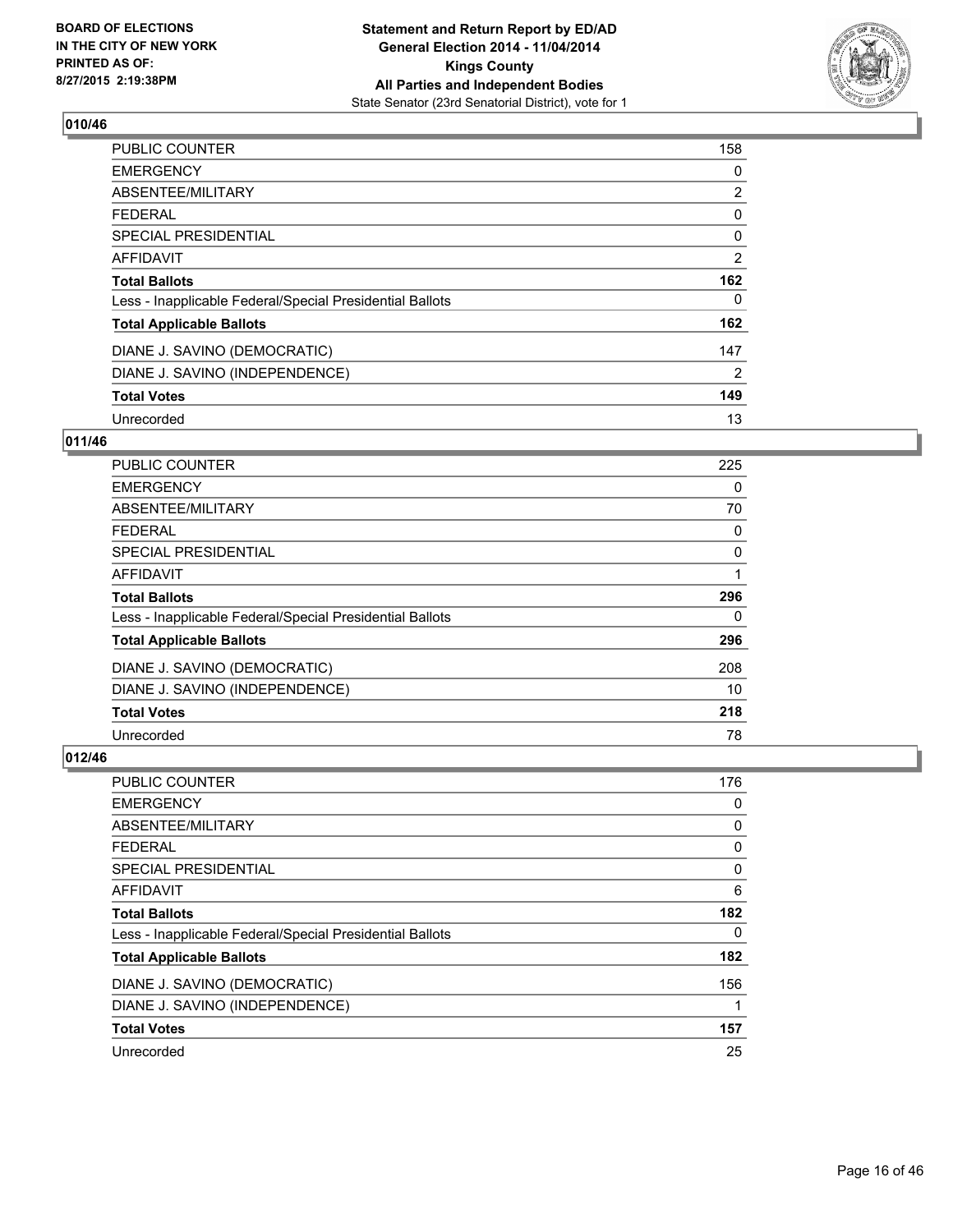

| <b>PUBLIC COUNTER</b>                                    | 135 |
|----------------------------------------------------------|-----|
| <b>EMERGENCY</b>                                         | 0   |
| ABSENTEE/MILITARY                                        | 3   |
| <b>FEDERAL</b>                                           | 0   |
| SPECIAL PRESIDENTIAL                                     | 0   |
| <b>AFFIDAVIT</b>                                         | 2   |
| <b>Total Ballots</b>                                     | 140 |
| Less - Inapplicable Federal/Special Presidential Ballots | 0   |
| <b>Total Applicable Ballots</b>                          | 140 |
| DIANE J. SAVINO (DEMOCRATIC)                             | 113 |
| DIANE J. SAVINO (INDEPENDENCE)                           | 2   |
| <b>Total Votes</b>                                       | 115 |
| Unrecorded                                               | 25  |

# **014/46**

| <b>PUBLIC COUNTER</b>                                    | 162 |
|----------------------------------------------------------|-----|
| <b>EMERGENCY</b>                                         | 0   |
| ABSENTEE/MILITARY                                        |     |
| FFDFRAI                                                  | 0   |
| <b>SPECIAL PRESIDENTIAL</b>                              | 0   |
| <b>AFFIDAVIT</b>                                         | 8   |
| <b>Total Ballots</b>                                     | 171 |
| Less - Inapplicable Federal/Special Presidential Ballots | 0   |
| <b>Total Applicable Ballots</b>                          | 171 |
| DIANE J. SAVINO (DEMOCRATIC)                             | 139 |
| DIANE J. SAVINO (INDEPENDENCE)                           | 6   |
| <b>Total Votes</b>                                       | 145 |
| Unrecorded                                               | 26  |

| PUBLIC COUNTER                                           | 150 |
|----------------------------------------------------------|-----|
| <b>EMERGENCY</b>                                         | 0   |
| ABSENTEE/MILITARY                                        | 2   |
| <b>FEDERAL</b>                                           |     |
| SPECIAL PRESIDENTIAL                                     | 0   |
| <b>AFFIDAVIT</b>                                         | 3   |
| <b>Total Ballots</b>                                     | 156 |
| Less - Inapplicable Federal/Special Presidential Ballots | (1) |
| <b>Total Applicable Ballots</b>                          | 155 |
| DIANE J. SAVINO (DEMOCRATIC)                             | 130 |
| DIANE J. SAVINO (INDEPENDENCE)                           | 3   |
| <b>Total Votes</b>                                       | 133 |
| Unrecorded                                               | 22  |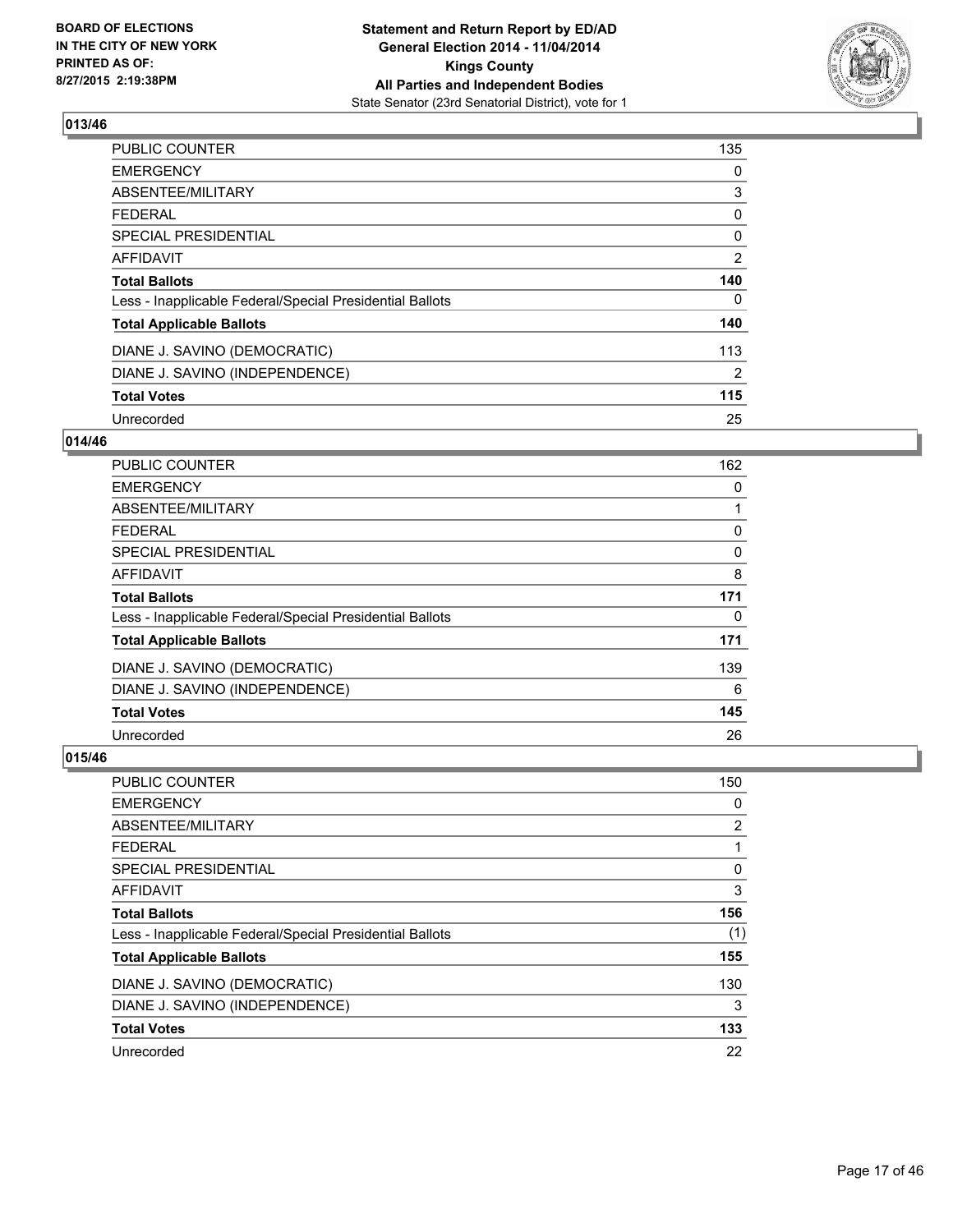

| <b>PUBLIC COUNTER</b>                                    | 126 |
|----------------------------------------------------------|-----|
| <b>EMERGENCY</b>                                         | 0   |
| ABSENTEE/MILITARY                                        |     |
| <b>FEDERAL</b>                                           | 0   |
| SPECIAL PRESIDENTIAL                                     | 0   |
| <b>AFFIDAVIT</b>                                         |     |
| <b>Total Ballots</b>                                     | 128 |
| Less - Inapplicable Federal/Special Presidential Ballots | 0   |
| <b>Total Applicable Ballots</b>                          | 128 |
| DIANE J. SAVINO (DEMOCRATIC)                             | 104 |
| DIANE J. SAVINO (INDEPENDENCE)                           | 9   |
| <b>Total Votes</b>                                       | 113 |
| Unrecorded                                               | 15  |

# **017/46**

| <b>PUBLIC COUNTER</b>                                    | 148 |
|----------------------------------------------------------|-----|
| <b>EMERGENCY</b>                                         | 0   |
| ABSENTEE/MILITARY                                        |     |
| <b>FEDERAL</b>                                           | 0   |
| SPECIAL PRESIDENTIAL                                     | 0   |
| AFFIDAVIT                                                | 2   |
| <b>Total Ballots</b>                                     | 151 |
| Less - Inapplicable Federal/Special Presidential Ballots | 0   |
| <b>Total Applicable Ballots</b>                          | 151 |
| DIANE J. SAVINO (DEMOCRATIC)                             | 78  |
| DIANE J. SAVINO (INDEPENDENCE)                           | 12  |
| BEN AKSELROD (WRITE-IN)                                  |     |
| <b>Total Votes</b>                                       | 91  |
| Unrecorded                                               | 60  |

| <b>PUBLIC COUNTER</b>                                    | 195   |
|----------------------------------------------------------|-------|
| <b>EMERGENCY</b>                                         | 0     |
| ABSENTEE/MILITARY                                        | 7     |
| <b>FEDERAL</b>                                           | 1     |
| SPECIAL PRESIDENTIAL                                     | 0     |
| <b>AFFIDAVIT</b>                                         | 1     |
| <b>Total Ballots</b>                                     | 204   |
| Less - Inapplicable Federal/Special Presidential Ballots | (1)   |
| <b>Total Applicable Ballots</b>                          | 203   |
| DIANE J. SAVINO (DEMOCRATIC)                             | 97    |
| DIANE J. SAVINO (INDEPENDENCE)                           | 15    |
| <b>Total Votes</b>                                       | $112$ |
| Unrecorded                                               | 91    |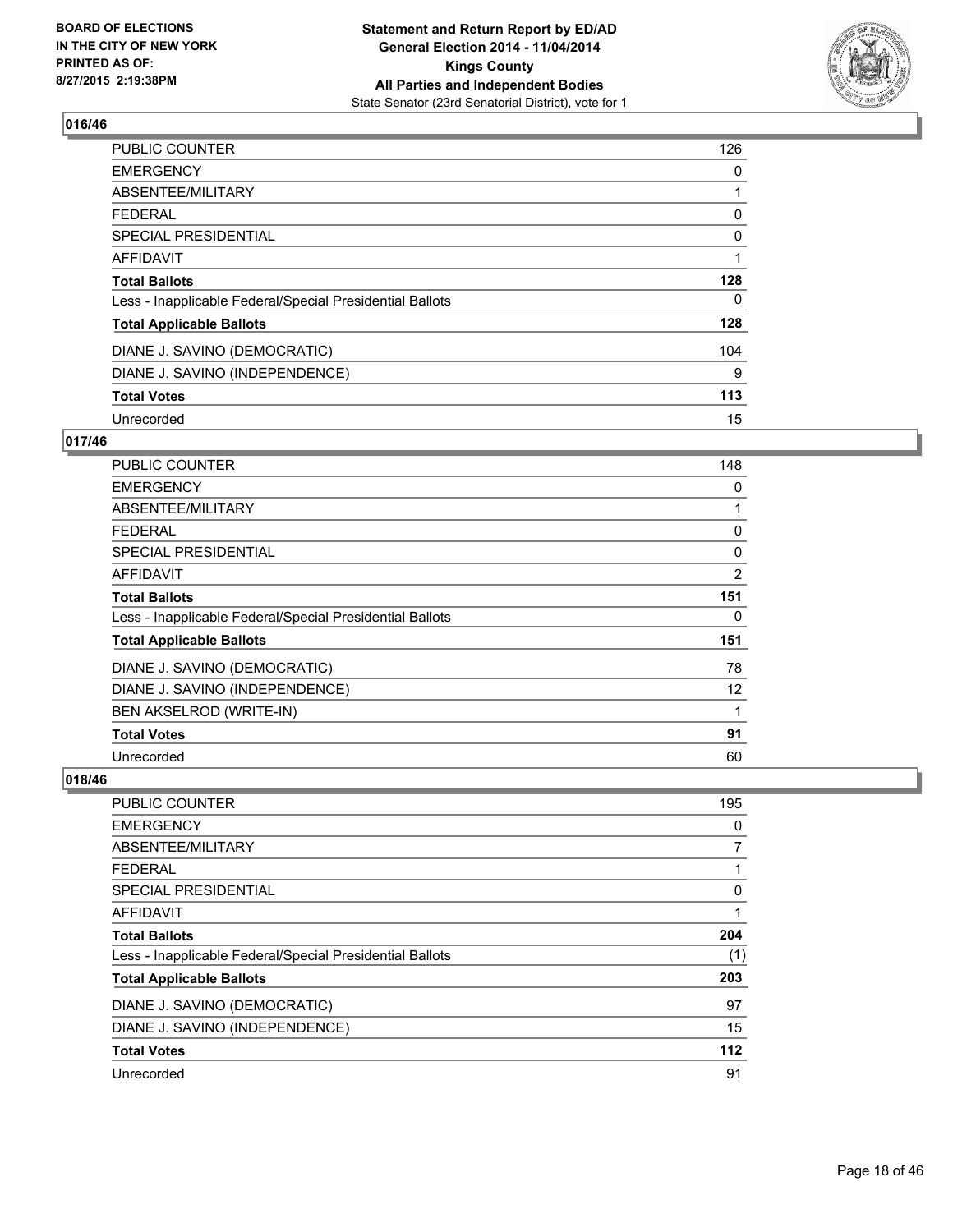

| PUBLIC COUNTER                                           | 256 |
|----------------------------------------------------------|-----|
| <b>EMERGENCY</b>                                         | 0   |
| ABSENTEE/MILITARY                                        | 5   |
| <b>FEDERAL</b>                                           | 0   |
| <b>SPECIAL PRESIDENTIAL</b>                              | 0   |
| AFFIDAVIT                                                | 2   |
| <b>Total Ballots</b>                                     | 263 |
| Less - Inapplicable Federal/Special Presidential Ballots | 0   |
| <b>Total Applicable Ballots</b>                          | 263 |
| DIANE J. SAVINO (DEMOCRATIC)                             | 120 |
| DIANE J. SAVINO (INDEPENDENCE)                           | 23  |
| JOHATHAN SHABAHAIKHES (WRITE-IN)                         | 1   |
| JONATHAN SHABSHAIKHES (WRITE-IN)                         | 1   |
| ROBERT BRIM (WRITE-IN)                                   | 1   |
| UNATTRIBUTABLE WRITE-IN (WRITE-IN)                       | 1   |
| <b>Total Votes</b>                                       | 147 |
| Unrecorded                                               | 116 |

| PUBLIC COUNTER                                           | 177            |
|----------------------------------------------------------|----------------|
| <b>EMERGENCY</b>                                         | 0              |
| ABSENTEE/MILITARY                                        | $\overline{2}$ |
| <b>FEDERAL</b>                                           | 0              |
| SPECIAL PRESIDENTIAL                                     | 0              |
| AFFIDAVIT                                                | 2              |
| <b>Total Ballots</b>                                     | 181            |
| Less - Inapplicable Federal/Special Presidential Ballots | 0              |
| <b>Total Applicable Ballots</b>                          | 181            |
| DIANE J. SAVINO (DEMOCRATIC)                             | 96             |
| DIANE J. SAVINO (INDEPENDENCE)                           | 19             |
| LEON HAMERLIN (WRITE-IN)                                 | 1              |
| <b>Total Votes</b>                                       | 116            |
| Unrecorded                                               | 65             |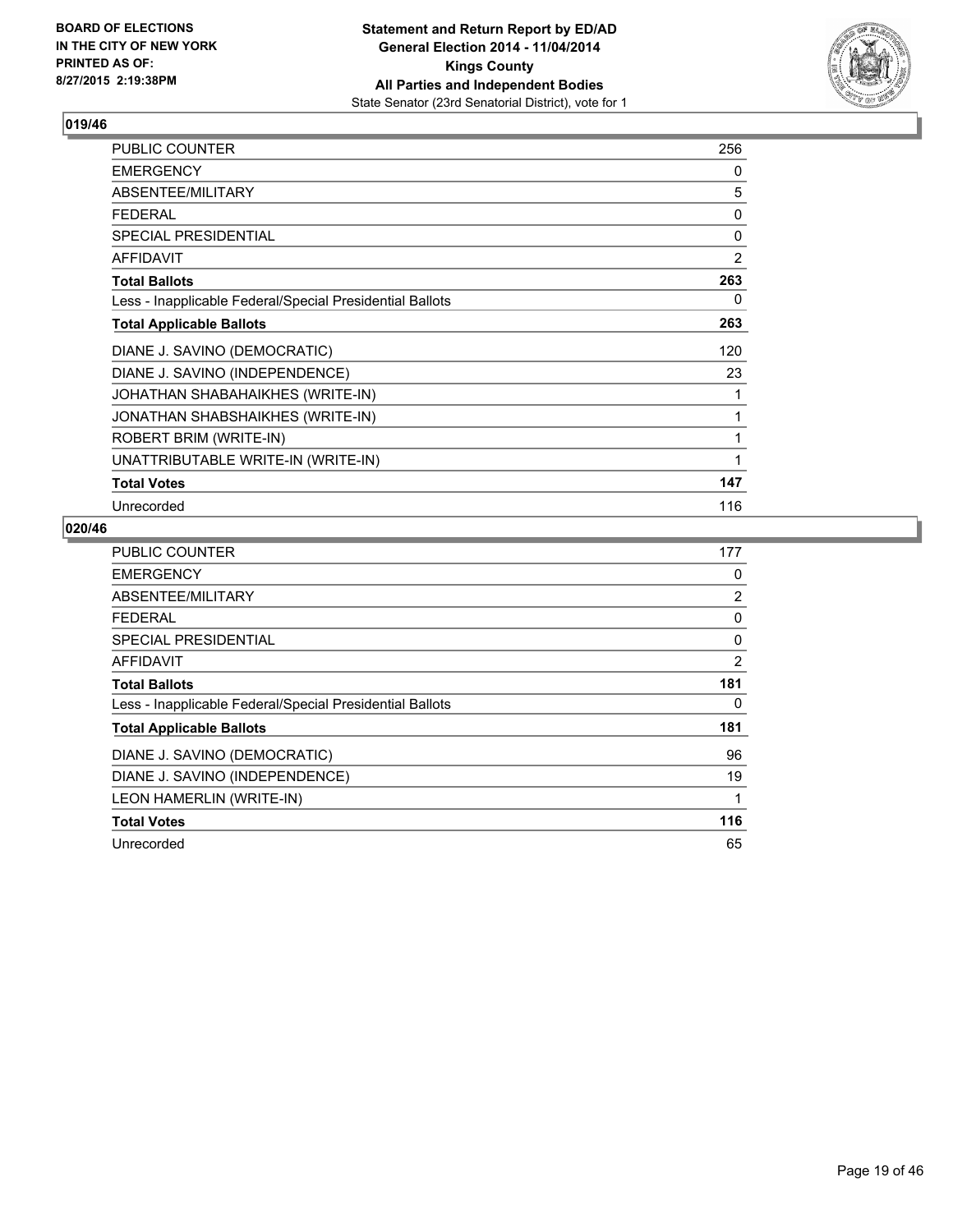

| PUBLIC COUNTER                                           | 239 |
|----------------------------------------------------------|-----|
| <b>EMERGENCY</b>                                         | 0   |
| ABSENTEE/MILITARY                                        | 0   |
| <b>FEDERAL</b>                                           |     |
| <b>SPECIAL PRESIDENTIAL</b>                              | 0   |
| AFFIDAVIT                                                | 2   |
| <b>Total Ballots</b>                                     | 242 |
| Less - Inapplicable Federal/Special Presidential Ballots | (1) |
| <b>Total Applicable Ballots</b>                          | 241 |
| DIANE J. SAVINO (DEMOCRATIC)                             | 96  |
| DIANE J. SAVINO (INDEPENDENCE)                           | 25  |
| <b>Total Votes</b>                                       | 121 |
| Unrecorded                                               | 120 |

# **022/46**

| <b>PUBLIC COUNTER</b>                                    | 233 |
|----------------------------------------------------------|-----|
| <b>EMERGENCY</b>                                         | 0   |
| ABSENTEE/MILITARY                                        |     |
| <b>FEDERAL</b>                                           | 0   |
| SPECIAL PRESIDENTIAL                                     | 0   |
| <b>AFFIDAVIT</b>                                         | 0   |
| <b>Total Ballots</b>                                     | 234 |
| Less - Inapplicable Federal/Special Presidential Ballots | 0   |
| <b>Total Applicable Ballots</b>                          | 234 |
| DIANE J. SAVINO (DEMOCRATIC)                             | 103 |
| DIANE J. SAVINO (INDEPENDENCE)                           | 16  |
| <b>Total Votes</b>                                       | 119 |
| Unrecorded                                               | 115 |

| <b>PUBLIC COUNTER</b>                                    | 161 |
|----------------------------------------------------------|-----|
| <b>EMERGENCY</b>                                         | 0   |
| ABSENTEE/MILITARY                                        | 3   |
| FEDERAL                                                  | 1   |
| SPECIAL PRESIDENTIAL                                     | 0   |
| <b>AFFIDAVIT</b>                                         | 0   |
| <b>Total Ballots</b>                                     | 165 |
| Less - Inapplicable Federal/Special Presidential Ballots | (1) |
| <b>Total Applicable Ballots</b>                          | 164 |
| DIANE J. SAVINO (DEMOCRATIC)                             | 70  |
| DIANE J. SAVINO (INDEPENDENCE)                           | 20  |
| <b>Total Votes</b>                                       | 90  |
| Unrecorded                                               | 74  |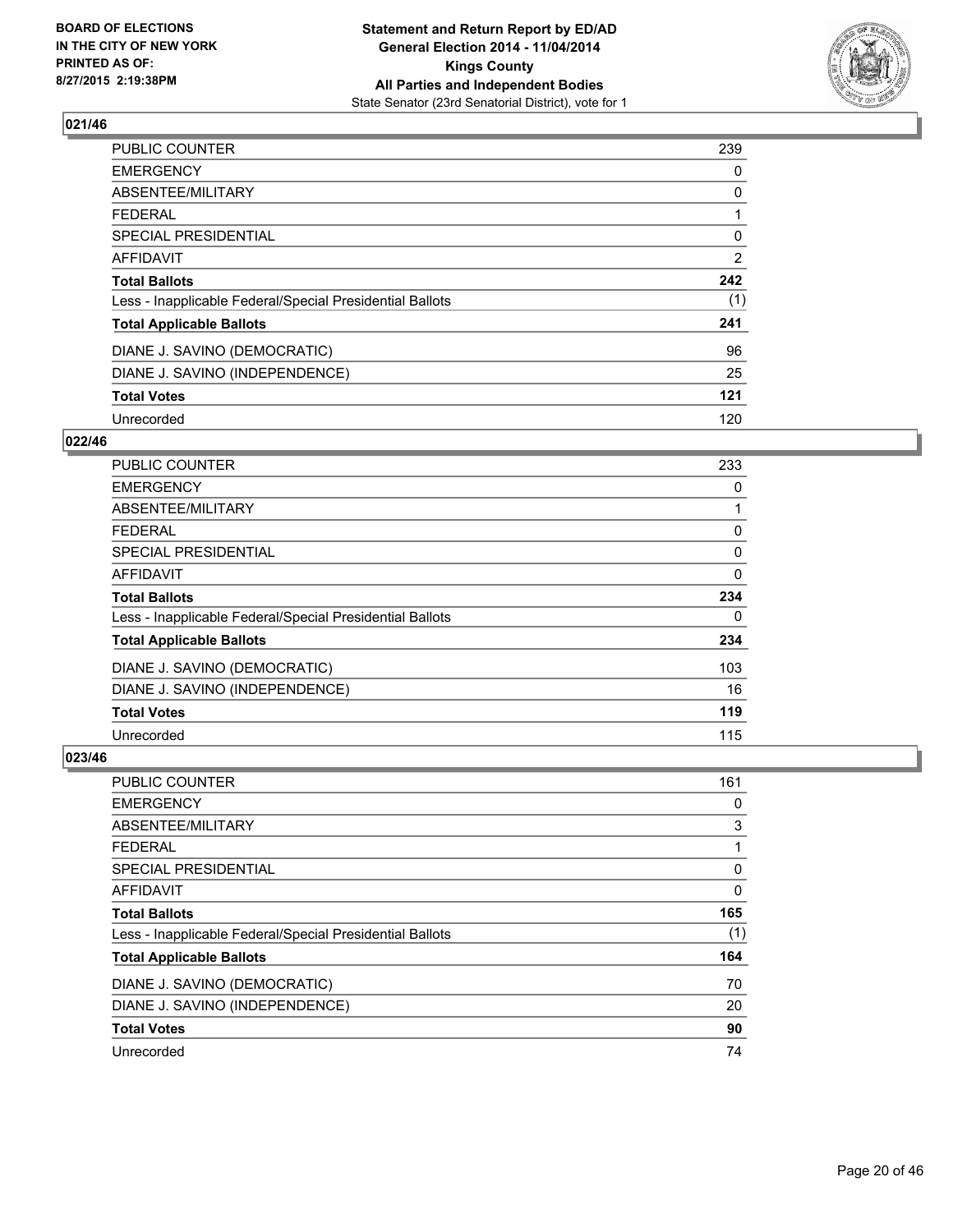

| <b>PUBLIC COUNTER</b>                                    | 233 |
|----------------------------------------------------------|-----|
| <b>EMERGENCY</b>                                         | 0   |
| ABSENTEE/MILITARY                                        | 0   |
| FEDERAL                                                  | 1   |
| SPECIAL PRESIDENTIAL                                     | 0   |
| <b>AFFIDAVIT</b>                                         | 3   |
| <b>Total Ballots</b>                                     | 237 |
| Less - Inapplicable Federal/Special Presidential Ballots | (1) |
| <b>Total Applicable Ballots</b>                          | 236 |
| DIANE J. SAVINO (DEMOCRATIC)                             | 104 |
| DIANE J. SAVINO (INDEPENDENCE)                           | 15  |
| <b>GREGORY DAVIDSON (WRITE-IN)</b>                       | 1   |
| <b>Total Votes</b>                                       | 120 |
| Unrecorded                                               | 116 |

# **025/46**

| PUBLIC COUNTER                                           | 242 |
|----------------------------------------------------------|-----|
| <b>EMERGENCY</b>                                         | 0   |
| ABSENTEE/MILITARY                                        | 0   |
| <b>FEDERAL</b>                                           |     |
| SPECIAL PRESIDENTIAL                                     | 0   |
| AFFIDAVIT                                                | 3   |
| <b>Total Ballots</b>                                     | 246 |
| Less - Inapplicable Federal/Special Presidential Ballots | (1) |
| <b>Total Applicable Ballots</b>                          | 245 |
| DIANE J. SAVINO (DEMOCRATIC)                             | 114 |
| DIANE J. SAVINO (INDEPENDENCE)                           | 15  |
| <b>WOLLY CONTE (WRITE-IN)</b>                            | 1   |
| <b>Total Votes</b>                                       | 130 |
| Unrecorded                                               | 115 |

| <b>PUBLIC COUNTER</b>                                    | 235 |
|----------------------------------------------------------|-----|
| <b>EMERGENCY</b>                                         | 0   |
| ABSENTEE/MILITARY                                        |     |
| FEDERAL                                                  | 0   |
| SPECIAL PRESIDENTIAL                                     | 0   |
| AFFIDAVIT                                                | 2   |
| <b>Total Ballots</b>                                     | 238 |
| Less - Inapplicable Federal/Special Presidential Ballots | 0   |
| <b>Total Applicable Ballots</b>                          | 238 |
| DIANE J. SAVINO (DEMOCRATIC)                             | 127 |
| DIANE J. SAVINO (INDEPENDENCE)                           | 22  |
| ANTHONY NAZAROFF (WRITE-IN)                              | 1   |
| <b>Total Votes</b>                                       | 150 |
| Unrecorded                                               | 88  |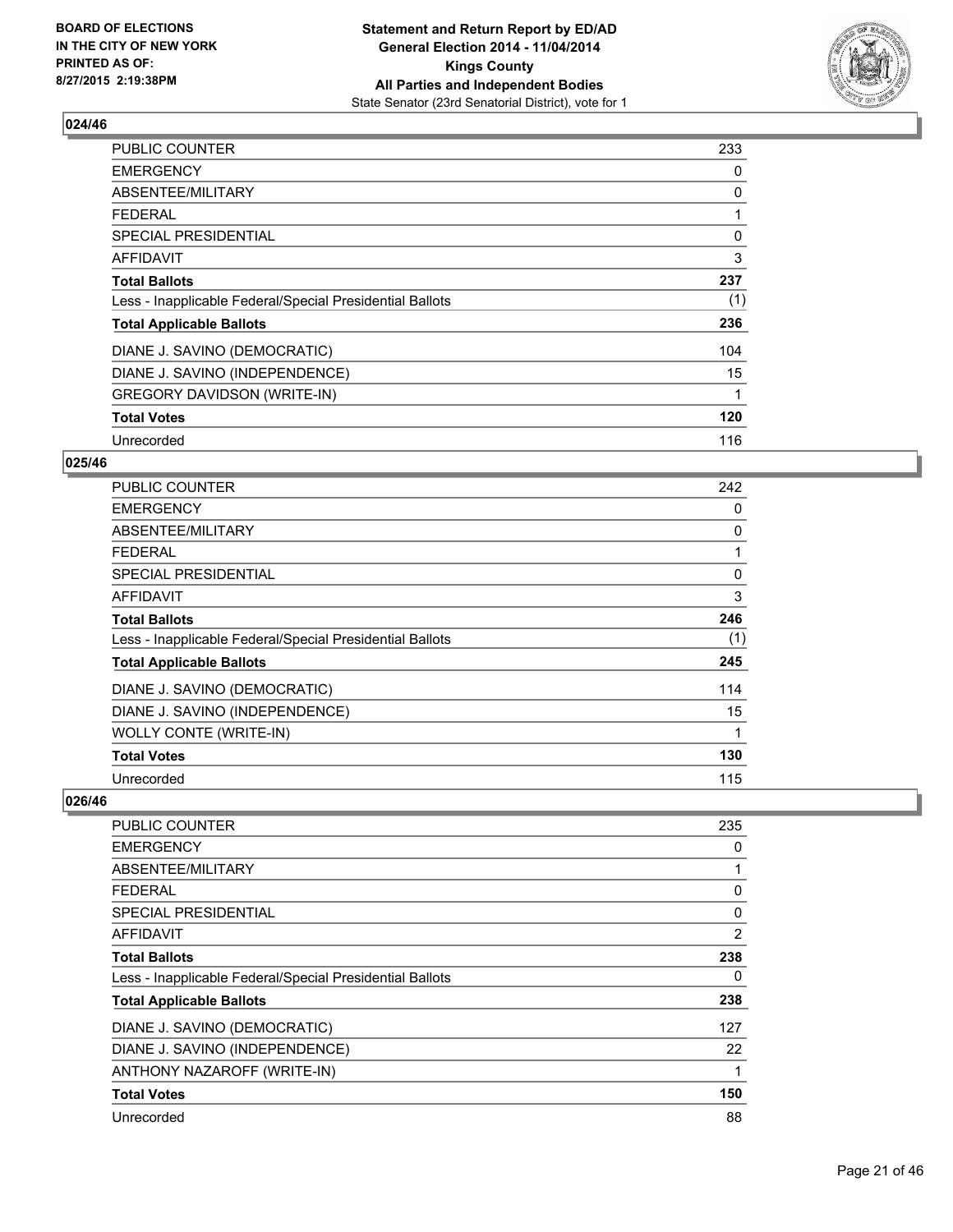

| <b>PUBLIC COUNTER</b>                                    | 215 |
|----------------------------------------------------------|-----|
| <b>EMERGENCY</b>                                         | 0   |
| ABSENTEE/MILITARY                                        | 1   |
| <b>FEDERAL</b>                                           | 0   |
| <b>SPECIAL PRESIDENTIAL</b>                              | 0   |
| AFFIDAVIT                                                | 5   |
| <b>Total Ballots</b>                                     | 221 |
| Less - Inapplicable Federal/Special Presidential Ballots | 0   |
| <b>Total Applicable Ballots</b>                          | 221 |
| DIANE J. SAVINO (DEMOCRATIC)                             | 102 |
| DIANE J. SAVINO (INDEPENDENCE)                           | 19  |
| ELENOR ROOSEVELT (WRITE-IN)                              | 2   |
| <b>Total Votes</b>                                       | 123 |
| Unrecorded                                               | 98  |

# **028/46**

| <b>PUBLIC COUNTER</b>                                    | 181 |
|----------------------------------------------------------|-----|
| <b>EMERGENCY</b>                                         | 0   |
| ABSENTEE/MILITARY                                        | 7   |
| <b>FEDERAL</b>                                           | 0   |
| <b>SPECIAL PRESIDENTIAL</b>                              | 0   |
| AFFIDAVIT                                                | 2   |
| <b>Total Ballots</b>                                     | 190 |
| Less - Inapplicable Federal/Special Presidential Ballots | 0   |
| <b>Total Applicable Ballots</b>                          | 190 |
| DIANE J. SAVINO (DEMOCRATIC)                             | 95  |
| DIANE J. SAVINO (INDEPENDENCE)                           | 18  |
| <b>GLENN NOCERA (WRITE-IN)</b>                           |     |
| SUE SIMMONS (WRITE-IN)                                   | 1   |
| <b>Total Votes</b>                                       | 115 |
| Unrecorded                                               | 75  |

| <b>PUBLIC COUNTER</b>                                    | 221 |
|----------------------------------------------------------|-----|
| <b>EMERGENCY</b>                                         | 0   |
| ABSENTEE/MILITARY                                        | 2   |
| <b>FEDERAL</b>                                           | 0   |
| SPECIAL PRESIDENTIAL                                     | 0   |
| AFFIDAVIT                                                | 1   |
| <b>Total Ballots</b>                                     | 224 |
| Less - Inapplicable Federal/Special Presidential Ballots | 0   |
| <b>Total Applicable Ballots</b>                          | 224 |
| DIANE J. SAVINO (DEMOCRATIC)                             | 107 |
| DIANE J. SAVINO (INDEPENDENCE)                           | 24  |
| UNATTRIBUTABLE WRITE-IN (WRITE-IN)                       | 1   |
| <b>Total Votes</b>                                       | 132 |
| Unrecorded                                               | 92  |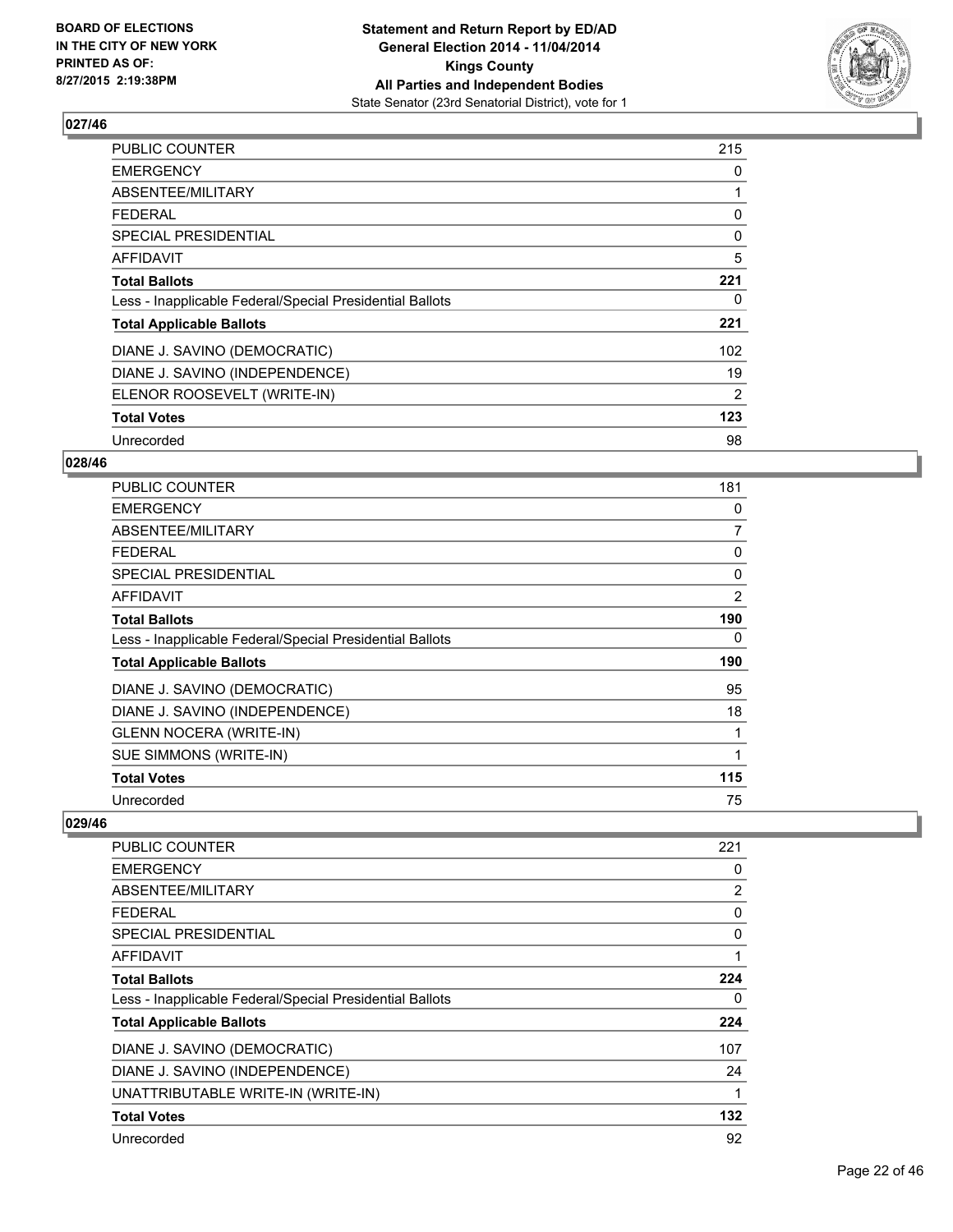

| PUBLIC COUNTER                                           | 236            |
|----------------------------------------------------------|----------------|
| <b>EMERGENCY</b>                                         | 0              |
| ABSENTEE/MILITARY                                        | 2              |
| <b>FEDERAL</b>                                           | $\overline{2}$ |
| <b>SPECIAL PRESIDENTIAL</b>                              | 0              |
| AFFIDAVIT                                                | 1              |
| <b>Total Ballots</b>                                     | 241            |
| Less - Inapplicable Federal/Special Presidential Ballots | (2)            |
| <b>Total Applicable Ballots</b>                          | 239            |
| DIANE J. SAVINO (DEMOCRATIC)                             | 95             |
| DIANE J. SAVINO (INDEPENDENCE)                           | 17             |
| VANESSA JONES (WRITE-IN)                                 | 1              |
| <b>Total Votes</b>                                       | 113            |
| Unrecorded                                               | 126            |

# **032/46**

| PUBLIC COUNTER                                           | 72             |
|----------------------------------------------------------|----------------|
| <b>EMERGENCY</b>                                         | 0              |
| ABSENTEE/MILITARY                                        | 0              |
| <b>FEDERAL</b>                                           |                |
| SPECIAL PRESIDENTIAL                                     | 0              |
| <b>AFFIDAVIT</b>                                         | $\overline{2}$ |
| <b>Total Ballots</b>                                     | 75             |
| Less - Inapplicable Federal/Special Presidential Ballots | (1)            |
| <b>Total Applicable Ballots</b>                          | 74             |
| DIANE J. SAVINO (DEMOCRATIC)                             | 67             |
| DIANE J. SAVINO (INDEPENDENCE)                           |                |
| <b>Total Votes</b>                                       | 68             |
| Unrecorded                                               | 6              |

| <b>PUBLIC COUNTER</b>                                    | 145 |
|----------------------------------------------------------|-----|
| <b>EMERGENCY</b>                                         | 0   |
| ABSENTEE/MILITARY                                        | 7   |
| <b>FEDERAL</b>                                           |     |
| SPECIAL PRESIDENTIAL                                     | 0   |
| AFFIDAVIT                                                | 2   |
| <b>Total Ballots</b>                                     | 155 |
| Less - Inapplicable Federal/Special Presidential Ballots | (1) |
| <b>Total Applicable Ballots</b>                          | 154 |
| DIANE J. SAVINO (DEMOCRATIC)                             | 132 |
| DIANE J. SAVINO (INDEPENDENCE)                           | 6   |
| UNATTRIBUTABLE WRITE-IN (WRITE-IN)                       | 1   |
| <b>Total Votes</b>                                       | 139 |
| Unrecorded                                               | 15  |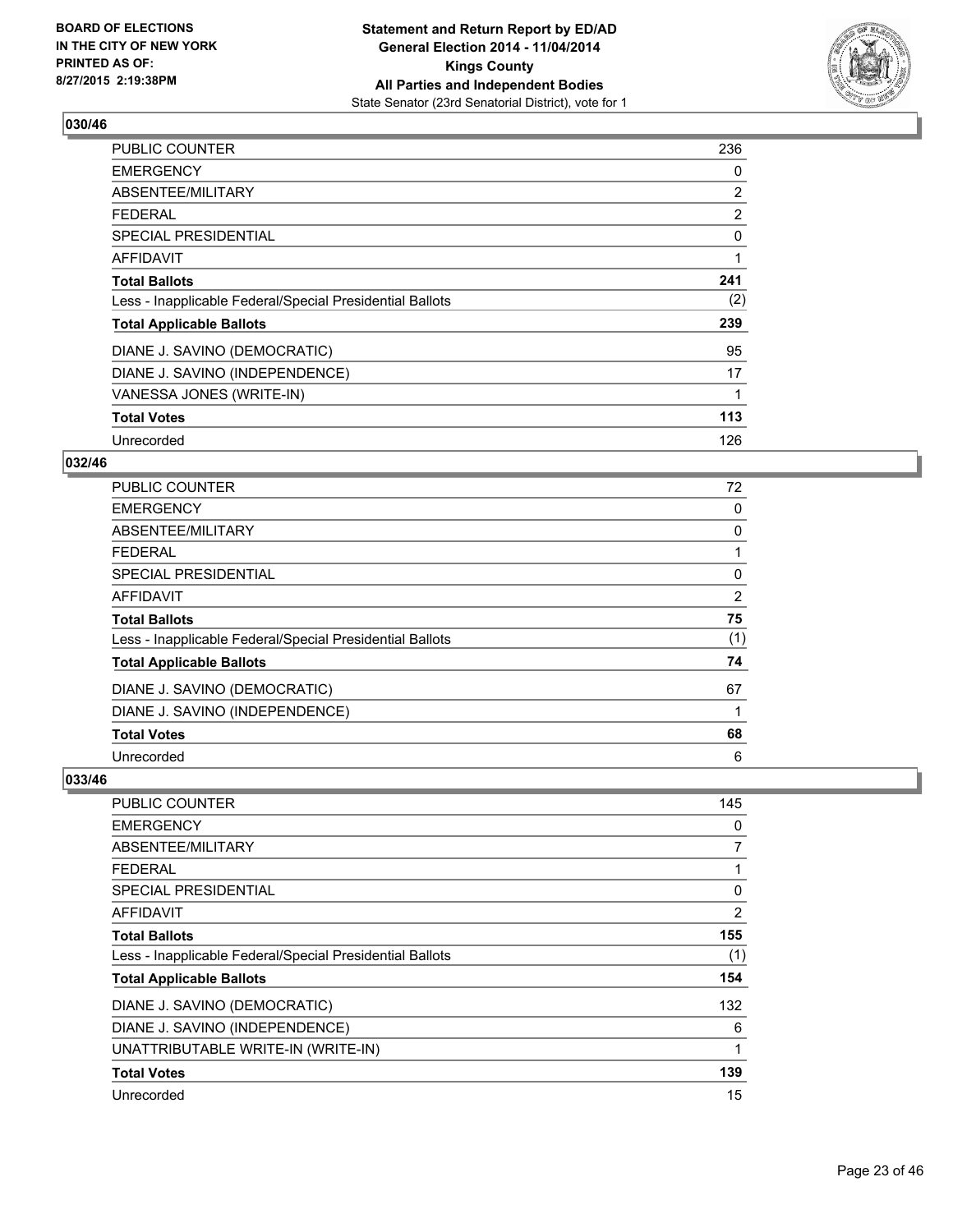

| <b>Total Votes</b>                                       | 0 |
|----------------------------------------------------------|---|
| DIANE J. SAVINO (INDEPENDENCE)                           | 0 |
| DIANE J. SAVINO (DEMOCRATIC)                             | 0 |
| <b>Total Applicable Ballots</b>                          | 0 |
| Less - Inapplicable Federal/Special Presidential Ballots | 0 |
| <b>Total Ballots</b>                                     | 0 |
| <b>AFFIDAVIT</b>                                         | 0 |
| <b>SPECIAL PRESIDENTIAL</b>                              | 0 |
| <b>FEDERAL</b>                                           | 0 |
| ABSENTEE/MILITARY                                        | 0 |
| <b>EMERGENCY</b>                                         | 0 |
| <b>PUBLIC COUNTER</b>                                    | 0 |

# **038/46**

| PUBLIC COUNTER                                           | 232 |
|----------------------------------------------------------|-----|
| <b>EMERGENCY</b>                                         | 0   |
| ABSENTEE/MILITARY                                        | 9   |
| <b>FEDERAL</b>                                           | 1   |
| SPECIAL PRESIDENTIAL                                     | 0   |
| AFFIDAVIT                                                | 4   |
| <b>Total Ballots</b>                                     | 246 |
| Less - Inapplicable Federal/Special Presidential Ballots | (1) |
| <b>Total Applicable Ballots</b>                          | 245 |
| DIANE J. SAVINO (DEMOCRATIC)                             | 128 |
| DIANE J. SAVINO (INDEPENDENCE)                           | 22  |
| <b>GLENN FRONTERO (WRITE-IN)</b>                         | 1   |
| PRECILLA CONSELO (WRITE-IN)                              | 1   |
| <b>Total Votes</b>                                       | 152 |
| Unrecorded                                               | 93  |

| PUBLIC COUNTER                                           | 209 |
|----------------------------------------------------------|-----|
| <b>EMERGENCY</b>                                         | 0   |
| ABSENTEE/MILITARY                                        | 4   |
| FEDERAL                                                  | 0   |
| <b>SPECIAL PRESIDENTIAL</b>                              | 0   |
| AFFIDAVIT                                                | 4   |
| <b>Total Ballots</b>                                     | 217 |
| Less - Inapplicable Federal/Special Presidential Ballots | 0   |
| <b>Total Applicable Ballots</b>                          | 217 |
| DIANE J. SAVINO (DEMOCRATIC)                             | 100 |
| DIANE J. SAVINO (INDEPENDENCE)                           | 13  |
| UNATTRIBUTABLE WRITE-IN (WRITE-IN)                       | 1   |
| <b>Total Votes</b>                                       | 114 |
| Unrecorded                                               | 103 |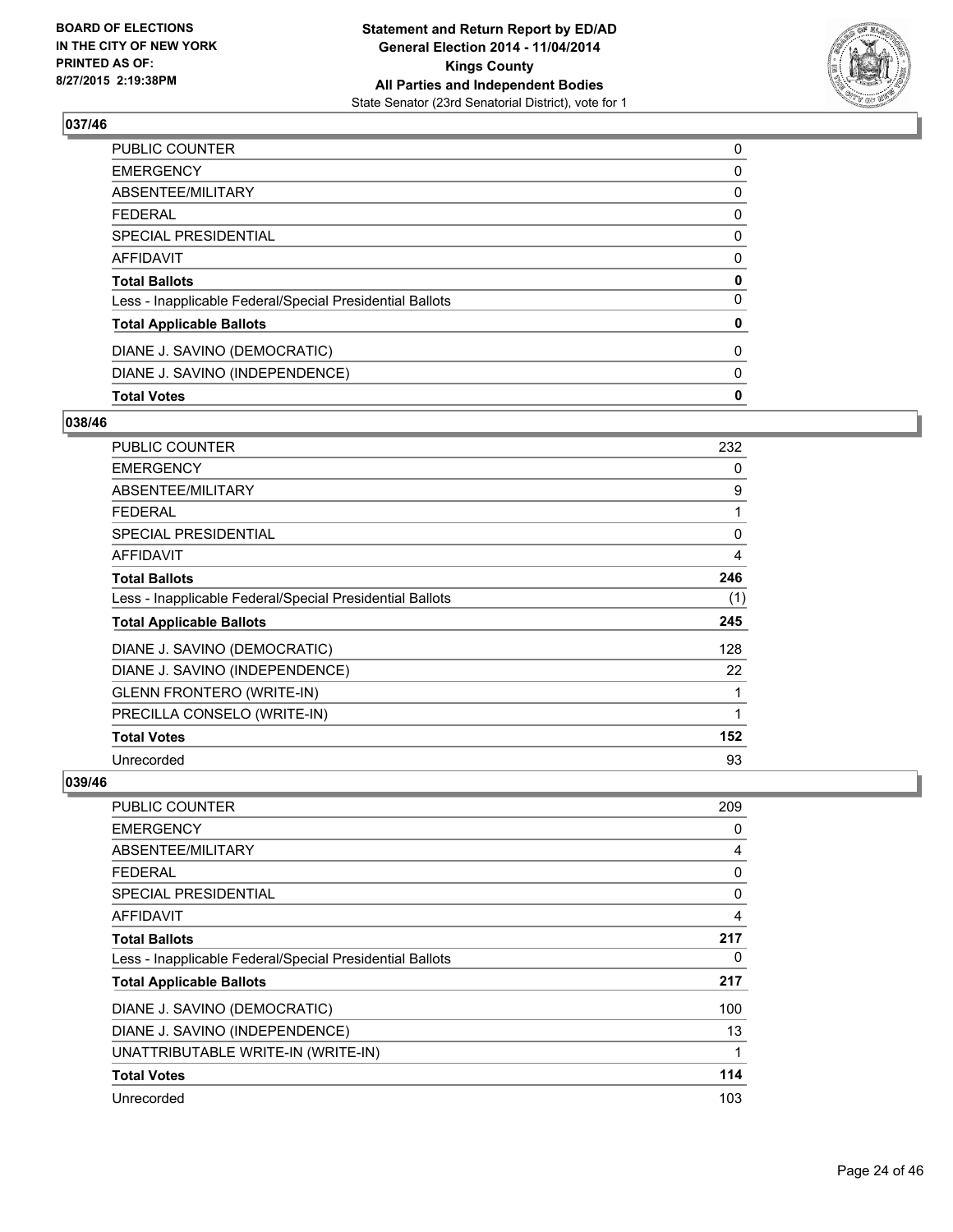

| PUBLIC COUNTER                                           | 50 |
|----------------------------------------------------------|----|
| <b>EMERGENCY</b>                                         | 0  |
| ABSENTEE/MILITARY                                        | 1  |
| <b>FEDERAL</b>                                           | 0  |
| <b>SPECIAL PRESIDENTIAL</b>                              | 0  |
| <b>AFFIDAVIT</b>                                         |    |
| <b>Total Ballots</b>                                     | 52 |
| Less - Inapplicable Federal/Special Presidential Ballots | 0  |
| <b>Total Applicable Ballots</b>                          | 52 |
| DIANE J. SAVINO (DEMOCRATIC)                             | 34 |
| DIANE J. SAVINO (INDEPENDENCE)                           | 7  |
| <b>Total Votes</b>                                       | 41 |
| Unrecorded                                               | 11 |

#### **043/46**

| <b>PUBLIC COUNTER</b>                                    | 188      |
|----------------------------------------------------------|----------|
| <b>EMERGENCY</b>                                         | 0        |
| ABSENTEE/MILITARY                                        | 4        |
| <b>FEDERAL</b>                                           |          |
| SPECIAL PRESIDENTIAL                                     | 0        |
| <b>AFFIDAVIT</b>                                         | $\Omega$ |
| <b>Total Ballots</b>                                     | 193      |
| Less - Inapplicable Federal/Special Presidential Ballots | (1)      |
| <b>Total Applicable Ballots</b>                          | 192      |
| DIANE J. SAVINO (DEMOCRATIC)                             | 99       |
| DIANE J. SAVINO (INDEPENDENCE)                           | 15       |
| <b>Total Votes</b>                                       | 114      |
| Unrecorded                                               | 78       |

| PUBLIC COUNTER                                           | 191 |
|----------------------------------------------------------|-----|
| <b>EMERGENCY</b>                                         | 0   |
| ABSENTEE/MILITARY                                        | 11  |
| <b>FEDERAL</b>                                           | 0   |
| <b>SPECIAL PRESIDENTIAL</b>                              | 0   |
| AFFIDAVIT                                                | 1   |
| <b>Total Ballots</b>                                     | 203 |
| Less - Inapplicable Federal/Special Presidential Ballots | 0   |
| <b>Total Applicable Ballots</b>                          | 203 |
| DIANE J. SAVINO (DEMOCRATIC)                             | 87  |
| DIANE J. SAVINO (INDEPENDENCE)                           | 27  |
| <b>Total Votes</b>                                       | 114 |
| Unrecorded                                               | 89  |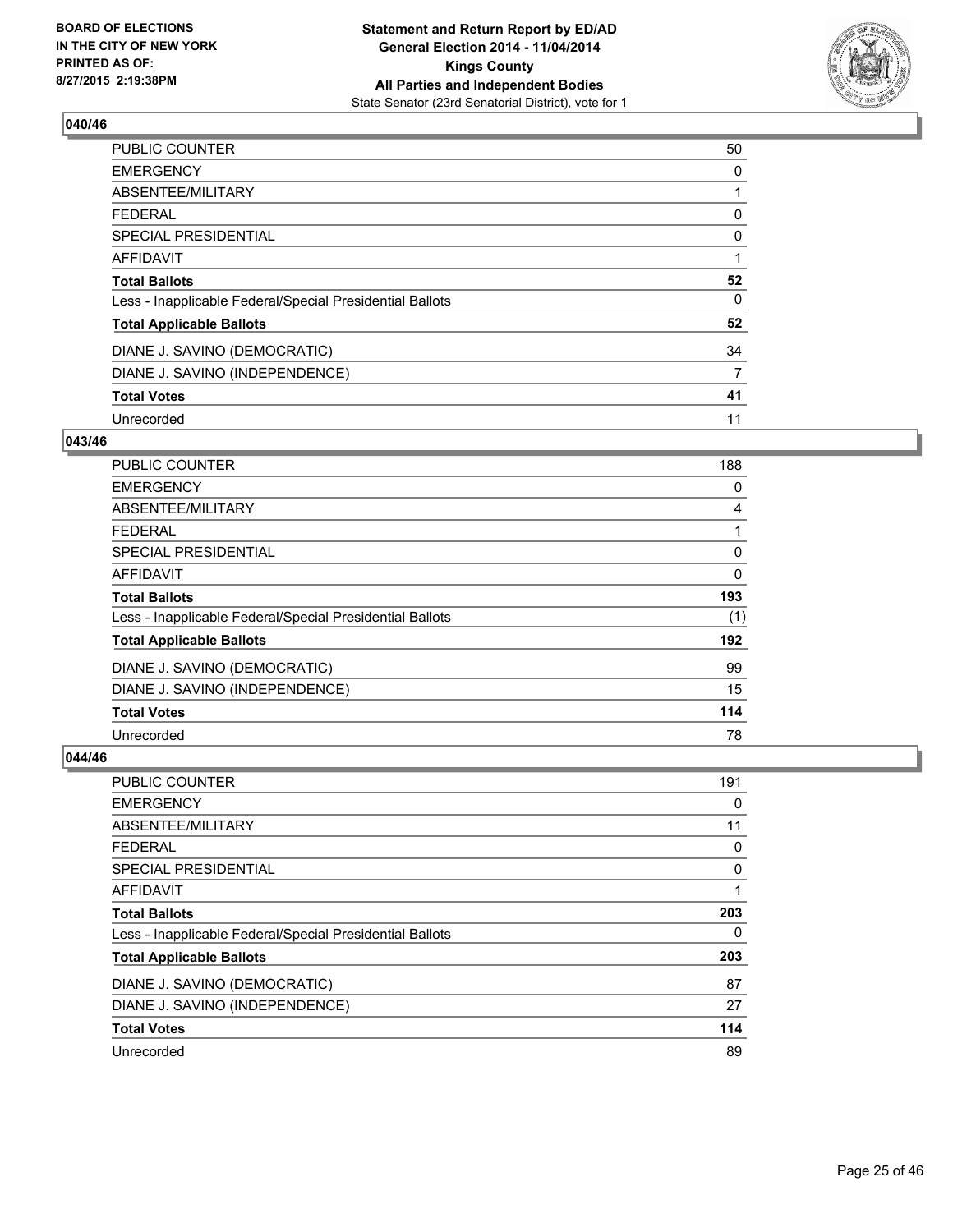

| PUBLIC COUNTER                                           | 169 |
|----------------------------------------------------------|-----|
| <b>EMERGENCY</b>                                         | 0   |
| ABSENTEE/MILITARY                                        | 4   |
| <b>FEDERAL</b>                                           | 1   |
| SPECIAL PRESIDENTIAL                                     | 0   |
| <b>AFFIDAVIT</b>                                         | 4   |
| <b>Total Ballots</b>                                     | 178 |
| Less - Inapplicable Federal/Special Presidential Ballots | (1) |
| <b>Total Applicable Ballots</b>                          | 177 |
| DIANE J. SAVINO (DEMOCRATIC)                             | 94  |
| DIANE J. SAVINO (INDEPENDENCE)                           | 13  |
| <b>Total Votes</b>                                       | 107 |
| Unrecorded                                               | 70  |

# **046/46**

| <b>PUBLIC COUNTER</b>                                    | 155 |
|----------------------------------------------------------|-----|
| <b>EMERGENCY</b>                                         | 0   |
| ABSENTEE/MILITARY                                        | 6   |
| <b>FEDERAL</b>                                           | 0   |
| SPECIAL PRESIDENTIAL                                     | 0   |
| AFFIDAVIT                                                | 0   |
| <b>Total Ballots</b>                                     | 161 |
| Less - Inapplicable Federal/Special Presidential Ballots | 0   |
| <b>Total Applicable Ballots</b>                          | 161 |
| DIANE J. SAVINO (DEMOCRATIC)                             | 50  |
| DIANE J. SAVINO (INDEPENDENCE)                           | 17  |
| BEN AKSELROD (WRITE-IN)                                  | 1   |
| <b>Total Votes</b>                                       | 68  |
| Unrecorded                                               | 93  |

| <b>PUBLIC COUNTER</b>                                    | 112 |
|----------------------------------------------------------|-----|
| <b>EMERGENCY</b>                                         | 0   |
| ABSENTEE/MILITARY                                        | 2   |
| <b>FEDERAL</b>                                           | 0   |
| <b>SPECIAL PRESIDENTIAL</b>                              | 0   |
| <b>AFFIDAVIT</b>                                         | 0   |
| <b>Total Ballots</b>                                     | 114 |
| Less - Inapplicable Federal/Special Presidential Ballots | 0   |
| <b>Total Applicable Ballots</b>                          | 114 |
| DIANE J. SAVINO (DEMOCRATIC)                             | 68  |
| DIANE J. SAVINO (INDEPENDENCE)                           | 13  |
| <b>Total Votes</b>                                       | 81  |
| Unrecorded                                               | 33  |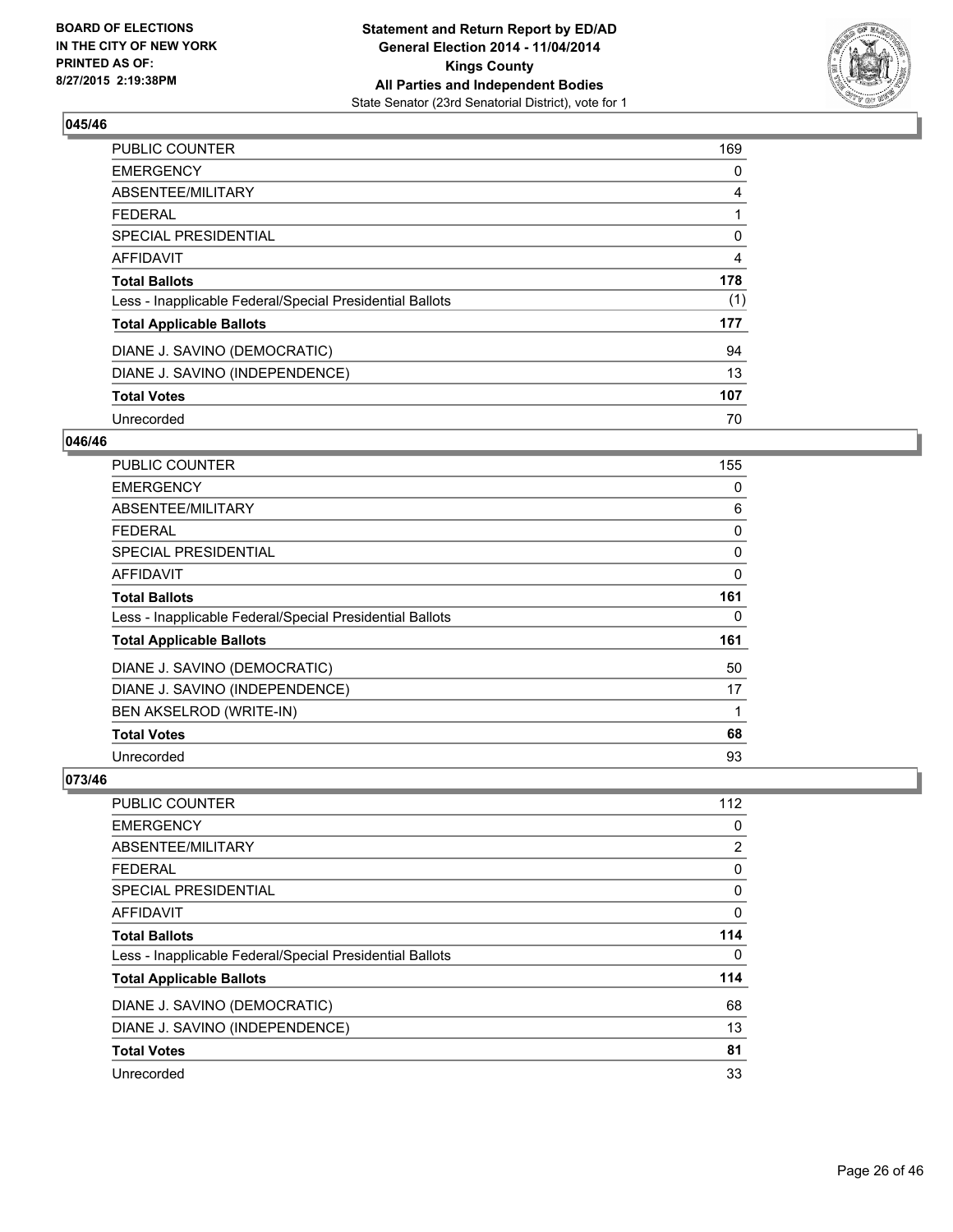

| <b>Total Votes</b>                                       | 0 |
|----------------------------------------------------------|---|
| DIANE J. SAVINO (INDEPENDENCE)                           | 0 |
| DIANE J. SAVINO (DEMOCRATIC)                             | 0 |
| <b>Total Applicable Ballots</b>                          | 0 |
| Less - Inapplicable Federal/Special Presidential Ballots | 0 |
| <b>Total Ballots</b>                                     | 0 |
| <b>AFFIDAVIT</b>                                         | 0 |
| <b>SPECIAL PRESIDENTIAL</b>                              | 0 |
| <b>FEDERAL</b>                                           | 0 |
| ABSENTEE/MILITARY                                        | 0 |
| <b>EMERGENCY</b>                                         | 0 |
| <b>PUBLIC COUNTER</b>                                    | 0 |

## **076/46 COMBINED into: 075/46**

| DIANE J. SAVINO (DEMOCRATIC)                             | 0 |
|----------------------------------------------------------|---|
| <b>Total Applicable Ballots</b>                          | 0 |
| Less - Inapplicable Federal/Special Presidential Ballots | 0 |
| <b>Total Ballots</b>                                     | 0 |
| <b>AFFIDAVIT</b>                                         | 0 |
| SPECIAL PRESIDENTIAL                                     | 0 |
| <b>FEDERAL</b>                                           | 0 |
| ABSENTEE/MILITARY                                        | 0 |
| <b>EMERGENCY</b>                                         | 0 |
| <b>PUBLIC COUNTER</b>                                    | 0 |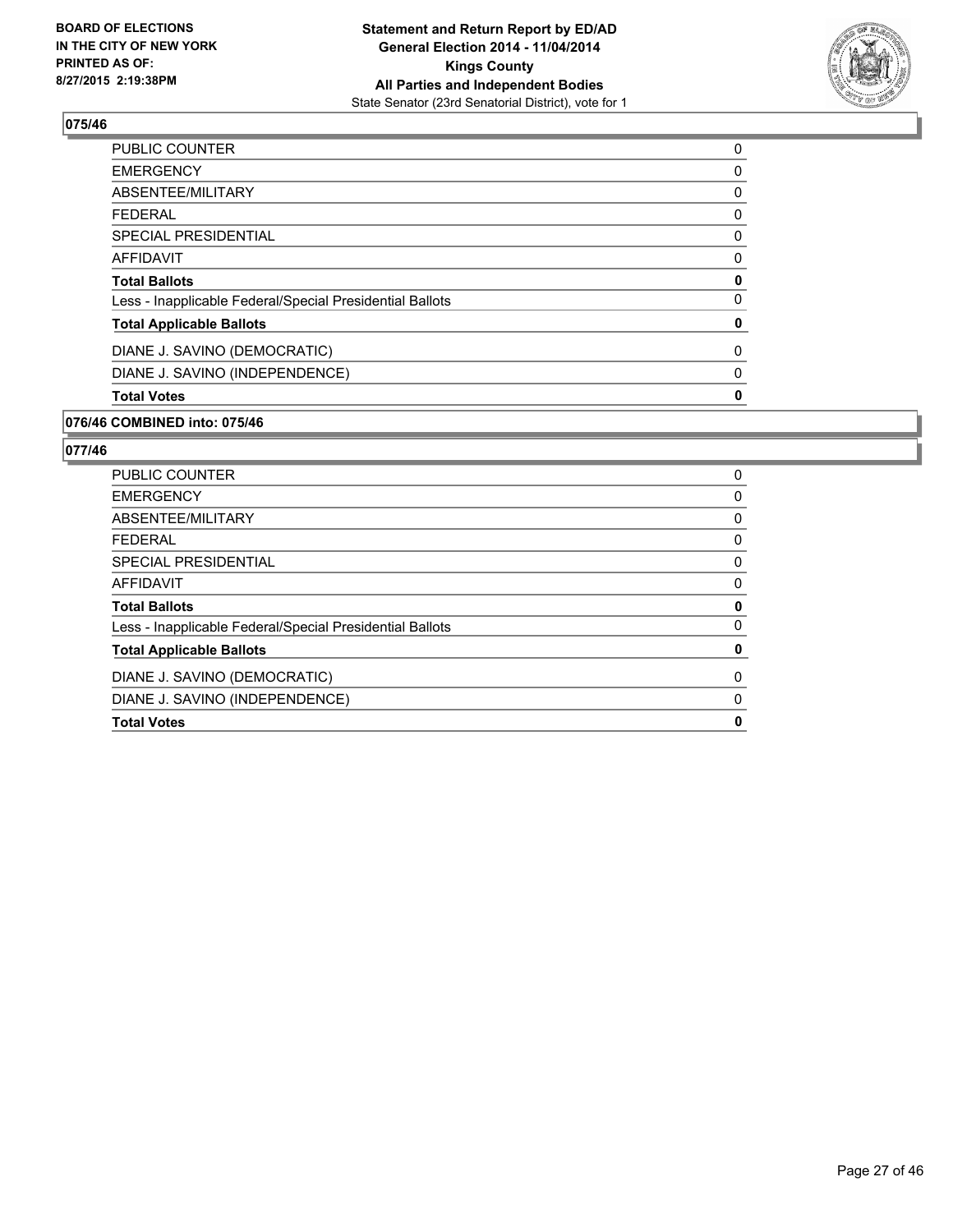

| <b>PUBLIC COUNTER</b>                                    | 9 |
|----------------------------------------------------------|---|
| <b>EMERGENCY</b>                                         | 0 |
| ABSENTEE/MILITARY                                        | 0 |
| <b>FEDERAL</b>                                           | 0 |
| SPECIAL PRESIDENTIAL                                     | 0 |
| <b>AFFIDAVIT</b>                                         | 0 |
| <b>Total Ballots</b>                                     | 9 |
| Less - Inapplicable Federal/Special Presidential Ballots | 0 |
| <b>Total Applicable Ballots</b>                          | 9 |
| DIANE J. SAVINO (DEMOCRATIC)                             | 3 |
| DIANE J. SAVINO (INDEPENDENCE)                           | 0 |
| <b>Total Votes</b>                                       | 3 |
| Unrecorded                                               | 6 |

# **011/47**

| <b>PUBLIC COUNTER</b>                                    | 142 |
|----------------------------------------------------------|-----|
| <b>EMERGENCY</b>                                         | 0   |
| ABSENTEE/MILITARY                                        | 6   |
| <b>FEDERAL</b>                                           |     |
| SPECIAL PRESIDENTIAL                                     | 0   |
| <b>AFFIDAVIT</b>                                         | 0   |
| <b>Total Ballots</b>                                     | 149 |
| Less - Inapplicable Federal/Special Presidential Ballots | (1) |
| <b>Total Applicable Ballots</b>                          | 148 |
| DIANE J. SAVINO (DEMOCRATIC)                             | 81  |
| DIANE J. SAVINO (INDEPENDENCE)                           | 18  |
| <b>Total Votes</b>                                       | 99  |
| Unrecorded                                               | 49  |

| <b>PUBLIC COUNTER</b>                                    | 136            |
|----------------------------------------------------------|----------------|
| <b>EMERGENCY</b>                                         | 0              |
| ABSENTEE/MILITARY                                        | 4              |
| <b>FEDERAL</b>                                           | 1              |
| <b>SPECIAL PRESIDENTIAL</b>                              | 0              |
| AFFIDAVIT                                                | $\overline{2}$ |
| <b>Total Ballots</b>                                     | 143            |
| Less - Inapplicable Federal/Special Presidential Ballots | (1)            |
| <b>Total Applicable Ballots</b>                          | 142            |
| DIANE J. SAVINO (DEMOCRATIC)                             | 82             |
| DIANE J. SAVINO (INDEPENDENCE)                           | 14             |
| <b>Total Votes</b>                                       | 96             |
| Unrecorded                                               | 46             |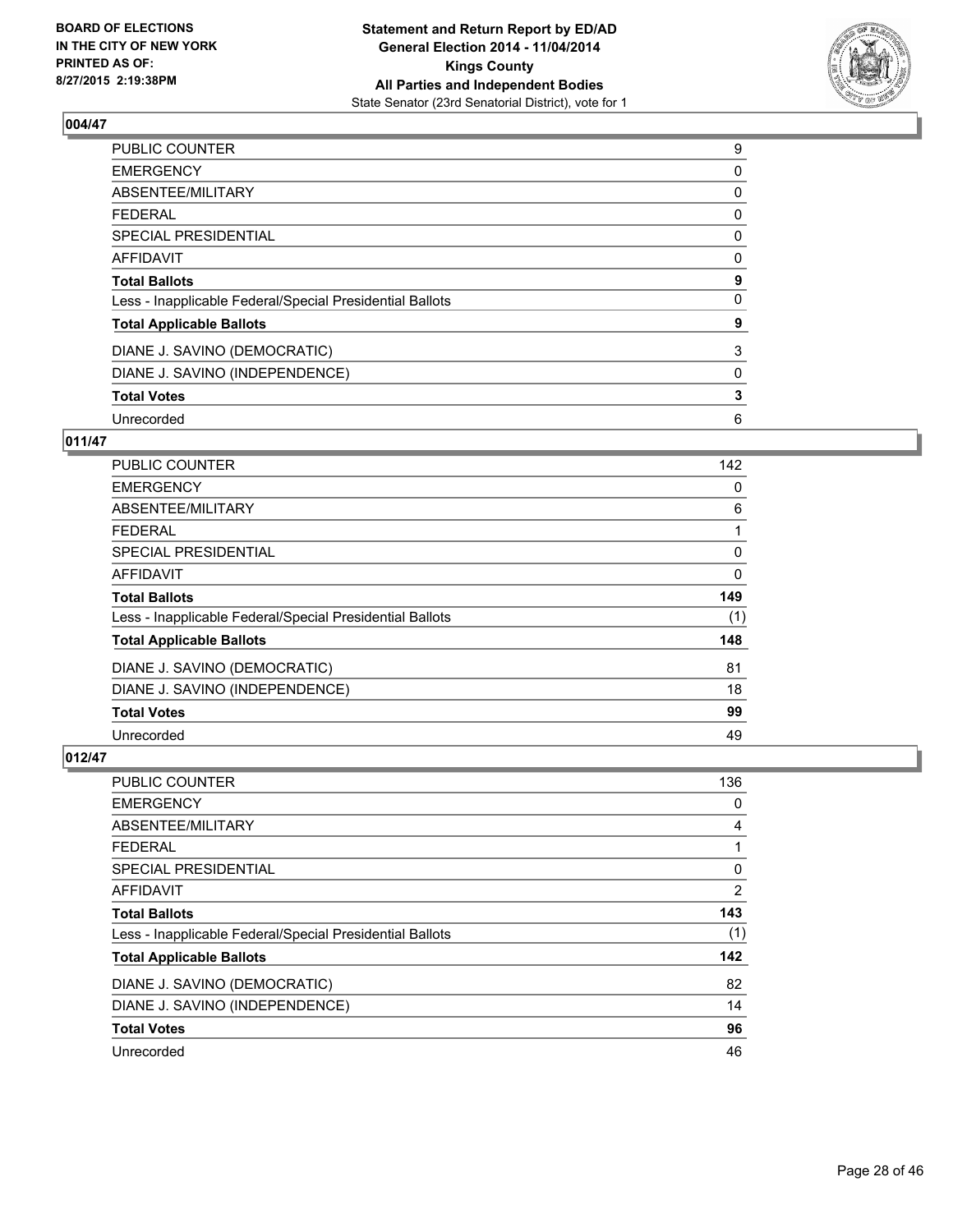

| <b>PUBLIC COUNTER</b>                                    | 186 |
|----------------------------------------------------------|-----|
| <b>EMERGENCY</b>                                         | 0   |
| ABSENTEE/MILITARY                                        | 4   |
| <b>FEDERAL</b>                                           | 0   |
| SPECIAL PRESIDENTIAL                                     | 0   |
| AFFIDAVIT                                                | 3   |
| <b>Total Ballots</b>                                     | 193 |
| Less - Inapplicable Federal/Special Presidential Ballots | 0   |
| <b>Total Applicable Ballots</b>                          | 193 |
| DIANE J. SAVINO (DEMOCRATIC)                             | 122 |
| DIANE J. SAVINO (INDEPENDENCE)                           | 22  |
| <b>Total Votes</b>                                       | 144 |
| Unrecorded                                               | 49  |

# **014/47**

| <b>PUBLIC COUNTER</b>                                    | 202            |
|----------------------------------------------------------|----------------|
| <b>EMERGENCY</b>                                         | 0              |
| ABSENTEE/MILITARY                                        | 9              |
| <b>FEDERAL</b>                                           | $\overline{2}$ |
| <b>SPECIAL PRESIDENTIAL</b>                              | 0              |
| <b>AFFIDAVIT</b>                                         | 1              |
| <b>Total Ballots</b>                                     | 214            |
| Less - Inapplicable Federal/Special Presidential Ballots | (2)            |
| <b>Total Applicable Ballots</b>                          | 212            |
| DIANE J. SAVINO (DEMOCRATIC)                             | 119            |
| DIANE J. SAVINO (INDEPENDENCE)                           | 26             |
| DAVID WILLIAMS (WRITE-IN)                                | 1              |
| KATHLEEN E. HUGHES (WRITE-IN)                            | $\mathbf{1}$   |
| MIKE SAVAGE (WRITE-IN)                                   | 1              |
| UNATTRIBUTABLE WRITE-IN (WRITE-IN)                       | 1              |
| <b>Total Votes</b>                                       | 149            |
| Unrecorded                                               | 63             |

| <b>PUBLIC COUNTER</b>                                    | 180 |
|----------------------------------------------------------|-----|
| <b>EMERGENCY</b>                                         | 0   |
| ABSENTEE/MILITARY                                        | 12  |
| <b>FEDERAL</b>                                           | 1   |
| SPECIAL PRESIDENTIAL                                     | 0   |
| <b>AFFIDAVIT</b>                                         | 7   |
| <b>Total Ballots</b>                                     | 200 |
| Less - Inapplicable Federal/Special Presidential Ballots | (1) |
| <b>Total Applicable Ballots</b>                          | 199 |
| DIANE J. SAVINO (DEMOCRATIC)                             | 137 |
| DIANE J. SAVINO (INDEPENDENCE)                           | 20  |
| <b>Total Votes</b>                                       | 157 |
| Unrecorded                                               | 42  |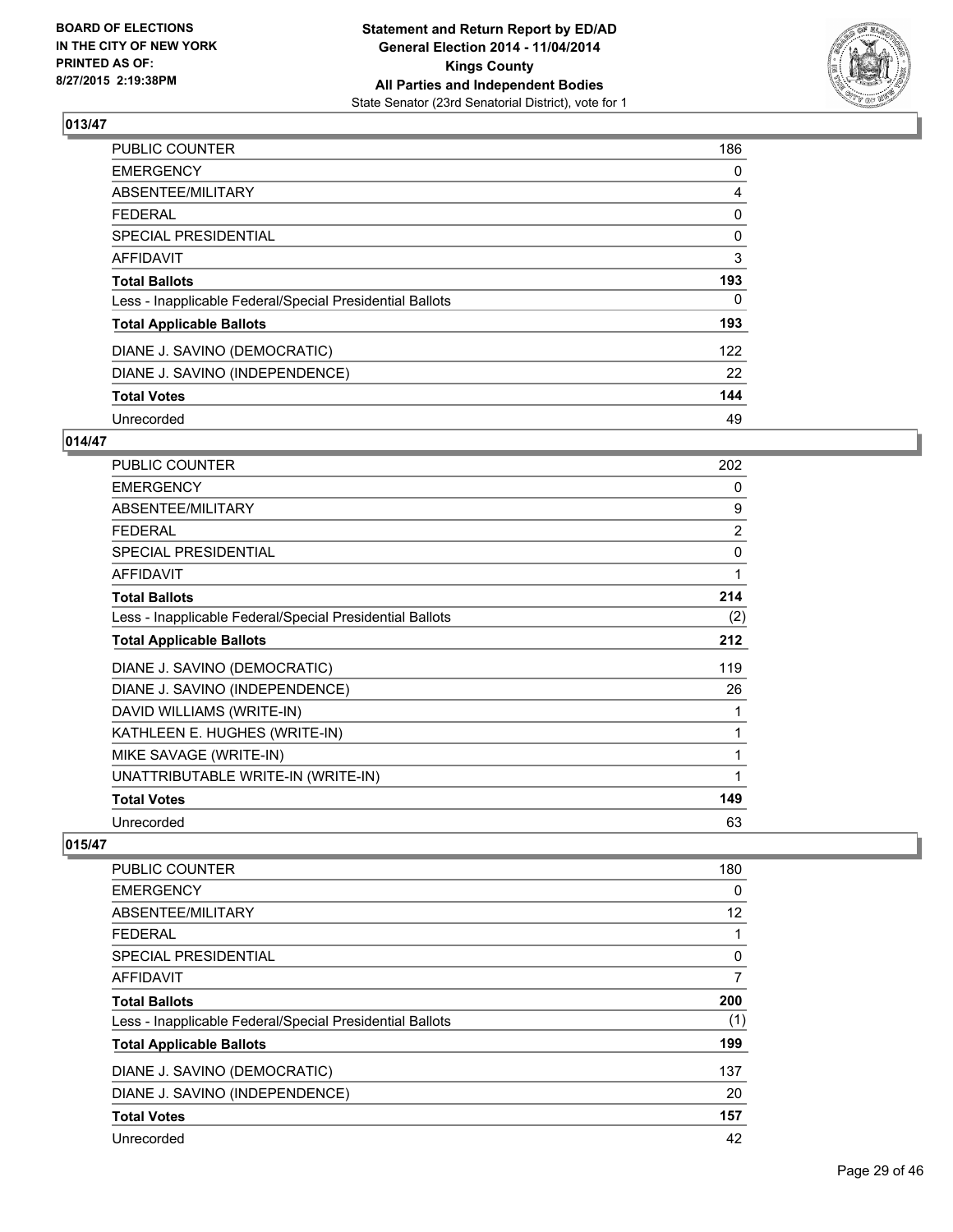

| PUBLIC COUNTER                                           | 98             |
|----------------------------------------------------------|----------------|
| <b>EMERGENCY</b>                                         | 0              |
| ABSENTEE/MILITARY                                        | 6              |
| <b>FEDERAL</b>                                           | $\overline{2}$ |
| <b>SPECIAL PRESIDENTIAL</b>                              | 0              |
| AFFIDAVIT                                                | 3              |
| <b>Total Ballots</b>                                     | 109            |
| Less - Inapplicable Federal/Special Presidential Ballots | (2)            |
| <b>Total Applicable Ballots</b>                          | 107            |
| DIANE J. SAVINO (DEMOCRATIC)                             | 67             |
| DIANE J. SAVINO (INDEPENDENCE)                           | 6              |
| ALEXSANDER BELEVKY (WRITE-IN)                            | 1              |
| UNATTRIBUTABLE WRITE-IN (WRITE-IN)                       | 1              |
| <b>Total Votes</b>                                       | 75             |
| Unrecorded                                               | 32             |

| <b>PUBLIC COUNTER</b>                                    | 110 |
|----------------------------------------------------------|-----|
| <b>EMERGENCY</b>                                         | 0   |
| ABSENTEE/MILITARY                                        | 3   |
| <b>FEDERAL</b>                                           | 0   |
| <b>SPECIAL PRESIDENTIAL</b>                              | 0   |
| <b>AFFIDAVIT</b>                                         | 5   |
| <b>Total Ballots</b>                                     | 118 |
| Less - Inapplicable Federal/Special Presidential Ballots | 0   |
| <b>Total Applicable Ballots</b>                          | 118 |
| DIANE J. SAVINO (DEMOCRATIC)                             | 87  |
| DIANE J. SAVINO (INDEPENDENCE)                           | 9   |
| ROBERT REYNALDS (WRITE-IN)                               | 2   |
| <b>Total Votes</b>                                       | 98  |
| Unrecorded                                               | 20  |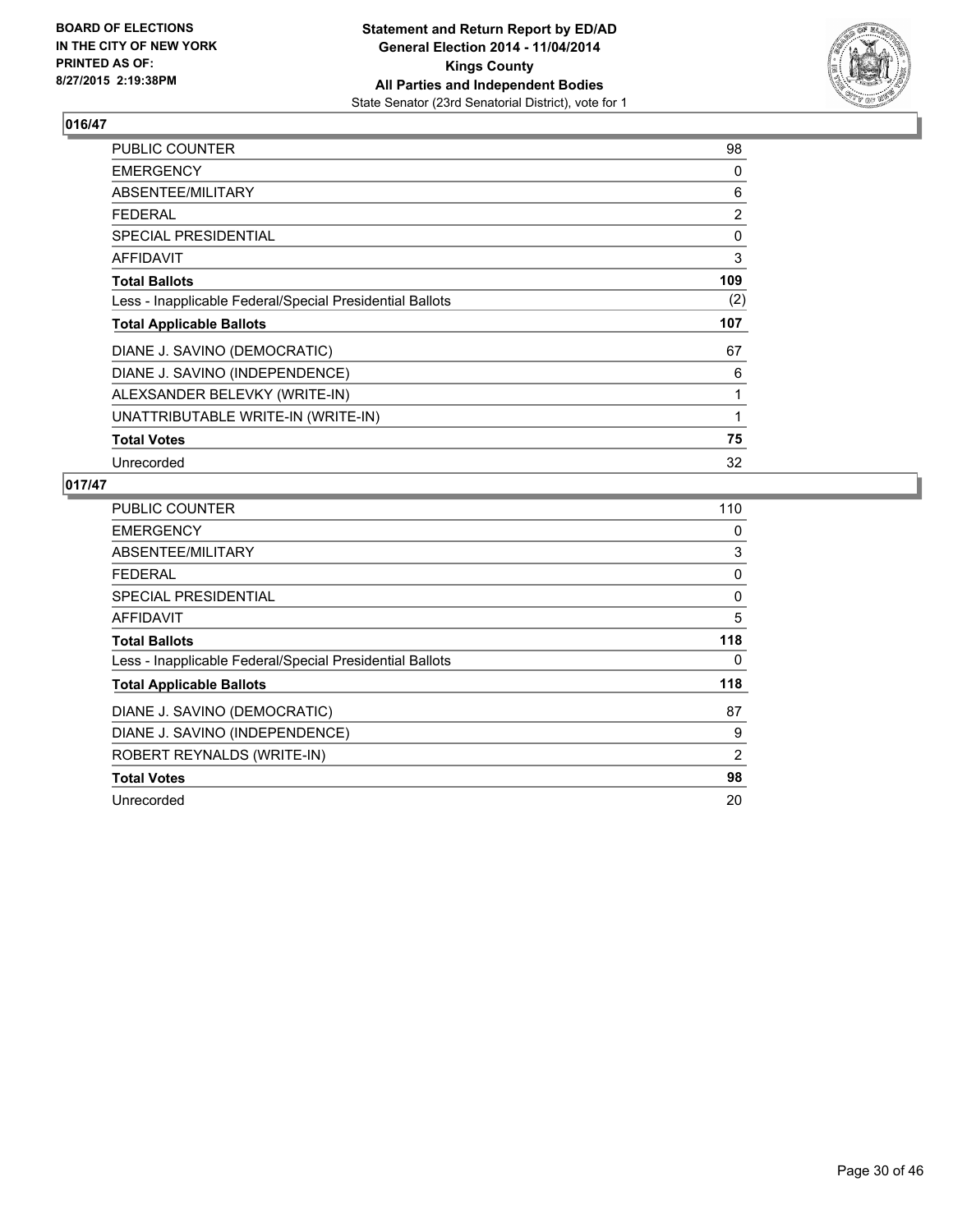

| PUBLIC COUNTER                                           | 215            |
|----------------------------------------------------------|----------------|
| <b>EMERGENCY</b>                                         | 0              |
| ABSENTEE/MILITARY                                        | 14             |
| <b>FEDERAL</b>                                           | 5              |
| SPECIAL PRESIDENTIAL                                     | 0              |
| AFFIDAVIT                                                | $\overline{2}$ |
| <b>Total Ballots</b>                                     | 236            |
| Less - Inapplicable Federal/Special Presidential Ballots | (5)            |
| <b>Total Applicable Ballots</b>                          | 231            |
| DIANE J. SAVINO (DEMOCRATIC)                             | 107            |
| DIANE J. SAVINO (INDEPENDENCE)                           | 16             |
| EDWIN PEREZ (WRITE-IN)                                   | $\overline{2}$ |
| RON PAUL (WRITE-IN)                                      | 1              |
| <b>Total Votes</b>                                       | 126            |
| Unrecorded                                               | 105            |

# **035/47**

| <b>PUBLIC COUNTER</b>                                    |   |
|----------------------------------------------------------|---|
| <b>EMERGENCY</b>                                         | 0 |
| ABSENTEE/MILITARY                                        | 0 |
| <b>FEDERAL</b>                                           | 0 |
| SPECIAL PRESIDENTIAL                                     | 0 |
| <b>AFFIDAVIT</b>                                         | 0 |
| <b>Total Ballots</b>                                     |   |
| Less - Inapplicable Federal/Special Presidential Ballots | 0 |
| <b>Total Applicable Ballots</b>                          |   |
| DIANE J. SAVINO (DEMOCRATIC)                             |   |
| DIANE J. SAVINO (INDEPENDENCE)                           | 0 |
|                                                          |   |

| <b>PUBLIC COUNTER</b>                                    | 121      |
|----------------------------------------------------------|----------|
| <b>EMERGENCY</b>                                         | 0        |
| ABSENTEE/MILITARY                                        |          |
| FEDERAL                                                  | 0        |
| <b>SPECIAL PRESIDENTIAL</b>                              | $\Omega$ |
| AFFIDAVIT                                                | 2        |
| <b>Total Ballots</b>                                     | 124      |
| Less - Inapplicable Federal/Special Presidential Ballots | 0        |
| <b>Total Applicable Ballots</b>                          | 124      |
| DIANE J. SAVINO (DEMOCRATIC)                             | 72       |
| DIANE J. SAVINO (INDEPENDENCE)                           | 6        |
| SEAN DENTO (WRITE-IN)                                    | 1        |
| <b>Total Votes</b>                                       | 79       |
| Unrecorded                                               | 45       |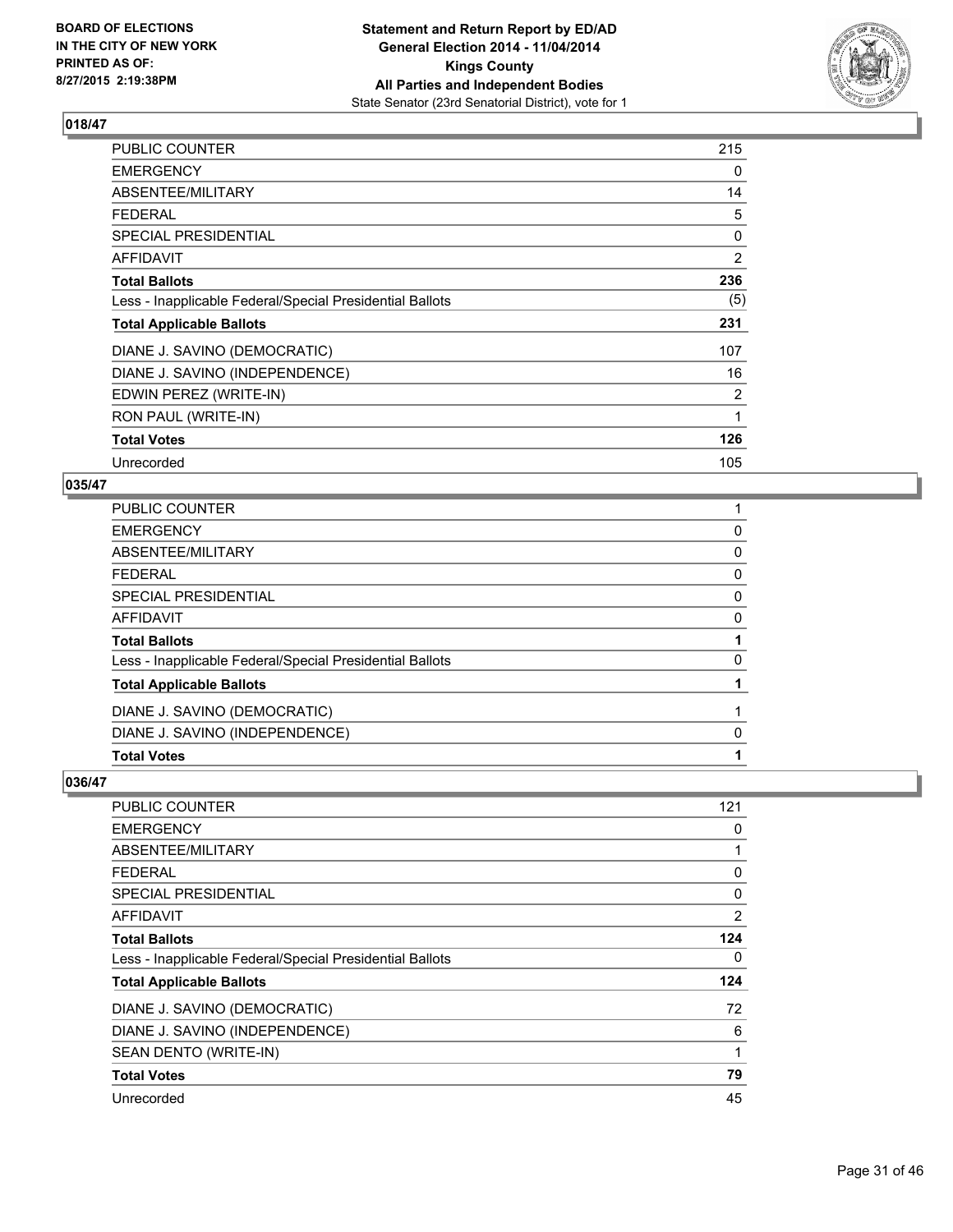

| PUBLIC COUNTER                                           | 71  |
|----------------------------------------------------------|-----|
| <b>EMERGENCY</b>                                         | 0   |
| ABSENTEE/MILITARY                                        | 3   |
| FEDERAL                                                  |     |
| <b>SPECIAL PRESIDENTIAL</b>                              | 0   |
| <b>AFFIDAVIT</b>                                         | 0   |
| <b>Total Ballots</b>                                     | 75  |
| Less - Inapplicable Federal/Special Presidential Ballots | (1) |
| <b>Total Applicable Ballots</b>                          | 74  |
| DIANE J. SAVINO (DEMOCRATIC)                             | 44  |
| DIANE J. SAVINO (INDEPENDENCE)                           | 5   |
| <b>Total Votes</b>                                       | 49  |
| Unrecorded                                               | 25  |

## **040/47**

| PUBLIC COUNTER                                           | 60             |
|----------------------------------------------------------|----------------|
| <b>EMERGENCY</b>                                         | 0              |
| ABSENTEE/MILITARY                                        | $\overline{2}$ |
| FFDFRAI                                                  | 0              |
| <b>SPECIAL PRESIDENTIAL</b>                              | 0              |
| AFFIDAVIT                                                | 0              |
| <b>Total Ballots</b>                                     | 62             |
| Less - Inapplicable Federal/Special Presidential Ballots | 0              |
| <b>Total Applicable Ballots</b>                          | 62             |
| DIANE J. SAVINO (DEMOCRATIC)                             | 36             |
| DIANE J. SAVINO (INDEPENDENCE)                           | 3              |
| <b>Total Votes</b>                                       | 39             |
| Unrecorded                                               | 23             |

| PUBLIC COUNTER                                           | 225 |
|----------------------------------------------------------|-----|
| <b>EMERGENCY</b>                                         | 0   |
| ABSENTEE/MILITARY                                        | 1   |
| <b>FEDERAL</b>                                           | 0   |
| <b>SPECIAL PRESIDENTIAL</b>                              | 0   |
| AFFIDAVIT                                                | 1   |
| <b>Total Ballots</b>                                     | 227 |
| Less - Inapplicable Federal/Special Presidential Ballots | 0   |
| <b>Total Applicable Ballots</b>                          | 227 |
| DIANE J. SAVINO (DEMOCRATIC)                             | 110 |
| DIANE J. SAVINO (INDEPENDENCE)                           | 12  |
| <b>Total Votes</b>                                       | 122 |
| Unrecorded                                               | 105 |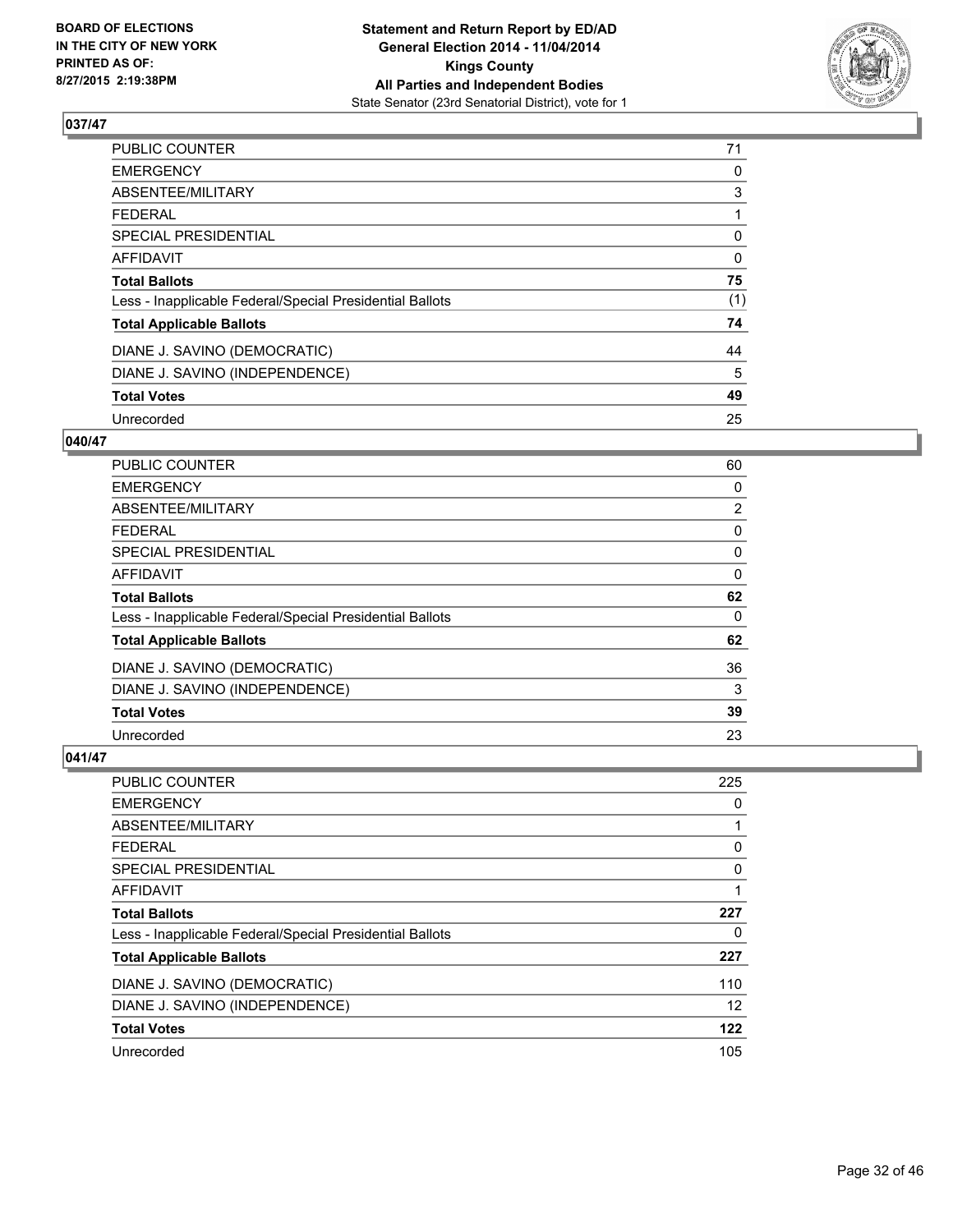

| PUBLIC COUNTER                                           | 58 |
|----------------------------------------------------------|----|
| <b>EMERGENCY</b>                                         | 0  |
| ABSENTEE/MILITARY                                        | 3  |
| FEDERAL                                                  | 0  |
| <b>SPECIAL PRESIDENTIAL</b>                              | 0  |
| AFFIDAVIT                                                | 0  |
| <b>Total Ballots</b>                                     | 61 |
| Less - Inapplicable Federal/Special Presidential Ballots | 0  |
| <b>Total Applicable Ballots</b>                          | 61 |
| DIANE J. SAVINO (DEMOCRATIC)                             | 29 |
| DIANE J. SAVINO (INDEPENDENCE)                           | 5  |
| NGIYEN MIAH (WRITE-IN)                                   | 1  |
| UNATTRIBUTABLE WRITE-IN (WRITE-IN)                       | 1  |
| <b>Total Votes</b>                                       | 36 |
| Unrecorded                                               | 25 |

## **053/47**

| PUBLIC COUNTER                                           | 150 |
|----------------------------------------------------------|-----|
| <b>EMERGENCY</b>                                         | 0   |
| ABSENTEE/MILITARY                                        | 0   |
| <b>FEDERAL</b>                                           | 0   |
| <b>SPECIAL PRESIDENTIAL</b>                              | 0   |
| <b>AFFIDAVIT</b>                                         | 2   |
| <b>Total Ballots</b>                                     | 152 |
| Less - Inapplicable Federal/Special Presidential Ballots | 0   |
| <b>Total Applicable Ballots</b>                          | 152 |
| DIANE J. SAVINO (DEMOCRATIC)                             | 125 |
| DIANE J. SAVINO (INDEPENDENCE)                           | 2   |
| <b>Total Votes</b>                                       | 127 |
| Unrecorded                                               | 25  |

| <b>PUBLIC COUNTER</b>                                    | 123 |
|----------------------------------------------------------|-----|
| <b>EMERGENCY</b>                                         | 0   |
| ABSENTEE/MILITARY                                        | 2   |
| <b>FEDERAL</b>                                           | 0   |
| SPECIAL PRESIDENTIAL                                     | 0   |
| <b>AFFIDAVIT</b>                                         | 1   |
| <b>Total Ballots</b>                                     | 126 |
| Less - Inapplicable Federal/Special Presidential Ballots | 0   |
| <b>Total Applicable Ballots</b>                          | 126 |
| DIANE J. SAVINO (DEMOCRATIC)                             | 107 |
| DIANE J. SAVINO (INDEPENDENCE)                           |     |
| ZACHARY GITMAN (WRITE-IN)                                | 1   |
| <b>Total Votes</b>                                       | 109 |
| Unrecorded                                               | 17  |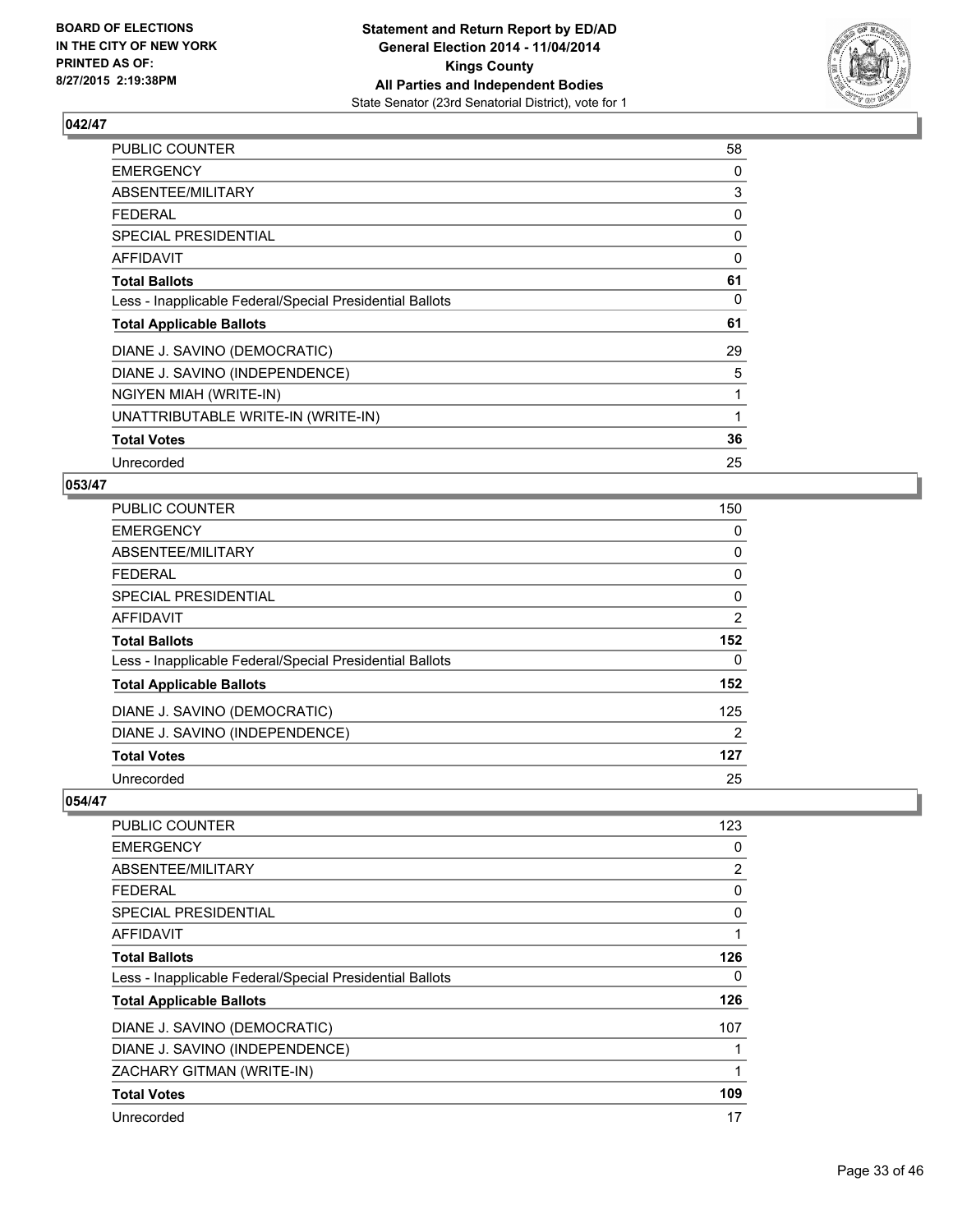

| PUBLIC COUNTER                                           | 272 |
|----------------------------------------------------------|-----|
| <b>EMERGENCY</b>                                         | 0   |
| ABSENTEE/MILITARY                                        | 6   |
| <b>FEDERAL</b>                                           | 3   |
| SPECIAL PRESIDENTIAL                                     | 0   |
| AFFIDAVIT                                                | 0   |
| <b>Total Ballots</b>                                     | 281 |
| Less - Inapplicable Federal/Special Presidential Ballots | (3) |
| <b>Total Applicable Ballots</b>                          | 278 |
| DIANE J. SAVINO (DEMOCRATIC)                             | 170 |
| DIANE J. SAVINO (INDEPENDENCE)                           | 17  |
| MICHAEL GRIMM (WRITE-IN)                                 | 1   |
| MICHAEL TOOMEY (WRITE-IN)                                | 1   |
| <b>Total Votes</b>                                       | 189 |
| Unrecorded                                               | 89  |

# **058/47**

| PUBLIC COUNTER                                           | 155 |
|----------------------------------------------------------|-----|
| <b>EMERGENCY</b>                                         | 0   |
| ABSENTEE/MILITARY                                        | 0   |
| <b>FEDERAL</b>                                           | 0   |
| <b>SPECIAL PRESIDENTIAL</b>                              | 0   |
| AFFIDAVIT                                                | 0   |
| <b>Total Ballots</b>                                     | 155 |
| Less - Inapplicable Federal/Special Presidential Ballots | 0   |
| <b>Total Applicable Ballots</b>                          | 155 |
| DIANE J. SAVINO (DEMOCRATIC)                             | 85  |
| DIANE J. SAVINO (INDEPENDENCE)                           | 10  |
| UNATTRIBUTABLE WRITE-IN (WRITE-IN)                       | 2   |
| <b>Total Votes</b>                                       | 97  |
| Unrecorded                                               | 58  |

| PUBLIC COUNTER                                           | 211 |
|----------------------------------------------------------|-----|
| <b>EMERGENCY</b>                                         | 0   |
| ABSENTEE/MILITARY                                        | 5   |
| <b>FEDERAL</b>                                           | 0   |
| SPECIAL PRESIDENTIAL                                     | 0   |
| AFFIDAVIT                                                | 0   |
| <b>Total Ballots</b>                                     | 216 |
| Less - Inapplicable Federal/Special Presidential Ballots | 0   |
| <b>Total Applicable Ballots</b>                          | 216 |
| DIANE J. SAVINO (DEMOCRATIC)                             | 113 |
| DIANE J. SAVINO (INDEPENDENCE)                           | 5   |
| <b>Total Votes</b>                                       | 118 |
| Unrecorded                                               | 98  |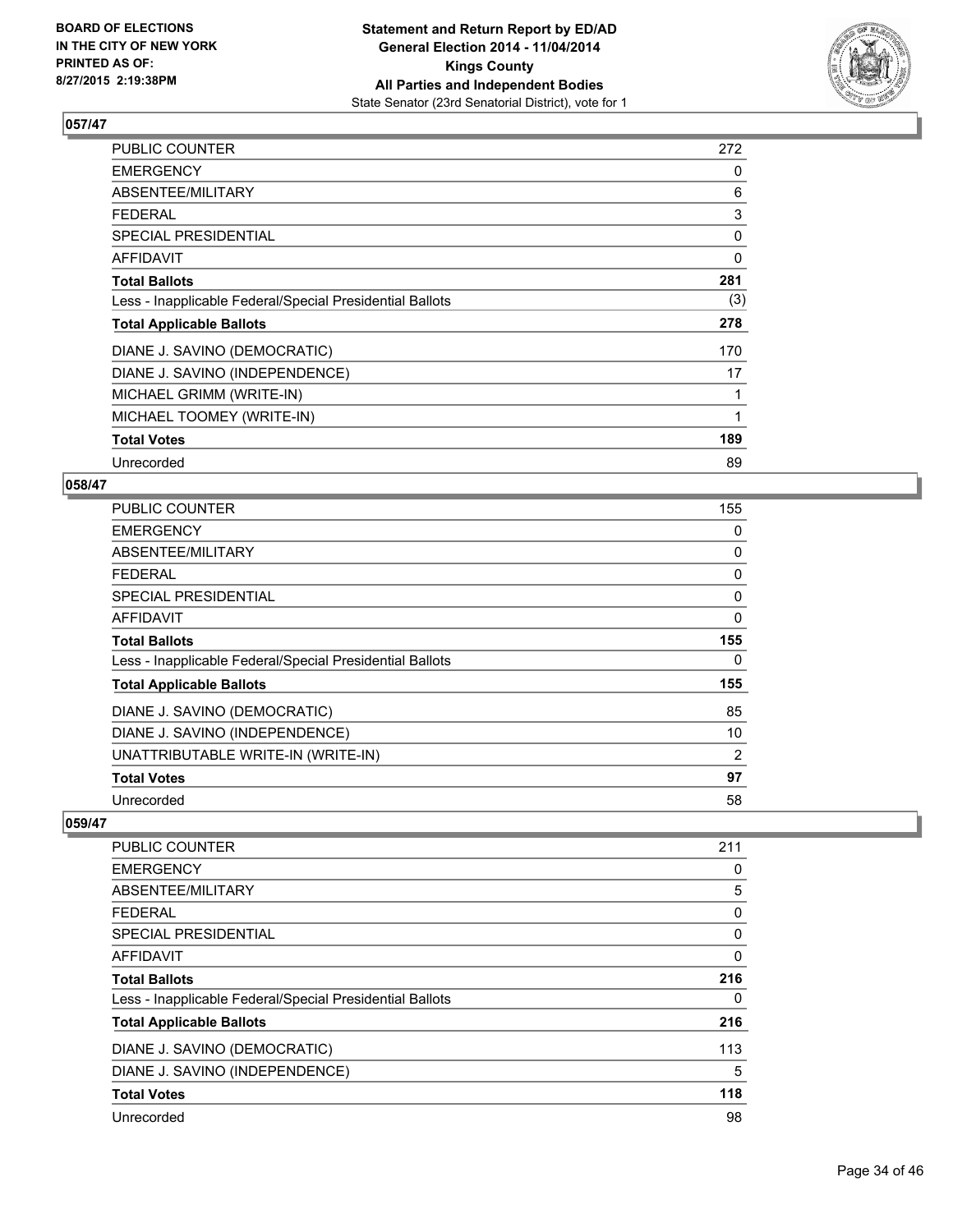

| <b>PUBLIC COUNTER</b>                                    | 43 |
|----------------------------------------------------------|----|
| <b>EMERGENCY</b>                                         | 0  |
| ABSENTEE/MILITARY                                        | 28 |
| <b>FEDERAL</b>                                           | 0  |
| SPECIAL PRESIDENTIAL                                     | 0  |
| <b>AFFIDAVIT</b>                                         | 2  |
| <b>Total Ballots</b>                                     | 73 |
| Less - Inapplicable Federal/Special Presidential Ballots | 0  |
| <b>Total Applicable Ballots</b>                          | 73 |
| DIANE J. SAVINO (DEMOCRATIC)                             | 53 |
| DIANE J. SAVINO (INDEPENDENCE)                           | 3  |
| <b>Total Votes</b>                                       | 56 |
| Unrecorded                                               | 17 |

# **061/47**

| PUBLIC COUNTER                                           | 98  |
|----------------------------------------------------------|-----|
| <b>EMERGENCY</b>                                         | 0   |
| ABSENTEE/MILITARY                                        | 31  |
| <b>FEDERAL</b>                                           | 2   |
| SPECIAL PRESIDENTIAL                                     | 0   |
| AFFIDAVIT                                                | 1   |
| <b>Total Ballots</b>                                     | 132 |
| Less - Inapplicable Federal/Special Presidential Ballots | (2) |
| <b>Total Applicable Ballots</b>                          | 130 |
| DIANE J. SAVINO (DEMOCRATIC)                             | 84  |
| DIANE J. SAVINO (INDEPENDENCE)                           | 10  |
| JAMES KEMMERER (WRITE-IN)                                | 1   |
| UNATTRIBUTABLE WRITE-IN (WRITE-IN)                       | 1   |
| <b>Total Votes</b>                                       | 96  |
| Unrecorded                                               | 34  |

| <b>PUBLIC COUNTER</b>                                    | 123 |
|----------------------------------------------------------|-----|
| <b>EMERGENCY</b>                                         | 0   |
| ABSENTEE/MILITARY                                        | 7   |
| <b>FEDERAL</b>                                           | 0   |
| <b>SPECIAL PRESIDENTIAL</b>                              | 0   |
| AFFIDAVIT                                                | 1   |
| <b>Total Ballots</b>                                     | 131 |
| Less - Inapplicable Federal/Special Presidential Ballots | 0   |
| <b>Total Applicable Ballots</b>                          | 131 |
| DIANE J. SAVINO (DEMOCRATIC)                             | 70  |
| DIANE J. SAVINO (INDEPENDENCE)                           | 19  |
| ROBERT OBLIVAN (WRITE-IN)                                | 1   |
| UNATTRIBUTABLE WRITE-IN (WRITE-IN)                       | 1   |
| <b>Total Votes</b>                                       | 91  |
| Unrecorded                                               | 40  |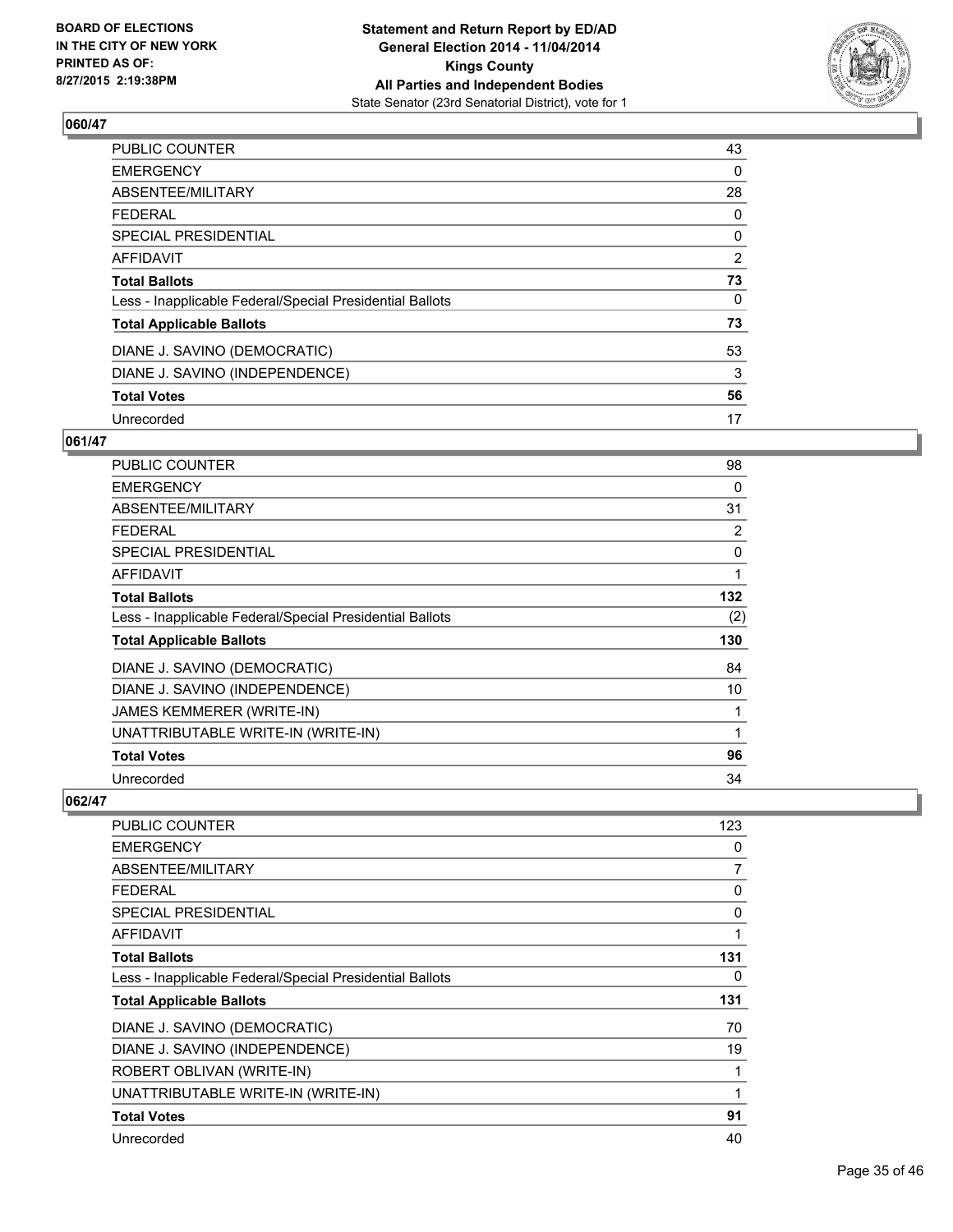

| PUBLIC COUNTER                                           | 158 |
|----------------------------------------------------------|-----|
| <b>EMERGENCY</b>                                         | 0   |
| ABSENTEE/MILITARY                                        | 8   |
| <b>FEDERAL</b>                                           | 0   |
| <b>SPECIAL PRESIDENTIAL</b>                              | 0   |
| AFFIDAVIT                                                | 3   |
| <b>Total Ballots</b>                                     | 169 |
| Less - Inapplicable Federal/Special Presidential Ballots | 0   |
| <b>Total Applicable Ballots</b>                          | 169 |
| DIANE J. SAVINO (DEMOCRATIC)                             | 102 |
| DIANE J. SAVINO (INDEPENDENCE)                           | 20  |
| MIKHAIL SHEYNKER (WRITE-IN)                              | 2   |
| <b>Total Votes</b>                                       | 124 |
| Unrecorded                                               | 45  |

# **064/47**

| PUBLIC COUNTER                                           | 143 |
|----------------------------------------------------------|-----|
| <b>EMERGENCY</b>                                         | 0   |
| ABSENTEE/MILITARY                                        | 11  |
| <b>FEDERAL</b>                                           | 0   |
| <b>SPECIAL PRESIDENTIAL</b>                              | 0   |
| AFFIDAVIT                                                | 2   |
| <b>Total Ballots</b>                                     | 156 |
| Less - Inapplicable Federal/Special Presidential Ballots | 0   |
| <b>Total Applicable Ballots</b>                          | 156 |
| DIANE J. SAVINO (DEMOCRATIC)                             | 84  |
| DIANE J. SAVINO (INDEPENDENCE)                           | 20  |
| UNATTRIBUTABLE WRITE-IN (WRITE-IN)                       |     |
| <b>Total Votes</b>                                       | 105 |
| Unrecorded                                               | 51  |

| <b>PUBLIC COUNTER</b>                                    | 47  |
|----------------------------------------------------------|-----|
| <b>EMERGENCY</b>                                         | 0   |
| ABSENTEE/MILITARY                                        | 0   |
| <b>FEDERAL</b>                                           | 2   |
| SPECIAL PRESIDENTIAL                                     | 0   |
| AFFIDAVIT                                                | 0   |
| <b>Total Ballots</b>                                     | 49  |
| Less - Inapplicable Federal/Special Presidential Ballots | (2) |
| <b>Total Applicable Ballots</b>                          | 47  |
| DIANE J. SAVINO (DEMOCRATIC)                             | 29  |
| DIANE J. SAVINO (INDEPENDENCE)                           | 4   |
| WILLIAM COLTON (WRITE-IN)                                | 1   |
| <b>Total Votes</b>                                       | 34  |
| Unrecorded                                               | 13  |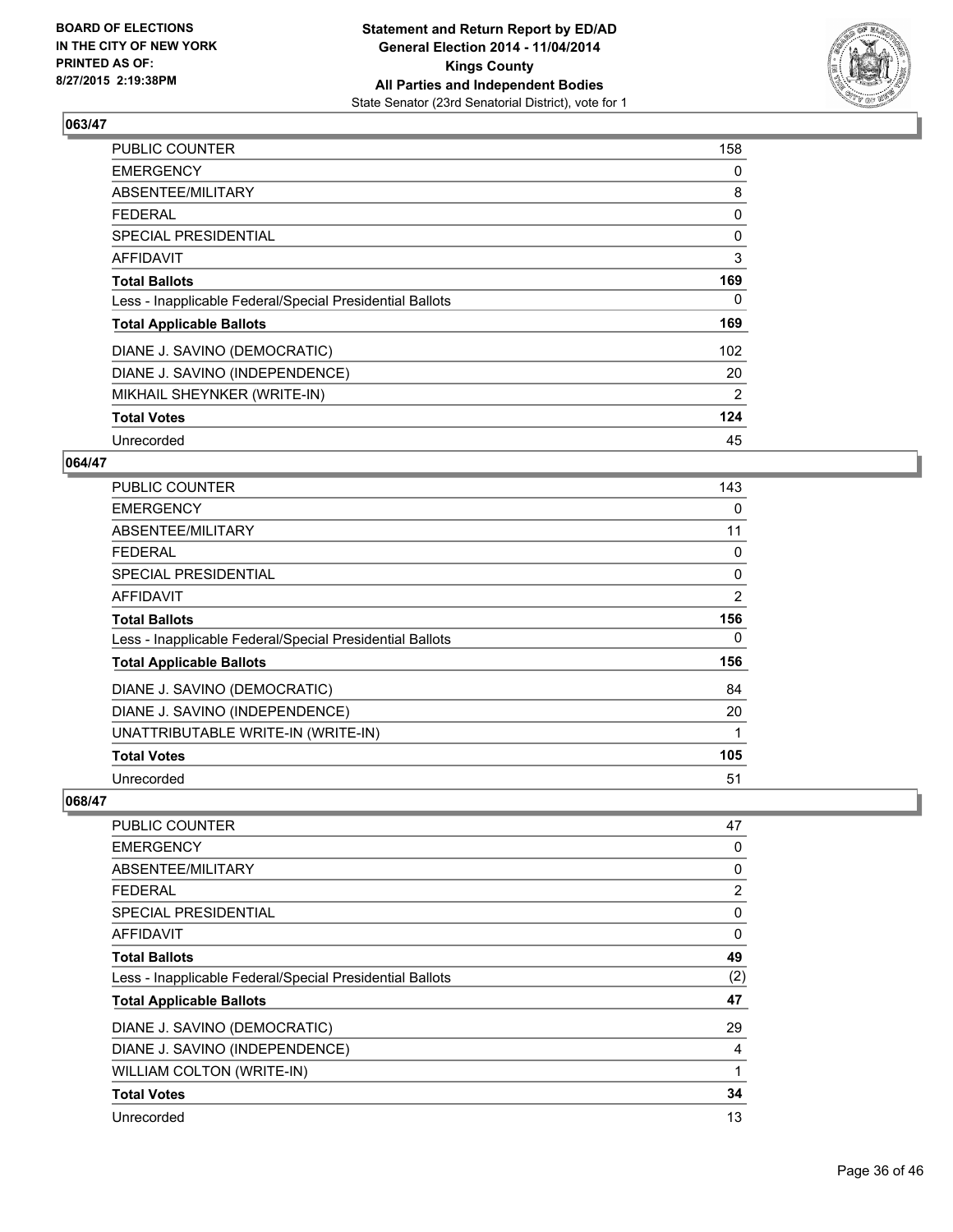

| DIANE J. SAVINO (INDEPENDENCE)                           | 0 |
|----------------------------------------------------------|---|
| DIANE J. SAVINO (DEMOCRATIC)                             | 0 |
| <b>Total Applicable Ballots</b>                          | 0 |
| Less - Inapplicable Federal/Special Presidential Ballots | 0 |
| <b>Total Ballots</b>                                     | 0 |
| AFFIDAVIT                                                | 0 |
| <b>SPECIAL PRESIDENTIAL</b>                              | 0 |
| FEDERAL                                                  | 0 |
| ABSENTEE/MILITARY                                        | 0 |
| <b>EMERGENCY</b>                                         | 0 |
| PUBLIC COUNTER                                           | 0 |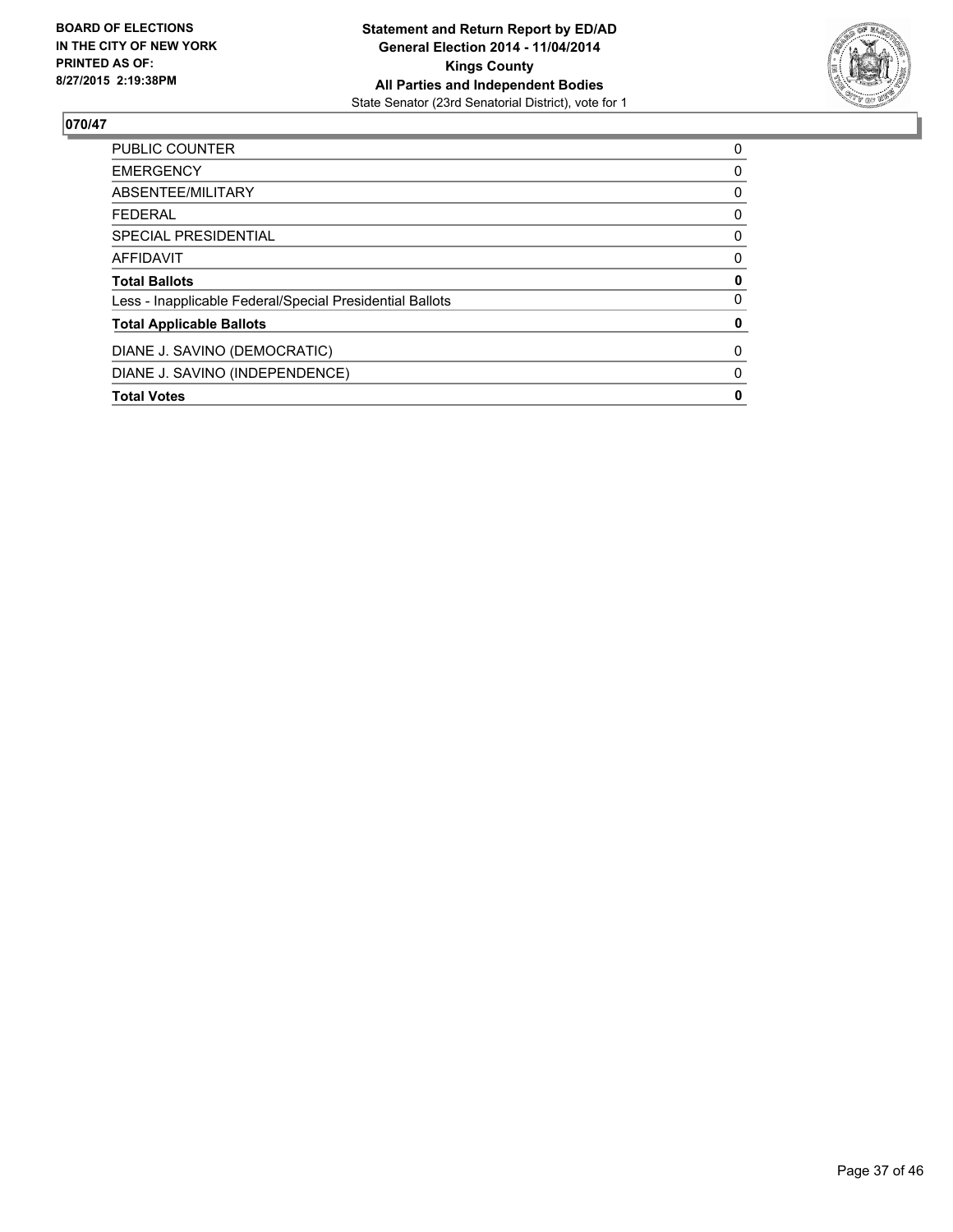

| PUBLIC COUNTER                                           |   |
|----------------------------------------------------------|---|
| <b>EMERGENCY</b>                                         | 0 |
| ABSENTEE/MILITARY                                        | 0 |
| <b>FEDERAL</b>                                           | 0 |
| <b>SPECIAL PRESIDENTIAL</b>                              | 0 |
| <b>AFFIDAVIT</b>                                         | 0 |
| <b>Total Ballots</b>                                     |   |
| Less - Inapplicable Federal/Special Presidential Ballots | 0 |
| <b>Total Applicable Ballots</b>                          |   |
| DIANE J. SAVINO (DEMOCRATIC)                             | 0 |
| DIANE J. SAVINO (INDEPENDENCE)                           | 0 |
| <b>Total Votes</b>                                       | 0 |
| Unrecorded                                               |   |

#### **034/49**

| PUBLIC COUNTER                                           | 42 |
|----------------------------------------------------------|----|
| <b>EMERGENCY</b>                                         | 0  |
| ABSENTEE/MILITARY                                        | 0  |
| <b>FEDERAL</b>                                           | 0  |
| <b>SPECIAL PRESIDENTIAL</b>                              | 0  |
| AFFIDAVIT                                                | 0  |
| <b>Total Ballots</b>                                     | 42 |
| Less - Inapplicable Federal/Special Presidential Ballots | 0  |
| <b>Total Applicable Ballots</b>                          | 42 |
| DIANE J. SAVINO (DEMOCRATIC)                             | 26 |
| DIANE J. SAVINO (INDEPENDENCE)                           | 2  |
| <b>Total Votes</b>                                       | 28 |
| Unrecorded                                               | 14 |

| PUBLIC COUNTER                                           | 54 |
|----------------------------------------------------------|----|
| <b>EMERGENCY</b>                                         | 0  |
| ABSENTEE/MILITARY                                        | 0  |
| <b>FEDERAL</b>                                           | 0  |
| SPECIAL PRESIDENTIAL                                     | 0  |
| <b>AFFIDAVIT</b>                                         | 0  |
| <b>Total Ballots</b>                                     | 54 |
| Less - Inapplicable Federal/Special Presidential Ballots | 0  |
| <b>Total Applicable Ballots</b>                          | 54 |
| DIANE J. SAVINO (DEMOCRATIC)                             | 32 |
| DIANE J. SAVINO (INDEPENDENCE)                           | 6  |
| <b>Total Votes</b>                                       | 38 |
| Unrecorded                                               | 16 |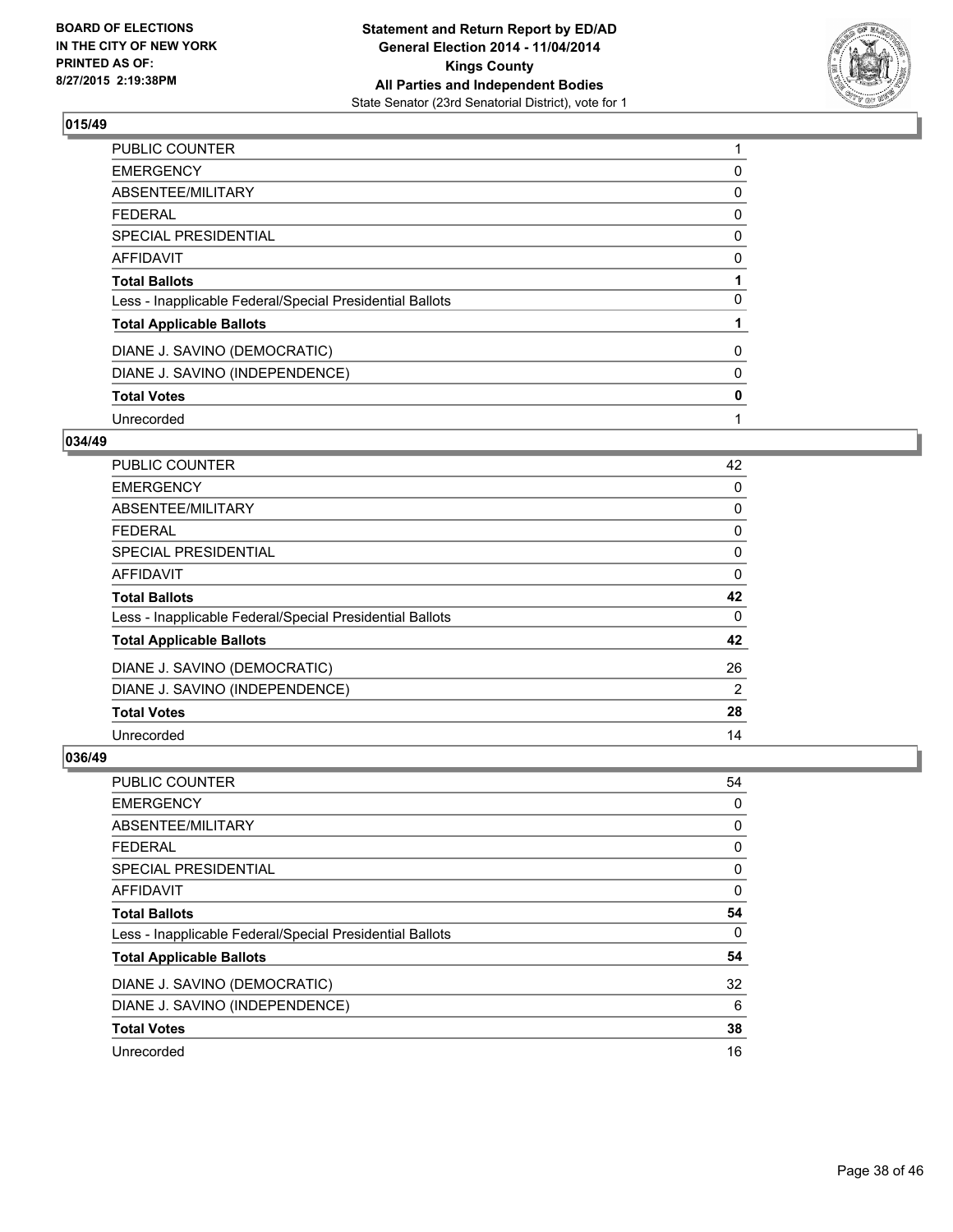

| PUBLIC COUNTER                                           | 47 |
|----------------------------------------------------------|----|
| <b>EMERGENCY</b>                                         | 0  |
| ABSENTEE/MILITARY                                        | 7  |
| <b>FEDERAL</b>                                           | 0  |
| <b>SPECIAL PRESIDENTIAL</b>                              | 0  |
| <b>AFFIDAVIT</b>                                         | 0  |
| <b>Total Ballots</b>                                     | 54 |
| Less - Inapplicable Federal/Special Presidential Ballots | 0  |
| <b>Total Applicable Ballots</b>                          | 54 |
| DIANE J. SAVINO (DEMOCRATIC)                             | 27 |
| DIANE J. SAVINO (INDEPENDENCE)                           | 7  |
| UNATTRIBUTABLE WRITE-IN (WRITE-IN)                       | 1  |
| <b>Total Votes</b>                                       | 35 |
| Unrecorded                                               | 19 |

# **055/49**

| PUBLIC COUNTER                                           | 49             |
|----------------------------------------------------------|----------------|
| <b>EMERGENCY</b>                                         | 0              |
| ABSENTEE/MILITARY                                        | $\overline{2}$ |
| <b>FEDERAL</b>                                           | 0              |
| <b>SPECIAL PRESIDENTIAL</b>                              | 0              |
| <b>AFFIDAVIT</b>                                         | 0              |
| <b>Total Ballots</b>                                     | 51             |
| Less - Inapplicable Federal/Special Presidential Ballots | 0              |
| <b>Total Applicable Ballots</b>                          | 51             |
| DIANE J. SAVINO (DEMOCRATIC)                             | 25             |
| DIANE J. SAVINO (INDEPENDENCE)                           | 5              |
| <b>Total Votes</b>                                       | 30             |
| Unrecorded                                               | 21             |

| PUBLIC COUNTER                                           | 0 |
|----------------------------------------------------------|---|
| <b>EMERGENCY</b>                                         | 0 |
| ABSENTEE/MILITARY                                        | 0 |
| <b>FEDERAL</b>                                           | 0 |
| SPECIAL PRESIDENTIAL                                     | 0 |
| AFFIDAVIT                                                | 0 |
| <b>Total Ballots</b>                                     | 0 |
| Less - Inapplicable Federal/Special Presidential Ballots | 0 |
| <b>Total Applicable Ballots</b>                          | 0 |
| DIANE J. SAVINO (DEMOCRATIC)                             | 0 |
| DIANE J. SAVINO (INDEPENDENCE)                           | 0 |
| <b>Total Votes</b>                                       | 0 |
|                                                          |   |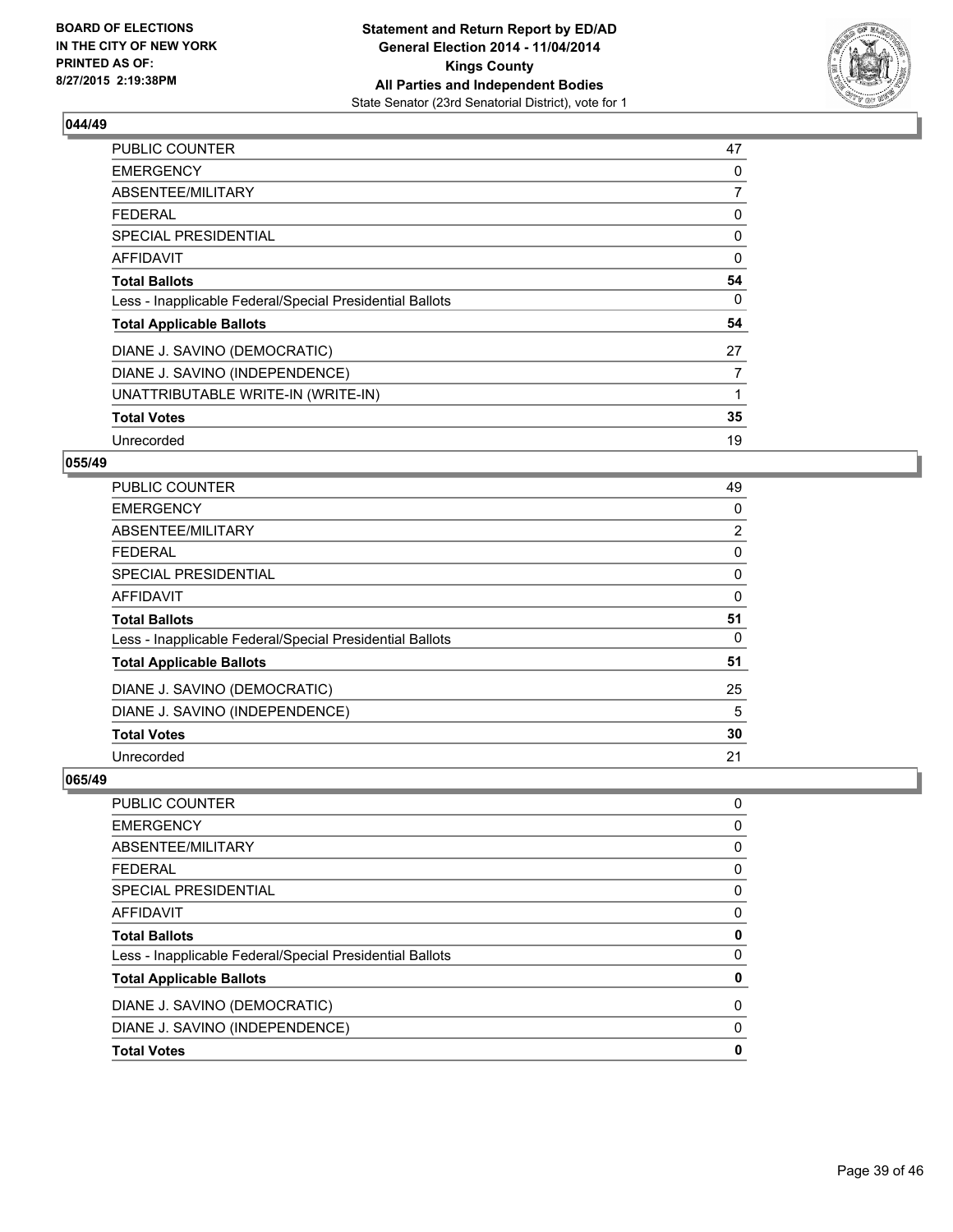

# $\sqrt{024/51}$

| <b>PUBLIC COUNTER</b>                                    | 191 |
|----------------------------------------------------------|-----|
| <b>EMERGENCY</b>                                         | 0   |
| ABSENTEE/MILITARY                                        | 3   |
| <b>FEDERAL</b>                                           | 0   |
| <b>SPECIAL PRESIDENTIAL</b>                              | 0   |
| <b>AFFIDAVIT</b>                                         | 0   |
| <b>Total Ballots</b>                                     | 194 |
| Less - Inapplicable Federal/Special Presidential Ballots | 0   |
| <b>Total Applicable Ballots</b>                          | 194 |
| DIANE J. SAVINO (DEMOCRATIC)                             | 116 |
| DIANE J. SAVINO (INDEPENDENCE)                           | 18  |
| <b>Total Votes</b>                                       | 134 |
| Unrecorded                                               | 60  |

# **025/51**

| PUBLIC COUNTER                                           |   |
|----------------------------------------------------------|---|
| <b>EMERGENCY</b>                                         | 0 |
| ABSENTEE/MILITARY                                        | 0 |
| FEDERAL                                                  | 0 |
| <b>SPECIAL PRESIDENTIAL</b>                              | 0 |
| AFFIDAVIT                                                | 0 |
| <b>Total Ballots</b>                                     |   |
| Less - Inapplicable Federal/Special Presidential Ballots | 0 |
| <b>Total Applicable Ballots</b>                          |   |
| DIANE J. SAVINO (DEMOCRATIC)                             |   |
| DIANE J. SAVINO (INDEPENDENCE)                           | 0 |
| <b>Total Votes</b>                                       |   |
|                                                          |   |

| <b>PUBLIC COUNTER</b>                                    | 208 |
|----------------------------------------------------------|-----|
| <b>EMERGENCY</b>                                         | 0   |
| ABSENTEE/MILITARY                                        | 2   |
| <b>FEDERAL</b>                                           | 0   |
| <b>SPECIAL PRESIDENTIAL</b>                              | 0   |
| <b>AFFIDAVIT</b>                                         | 2   |
| <b>Total Ballots</b>                                     | 212 |
| Less - Inapplicable Federal/Special Presidential Ballots | 0   |
| <b>Total Applicable Ballots</b>                          | 212 |
| DIANE J. SAVINO (DEMOCRATIC)                             | 141 |
| DIANE J. SAVINO (INDEPENDENCE)                           | 21  |
| ROB ASTORINO ALBINO (WRITE-IN)                           | 1   |
| <b>Total Votes</b>                                       | 163 |
| Unrecorded                                               | 49  |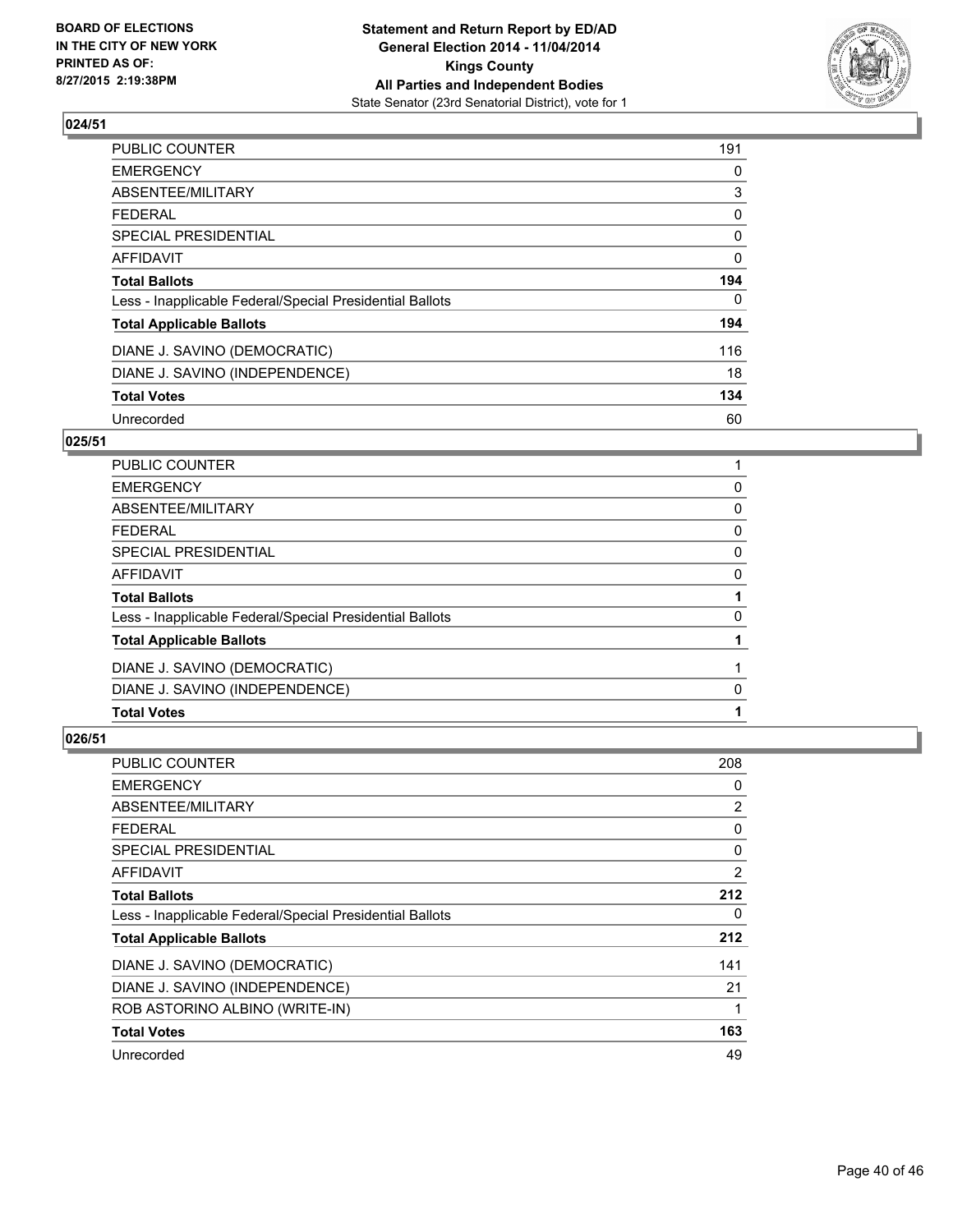

| <b>PUBLIC COUNTER</b>                                    | 61 |
|----------------------------------------------------------|----|
| <b>EMERGENCY</b>                                         | 0  |
| ABSENTEE/MILITARY                                        |    |
| <b>FEDERAL</b>                                           | 0  |
| SPECIAL PRESIDENTIAL                                     | 0  |
| <b>AFFIDAVIT</b>                                         | 0  |
| <b>Total Ballots</b>                                     | 62 |
| Less - Inapplicable Federal/Special Presidential Ballots | 0  |
| <b>Total Applicable Ballots</b>                          | 62 |
| DIANE J. SAVINO (DEMOCRATIC)                             | 49 |
| DIANE J. SAVINO (INDEPENDENCE)                           | 2  |
| <b>Total Votes</b>                                       | 51 |
| Unrecorded                                               | 11 |

# **047/51**

| PUBLIC COUNTER                                           | 82          |
|----------------------------------------------------------|-------------|
| <b>EMERGENCY</b>                                         | 0           |
| ABSENTEE/MILITARY                                        |             |
| <b>FEDERAL</b>                                           | 0           |
| <b>SPECIAL PRESIDENTIAL</b>                              | 0           |
| AFFIDAVIT                                                | 1           |
| <b>Total Ballots</b>                                     | 84          |
| Less - Inapplicable Federal/Special Presidential Ballots | 0           |
| <b>Total Applicable Ballots</b>                          | 84          |
| DIANE J. SAVINO (DEMOCRATIC)                             | 56          |
| DIANE J. SAVINO (INDEPENDENCE)                           | 6           |
| MARTIN J. GOLDEN (WRITE-IN)                              | $\mathbf 1$ |
| <b>Total Votes</b>                                       | 63          |
| Unrecorded                                               | 21          |

| PUBLIC COUNTER                                           | 7 |
|----------------------------------------------------------|---|
| <b>EMERGENCY</b>                                         | 0 |
| ABSENTEE/MILITARY                                        | 0 |
| <b>FEDERAL</b>                                           | 0 |
| SPECIAL PRESIDENTIAL                                     | 0 |
| <b>AFFIDAVIT</b>                                         | 0 |
| <b>Total Ballots</b>                                     | 7 |
| Less - Inapplicable Federal/Special Presidential Ballots | 0 |
| <b>Total Applicable Ballots</b>                          | 7 |
| DIANE J. SAVINO (DEMOCRATIC)                             | 5 |
| DIANE J. SAVINO (INDEPENDENCE)                           | 0 |
| <b>Total Votes</b>                                       | 5 |
| Unrecorded                                               | 2 |
|                                                          |   |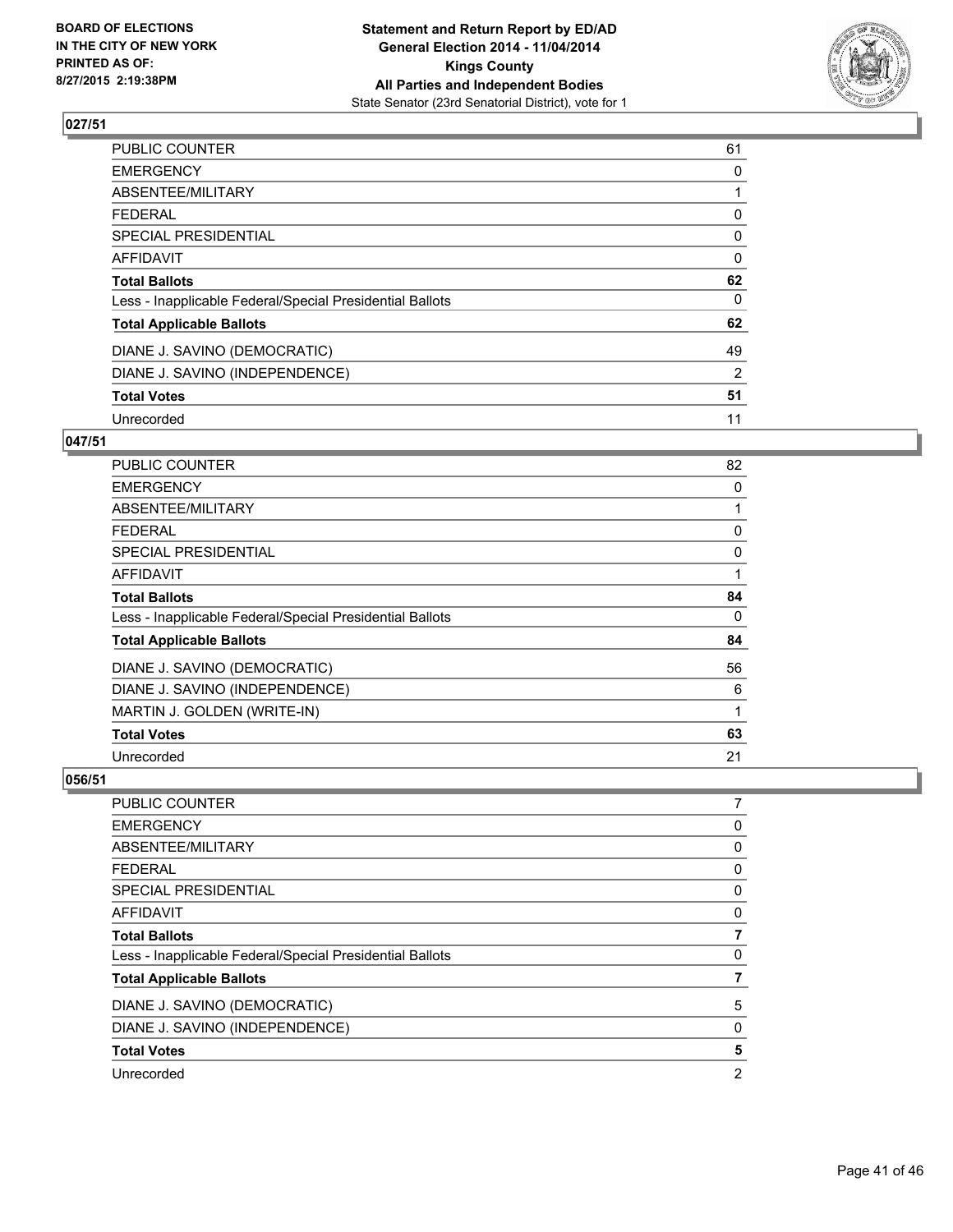

| PUBLIC COUNTER                                           | 4  |
|----------------------------------------------------------|----|
| <b>EMERGENCY</b>                                         | 0  |
| ABSENTEE/MILITARY                                        | 19 |
| <b>FEDERAL</b>                                           | 0  |
| SPECIAL PRESIDENTIAL                                     | 0  |
| <b>AFFIDAVIT</b>                                         | 0  |
| <b>Total Ballots</b>                                     | 23 |
| Less - Inapplicable Federal/Special Presidential Ballots | 0  |
| <b>Total Applicable Ballots</b>                          | 23 |
| DIANE J. SAVINO (DEMOCRATIC)                             | 17 |
| DIANE J. SAVINO (INDEPENDENCE)                           |    |
| <b>Total Votes</b>                                       | 18 |
| Unrecorded                                               | 5  |

#### **058/51**

| PUBLIC COUNTER                                           | 31 |
|----------------------------------------------------------|----|
| <b>EMERGENCY</b>                                         | 0  |
| ABSENTEE/MILITARY                                        |    |
| <b>FEDERAL</b>                                           | 0  |
| <b>SPECIAL PRESIDENTIAL</b>                              | 0  |
| AFFIDAVIT                                                |    |
| <b>Total Ballots</b>                                     | 33 |
| Less - Inapplicable Federal/Special Presidential Ballots | 0  |
| <b>Total Applicable Ballots</b>                          | 33 |
| DIANE J. SAVINO (DEMOCRATIC)                             | 26 |
| DIANE J. SAVINO (INDEPENDENCE)                           | 6  |
| <b>Total Votes</b>                                       | 32 |
| Unrecorded                                               | 1  |

| PUBLIC COUNTER                                           | 96  |
|----------------------------------------------------------|-----|
| <b>EMERGENCY</b>                                         | 0   |
| ABSENTEE/MILITARY                                        | 0   |
| <b>FEDERAL</b>                                           | 2   |
| SPECIAL PRESIDENTIAL                                     | 0   |
| <b>AFFIDAVIT</b>                                         | 2   |
| <b>Total Ballots</b>                                     | 100 |
| Less - Inapplicable Federal/Special Presidential Ballots | (2) |
| <b>Total Applicable Ballots</b>                          | 98  |
| DIANE J. SAVINO (DEMOCRATIC)                             | 51  |
| DIANE J. SAVINO (INDEPENDENCE)                           | 10  |
| JAMES KEMMERER (WRITE-IN)                                | 1   |
| TIMMY LEE (WRITE-IN)                                     | 1   |
| <b>Total Votes</b>                                       | 63  |
| Unrecorded                                               | 35  |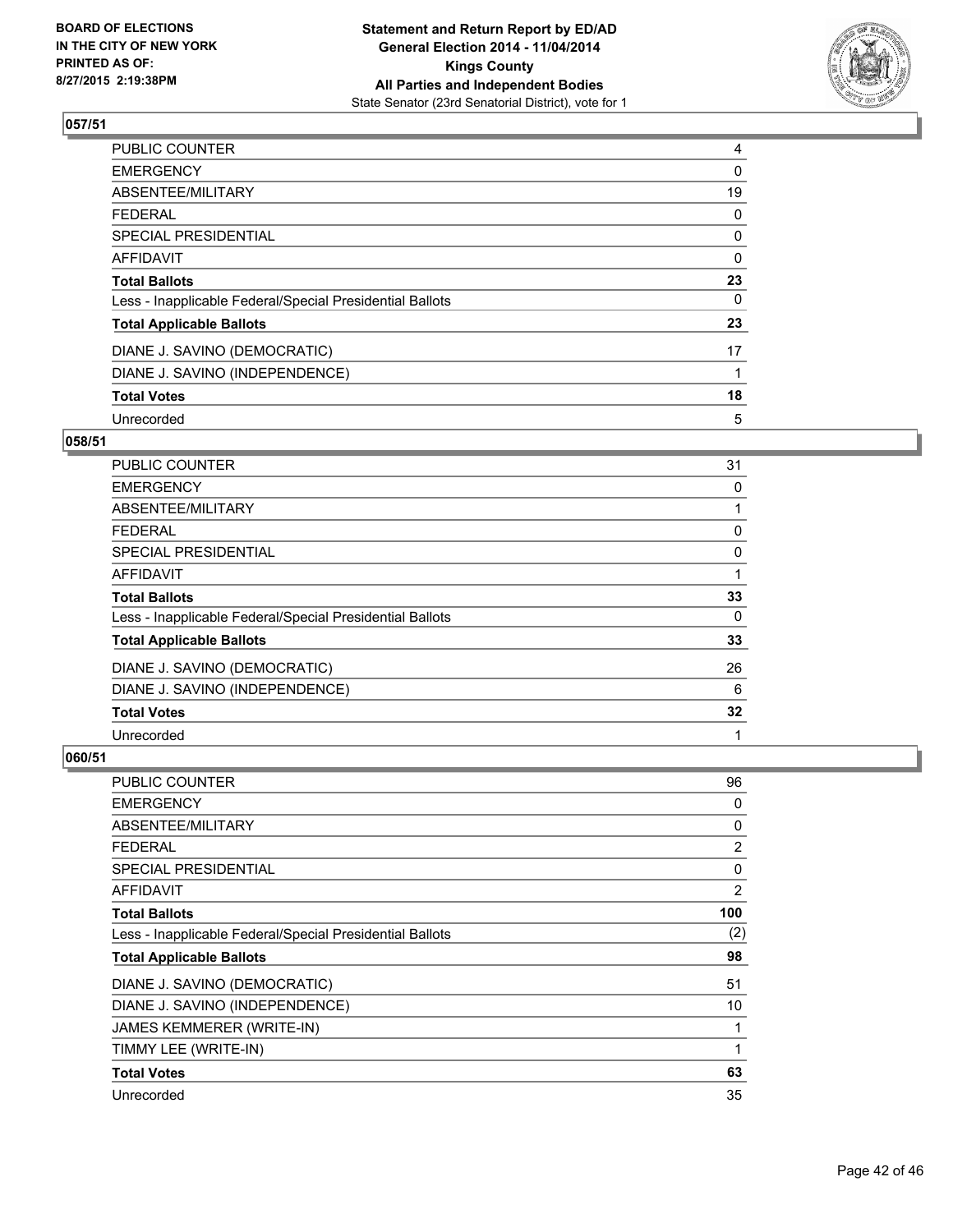

| DIANE J. SAVINO (INDEPENDENCE)                           | 0 |
|----------------------------------------------------------|---|
| DIANE J. SAVINO (DEMOCRATIC)                             | 0 |
| <b>Total Applicable Ballots</b>                          | 0 |
| Less - Inapplicable Federal/Special Presidential Ballots | 0 |
| <b>Total Ballots</b>                                     | 0 |
| AFFIDAVIT                                                | 0 |
| <b>SPECIAL PRESIDENTIAL</b>                              | 0 |
| FEDERAL                                                  | 0 |
| ABSENTEE/MILITARY                                        | 0 |
| <b>EMERGENCY</b>                                         | 0 |
| PUBLIC COUNTER                                           | 0 |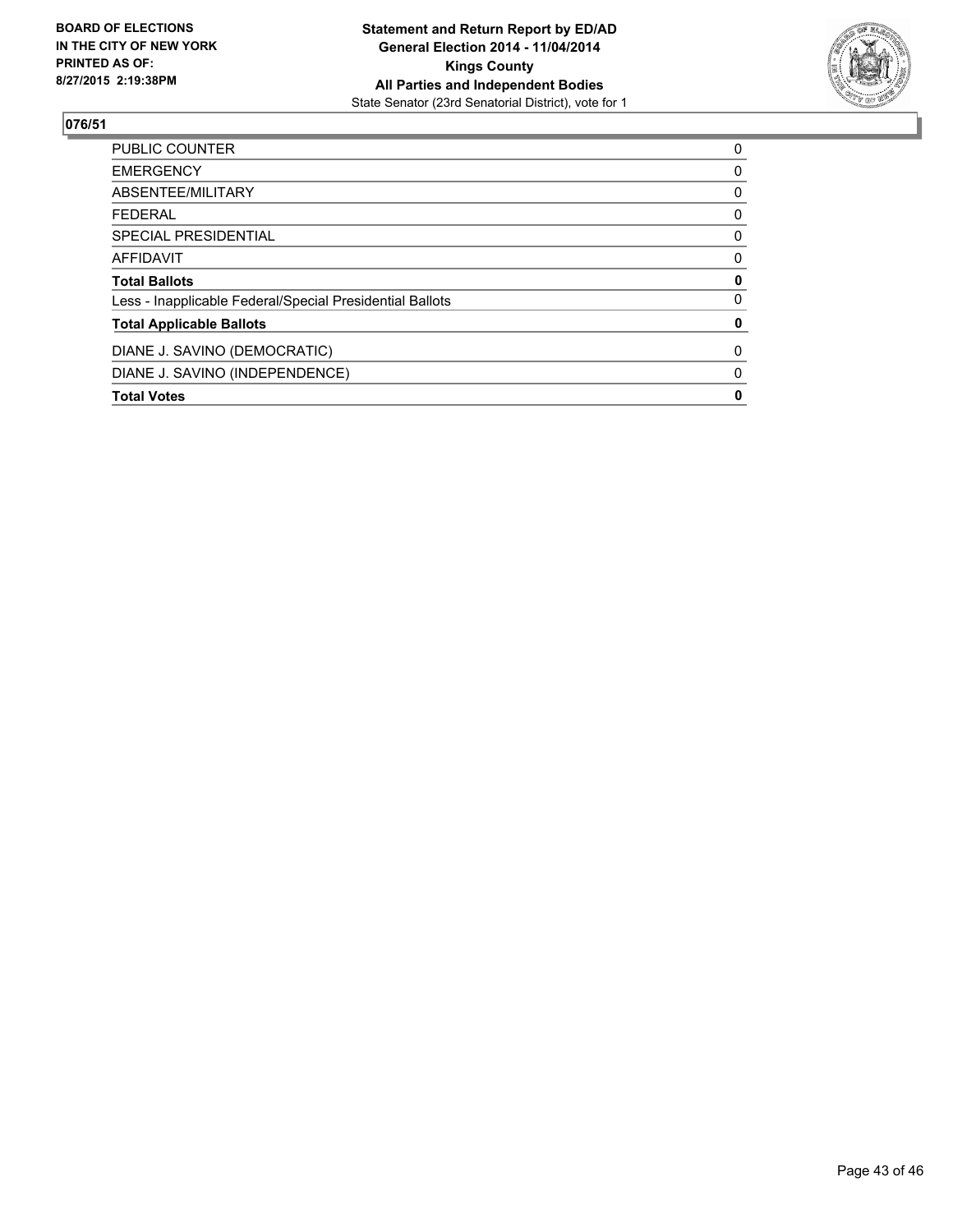

| PUBLIC COUNTER                                           | 107            |
|----------------------------------------------------------|----------------|
| <b>EMERGENCY</b>                                         | 0              |
| ABSENTEE/MILITARY                                        | $\overline{2}$ |
| FEDERAL                                                  | 1              |
| SPECIAL PRESIDENTIAL                                     | 0              |
| AFFIDAVIT                                                | 4              |
| <b>Total Ballots</b>                                     | 114            |
| Less - Inapplicable Federal/Special Presidential Ballots | (1)            |
| <b>Total Applicable Ballots</b>                          | 113            |
| DIANE J. SAVINO (DEMOCRATIC)                             | 68             |
| DIANE J. SAVINO (INDEPENDENCE)                           | 9              |
| ANGELA SISTO (WRITE-IN)                                  | 1              |
| MARTIN J. GOLDEN (WRITE-IN)                              | 1              |
| <b>Total Votes</b>                                       | 79             |
| Unrecorded                                               | 34             |

# **082/64**

| PUBLIC COUNTER                                           | 34 |
|----------------------------------------------------------|----|
| <b>EMERGENCY</b>                                         | 0  |
| ABSENTEE/MILITARY                                        |    |
| <b>FEDERAL</b>                                           | 0  |
| <b>SPECIAL PRESIDENTIAL</b>                              | 0  |
| <b>AFFIDAVIT</b>                                         | 2  |
| <b>Total Ballots</b>                                     | 37 |
| Less - Inapplicable Federal/Special Presidential Ballots | 0  |
| <b>Total Applicable Ballots</b>                          | 37 |
| DIANE J. SAVINO (DEMOCRATIC)                             | 23 |
| DIANE J. SAVINO (INDEPENDENCE)                           | 3  |
| <b>Total Votes</b>                                       | 26 |
| Unrecorded                                               | 11 |

| 093/64 COMBINED into: 092/64                             |          |
|----------------------------------------------------------|----------|
| <b>Total Votes</b>                                       | 0        |
| DIANE J. SAVINO (INDEPENDENCE)                           | $\Omega$ |
| DIANE J. SAVINO (DEMOCRATIC)                             | 0        |
| <b>Total Applicable Ballots</b>                          | 0        |
| Less - Inapplicable Federal/Special Presidential Ballots | 0        |
| <b>Total Ballots</b>                                     | 0        |
| AFFIDAVIT                                                | 0        |
| <b>SPECIAL PRESIDENTIAL</b>                              | 0        |
| <b>FEDERAL</b>                                           | 0        |
| ABSENTEE/MILITARY                                        | 0        |
| <b>EMERGENCY</b>                                         | 0        |
| PUBLIC COUNTER                                           | 0        |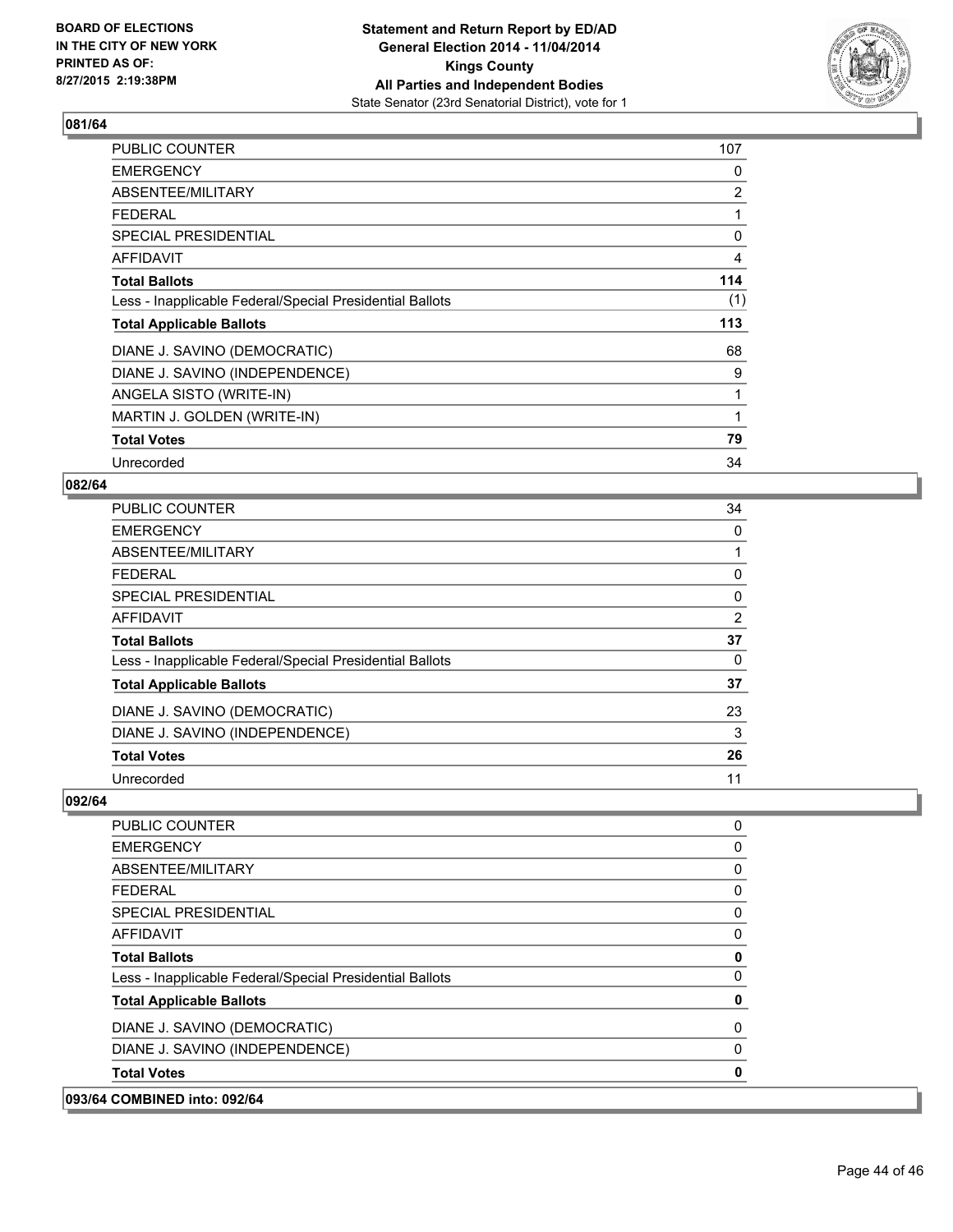

| 096/64 COMBINED into: 092/64                             |   |
|----------------------------------------------------------|---|
| <b>Total Votes</b>                                       | 0 |
| DIANE J. SAVINO (INDEPENDENCE)                           | 0 |
| DIANE J. SAVINO (DEMOCRATIC)                             | 0 |
| <b>Total Applicable Ballots</b>                          | 0 |
| Less - Inapplicable Federal/Special Presidential Ballots | 0 |
| <b>Total Ballots</b>                                     | 0 |
| <b>AFFIDAVIT</b>                                         | 0 |
| <b>SPECIAL PRESIDENTIAL</b>                              | 0 |
| <b>FEDERAL</b>                                           | 0 |
| ABSENTEE/MILITARY                                        | 0 |
| <b>EMERGENCY</b>                                         | 0 |
| <b>PUBLIC COUNTER</b>                                    | 0 |